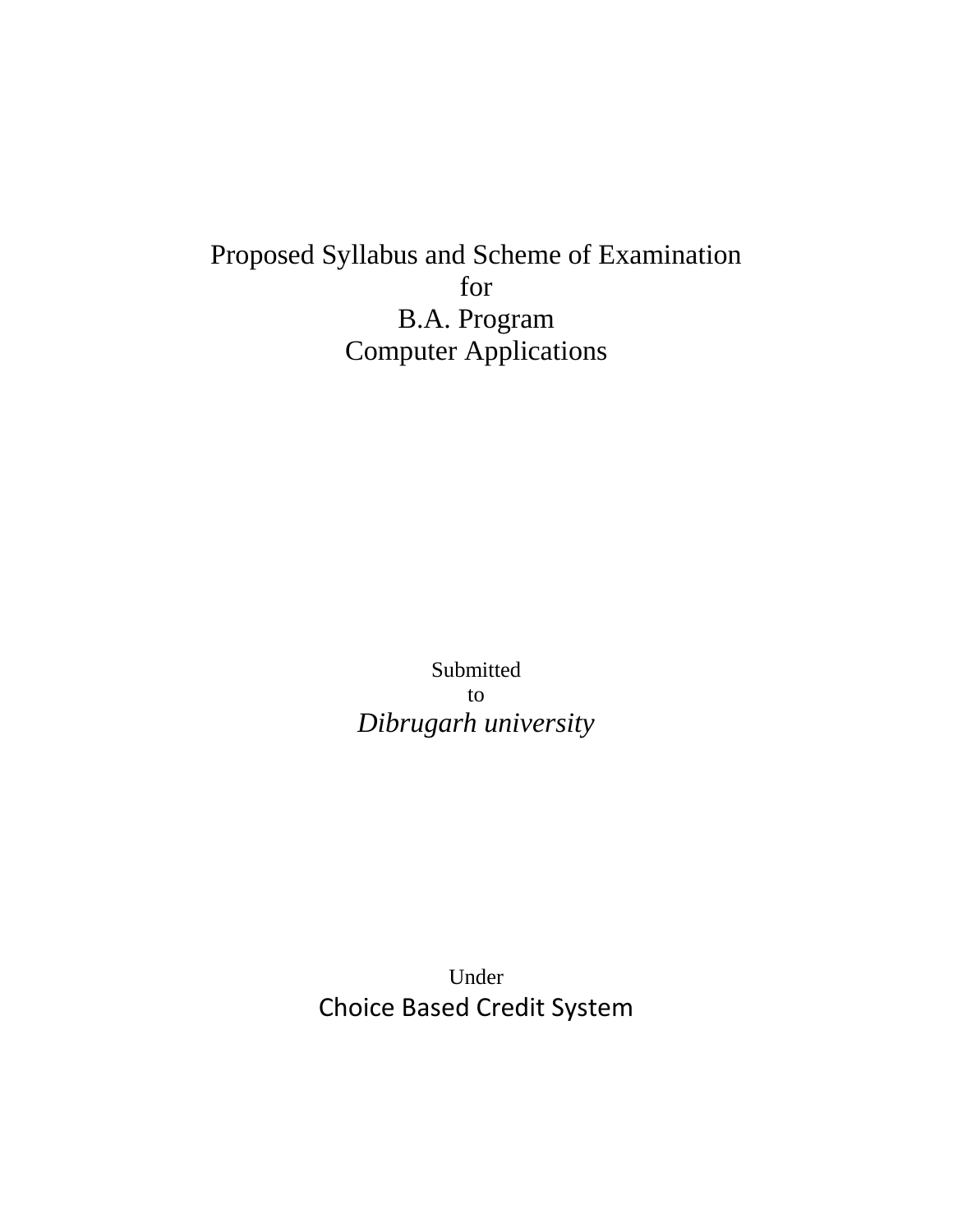# **CHOICE BASED CREDIT SYSTEM**

 **B.A. Program with Computer Applications**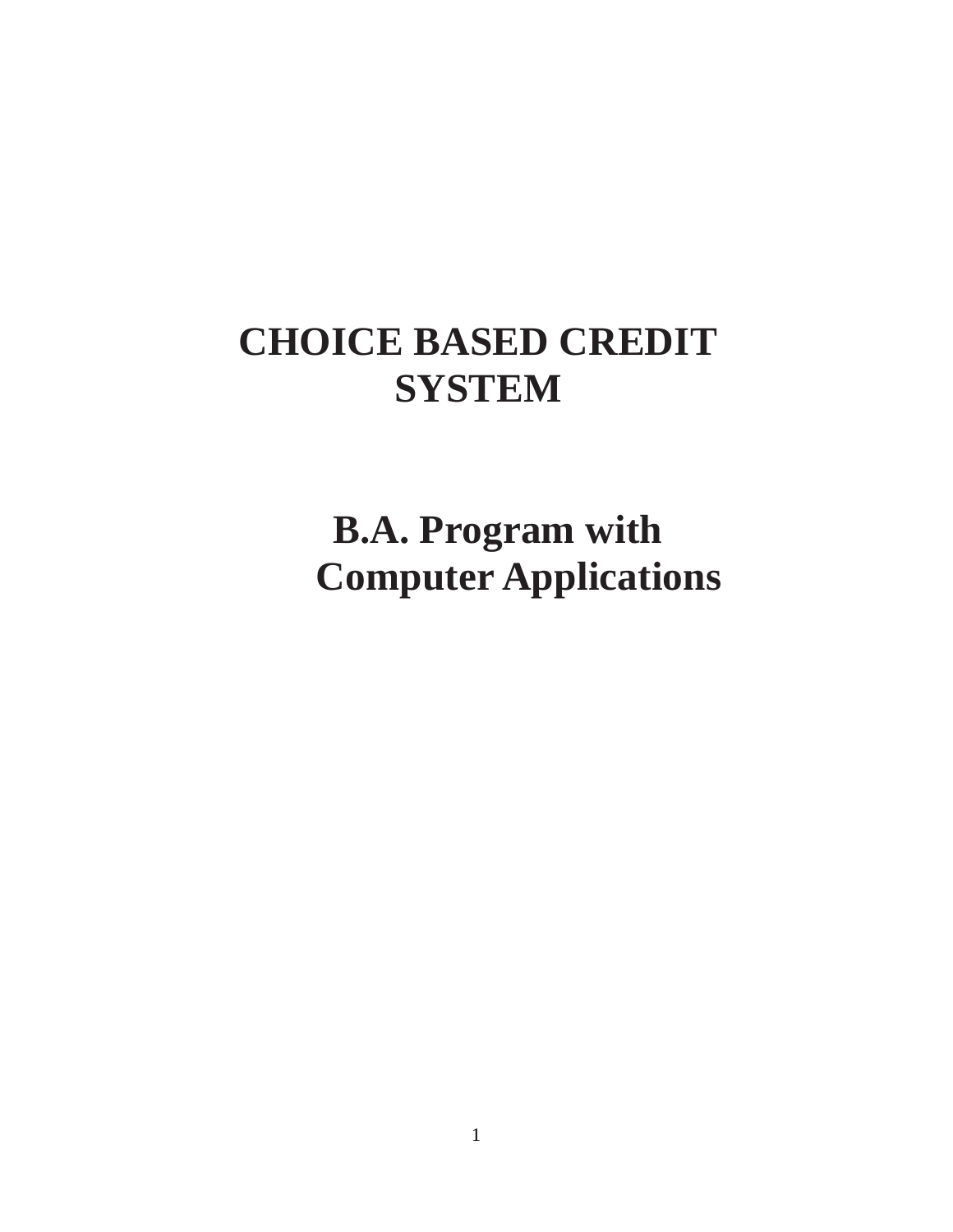| Details of courses under B.A. Program with Computer Applications<br>Course |                                                                        | <i><b>*Credits</b></i>                                                                                                                                              |                 |
|----------------------------------------------------------------------------|------------------------------------------------------------------------|---------------------------------------------------------------------------------------------------------------------------------------------------------------------|-----------------|
|                                                                            |                                                                        | Theory+Practical                                                                                                                                                    | Theory+Tutorial |
| L.                                                                         | <b>Core Course</b>                                                     |                                                                                                                                                                     |                 |
|                                                                            | (12Papers)                                                             | $12X4 = 48$                                                                                                                                                         | $12X5 = 60$     |
|                                                                            | Two papers – English                                                   |                                                                                                                                                                     |                 |
|                                                                            | Two papers - MIL                                                       |                                                                                                                                                                     |                 |
|                                                                            | Four papers – Discipline 1                                             |                                                                                                                                                                     |                 |
|                                                                            | Four papers – Discipline 2                                             |                                                                                                                                                                     |                 |
|                                                                            | <b>Core Course Practical/Tutorial*</b>                                 |                                                                                                                                                                     |                 |
|                                                                            | (12 Practicals)                                                        | $12X2 = 24$                                                                                                                                                         | $12X1 = 12$     |
| П.                                                                         | <b>Elective Course</b>                                                 |                                                                                                                                                                     |                 |
|                                                                            | (6 Papers)                                                             | $6X4 = 24$                                                                                                                                                          | $6X5=30$        |
|                                                                            | Two papers- Discipline 1 specific<br>Two papers- Discipline 2 specific |                                                                                                                                                                     |                 |
|                                                                            | Two papers - Inter disciplinary                                        |                                                                                                                                                                     |                 |
|                                                                            |                                                                        | Two papers from each discipline of choice and two papers of interdisciplinary nature.                                                                               |                 |
|                                                                            | <b>Elective Course Practical / Tutorials* 6X2=12</b>                   |                                                                                                                                                                     | $6X1=6$         |
|                                                                            | (6 Practicals / Tutorials*)                                            |                                                                                                                                                                     |                 |
|                                                                            | Two papers - Discipline 1 specific                                     |                                                                                                                                                                     |                 |
|                                                                            | Two papers- Discipline 2 specific                                      |                                                                                                                                                                     |                 |
|                                                                            | Two papers- Generic (Inter disciplinary)                               |                                                                                                                                                                     |                 |
|                                                                            |                                                                        | Two papers from each discipline of choice including papers of interdisciplinary nature<br>Optional Dissertation or project work in place of one Discipline Specific |                 |
|                                                                            | Elective paper(6credits) in 6 Semester                                 |                                                                                                                                                                     |                 |
|                                                                            | <b>III. Ability Enhancement Courses</b>                                |                                                                                                                                                                     |                 |
|                                                                            |                                                                        | 1. Ability Enhancement Compulsory Courses (AECC)                                                                                                                    |                 |
|                                                                            | (2Papersof2crediteach)                                                 | $2X2=4$                                                                                                                                                             | $2X2=4$         |
|                                                                            | <b>Environmental Science</b>                                           |                                                                                                                                                                     |                 |
|                                                                            | English Communication /MIL                                             |                                                                                                                                                                     |                 |
|                                                                            | 2. Skill Enhancement Courses (SEC)                                     |                                                                                                                                                                     |                 |
|                                                                            | (Minimum2)                                                             | $4X2=8$                                                                                                                                                             | $4X2=8$         |
|                                                                            | (4Papersof2crediteach)                                                 |                                                                                                                                                                     |                 |
|                                                                            | <b>Total credit</b>                                                    | <b>120</b>                                                                                                                                                          | 120             |
|                                                                            |                                                                        |                                                                                                                                                                     |                 |

**Course Structure**

**Institute should evolve a system/policy about ECA/ General Interest/ Hobby/ Sports/ NCC/ NSS/ related courses on its own.**

**\*wherever there is a practical there will be no tutorial and vice-versa**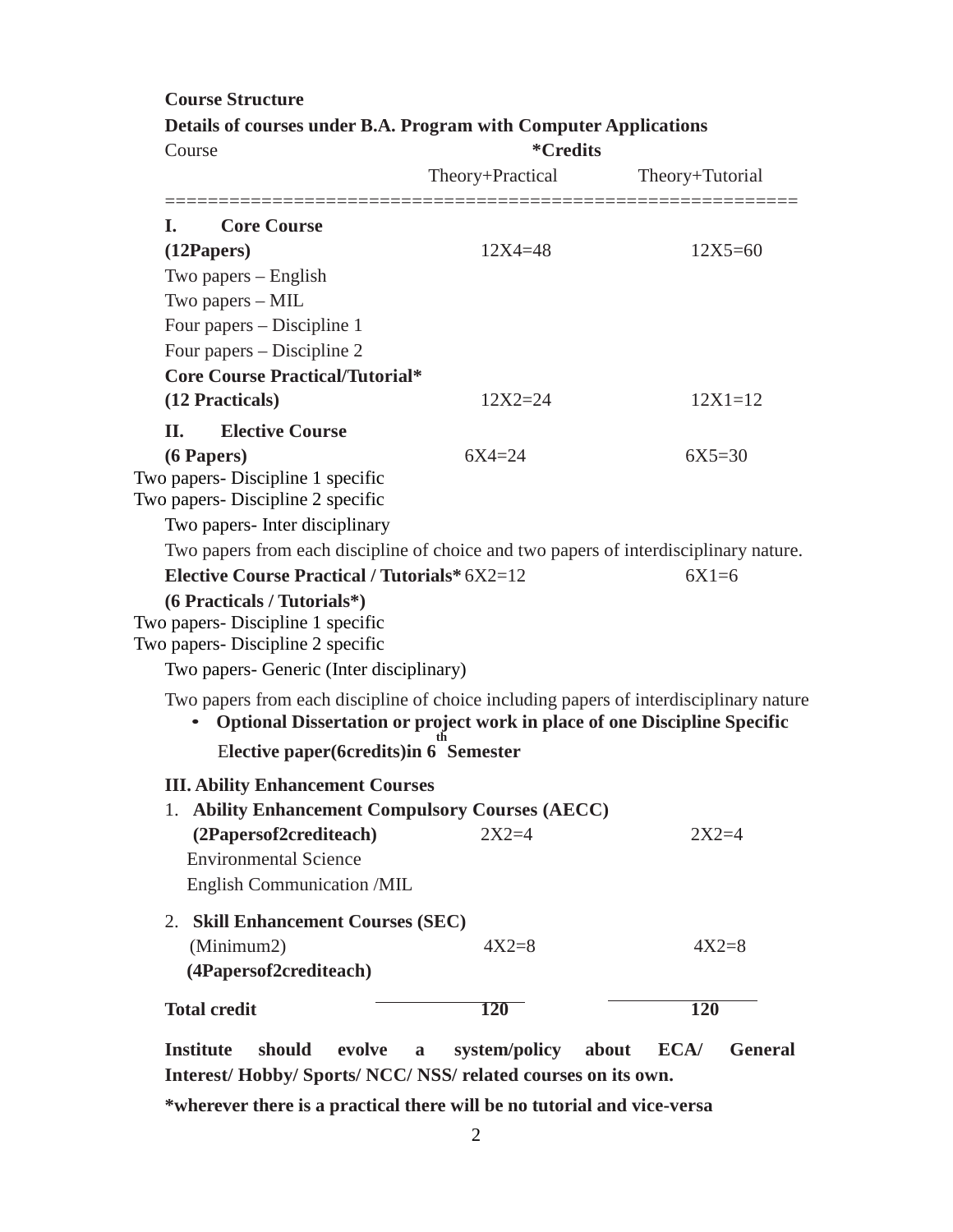| <b>B.A. Program (Computer Application)</b> |                                                                                                   |                                                                                 |                                                                                                                  |                                                                                                                                                     |                                                                                            |
|--------------------------------------------|---------------------------------------------------------------------------------------------------|---------------------------------------------------------------------------------|------------------------------------------------------------------------------------------------------------------|-----------------------------------------------------------------------------------------------------------------------------------------------------|--------------------------------------------------------------------------------------------|
| <b>SE</b><br>ME<br><b>ST</b><br>ER         | <b>CORE COURSE</b><br>(14)                                                                        | <b>Ability</b><br><b>Enhanceme</b><br>nt<br><b>Compulsory</b><br>Course(AECC)(2 | <b>Skill</b><br><b>Enhancemen</b><br>t Course<br>(SEC)(4)                                                        | <b>Elective:</b><br><b>Discipline</b><br><b>SpecificDSE</b><br>(4)                                                                                  | <b>Generic</b><br><b>Elective</b><br>GE(2)                                                 |
| $\mathbf I$                                | English/MIL-1<br>DSC-1A-Computer<br>Fundamentals $(4 + 4)$<br>$DSC - 2A$                          | (English/MIL<br>Communication)<br>/Environmental<br>Science                     |                                                                                                                  |                                                                                                                                                     |                                                                                            |
| $\mathbf{I}$                               | English/MIL-1<br>DSC-1B-Database<br><b>Management Systems</b><br>$(4 + 4)$<br>$DSC - 2B$          | Environment<br>al Science/<br>(English/MIL<br>Communication)                    |                                                                                                                  |                                                                                                                                                     |                                                                                            |
| III                                        | English/MIL-2<br>DSC-1C-Computer<br>Networks and Internet<br>Technologies $(4 + 4)$<br>$DSC - 2C$ |                                                                                 | $SEC - 1 -$<br>Office<br>Automation<br>Tools $(1+2)$                                                             |                                                                                                                                                     |                                                                                            |
| IV                                         | English/MIL-2<br>DSC-1D-Multimedia<br>Systems and<br>Applications $(4 + 4)$<br>$DSC - 2D$         |                                                                                 | $SEC - 2 -$<br>Search<br>Engine<br>Optimisation<br>$(1+2)$                                                       |                                                                                                                                                     |                                                                                            |
| $\mathbf{V}$                               |                                                                                                   |                                                                                 | $SEC - 3A -$<br><b>Open Source</b><br>Software<br>$(1+2)$<br>$SEC - 3B -$<br>Introduction<br>to Linux<br>$(1+2)$ | $\overline{\text{DSE}} - 1\overline{\text{A}}$<br>Programmin<br>g with<br>Python $(4+4)$<br>$DSE - 1B -$<br><b>Visual</b><br>Programmin<br>$g(4+4)$ | $GE -1 - IT$<br>Fundamental<br>s $(4+4)$ or<br>any<br>Discipline<br>specific core<br>paper |
| VI                                         |                                                                                                   |                                                                                 | $SEC - 4A -$<br><b>Web Design</b>                                                                                | $\overline{\text{DSE} - 2\text{A}}$ -<br><b>Information</b><br>Security and                                                                         | $GE -2 -$<br>Multimedia<br>and Web                                                         |

#### **PROPOSED SCHEME FOR CHOICE BASED CREDIT SYSTEM IN**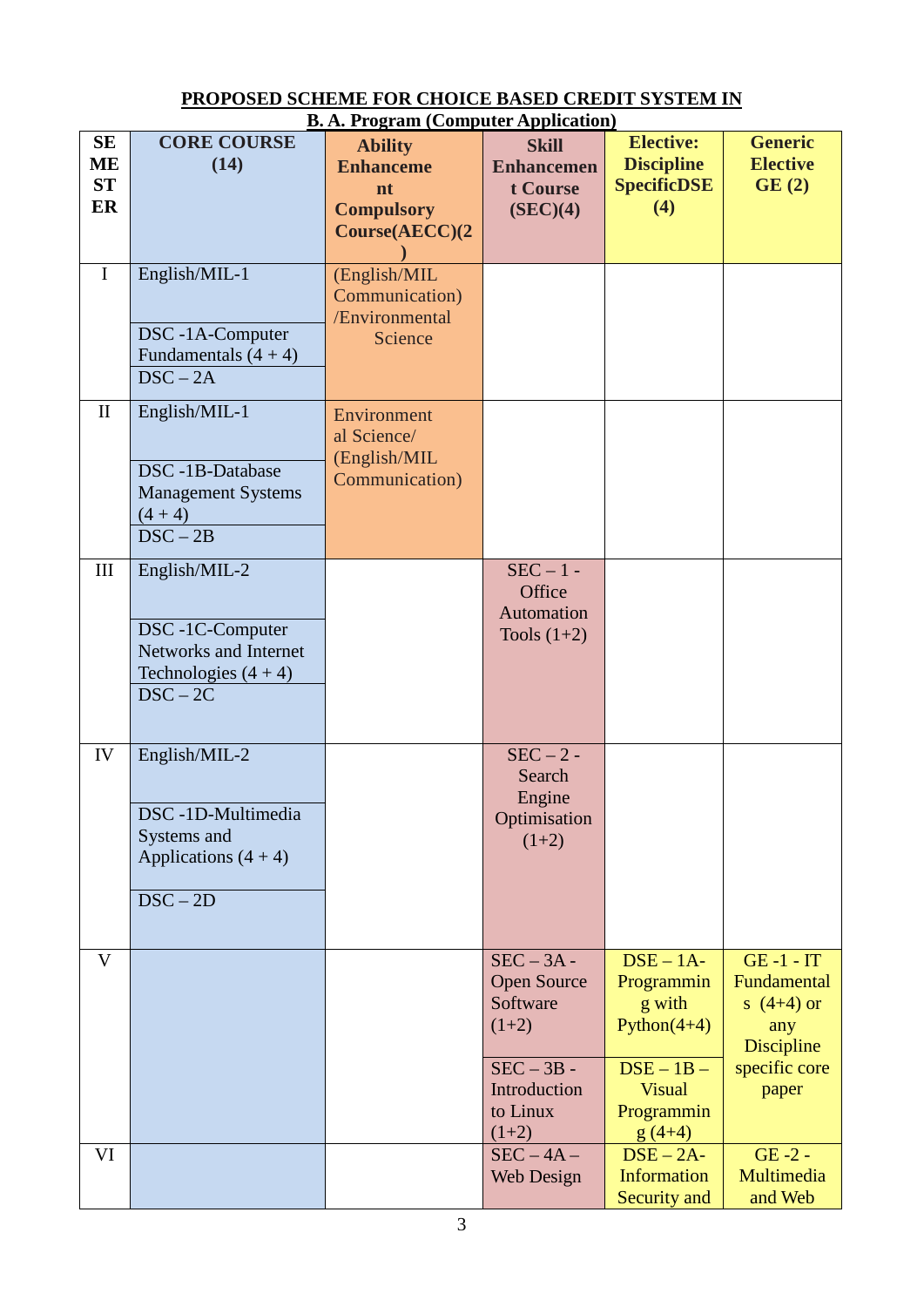|  | using<br>HTML5 | Cyber<br>$Laws(4+4)$                             | Design $(4+4)$<br>or any           |
|--|----------------|--------------------------------------------------|------------------------------------|
|  | $(1+2)$        |                                                  | <b>Discipline</b><br>specific core |
|  | $SEC - 4B -$   | $\overline{\text{DSE}} - 2\overline{\text{B}}$ - | paper                              |
|  | PHP            | Software                                         |                                    |
|  | Programming    | Engineering                                      |                                    |
|  | $(1+2)$        | $(4+4)$                                          |                                    |
|  | $SEC - 4C -$   | $\overline{\text{DSE}} - 2\overline{\text{C}}$ - |                                    |
|  | Programming    | Dissertation /                                   |                                    |
|  | using $C++$    | Project Work                                     |                                    |
|  | $(1+2)$        | $(2+4)$                                          |                                    |

|                         | <b>SEMES COURSEOPTED</b>                      | <b>COURSENAME</b>                                                | <b>Credit</b>           |
|-------------------------|-----------------------------------------------|------------------------------------------------------------------|-------------------------|
| <b>TER</b>              |                                               |                                                                  | S                       |
| I                       | <b>Ability Enhancement Compulsory</b>         | <b>English/MIL communications/</b>                               | $\overline{2}$          |
|                         | <b>Course-I</b>                               | <b>Environmental Science</b>                                     |                         |
|                         | Core course-I                                 | English/MIL-1                                                    | 6                       |
|                         | <b>Core Course-II</b>                         | <b>DSC-1A-Computer Fundamentals</b>                              | $\overline{\mathbf{4}}$ |
|                         | <b>Core course-II Practical/Tutorial</b>      | <b>DSC -1A-Computer Fundamentals</b>                             | $\overline{2}$          |
|                         |                                               | Lab                                                              |                         |
|                         | <b>Core Course-III</b>                        | <b>DSC 2A</b>                                                    | $\overline{6}$          |
| $\overline{\rm II}$     | <b>Ability Enhancement Compulsory</b>         | <b>English/MIL communications/</b>                               | $\overline{2}$          |
|                         | <b>Course-II</b>                              | <b>Environmental Science</b>                                     |                         |
|                         | Core course-IV                                | English/MIL-1                                                    | 6                       |
|                         | <b>Core Course-V</b>                          | <b>DSC -1B-Database Management</b>                               | $\overline{\mathbf{4}}$ |
|                         | <b>Core course-V Practical/Tutorial</b>       | <b>DSC</b> -1B-Database Management                               | $\overline{2}$          |
|                         |                                               | <b>Systems Lab</b>                                               |                         |
|                         | <b>Core Course-VI</b>                         | DSC <sub>2B</sub>                                                | 6                       |
| $\overline{\mathbf{H}}$ | Core course-VII                               | English/MIL-2                                                    | $\overline{6}$          |
|                         | <b>Core Course-VIII</b>                       | <b>DSC -1C-Computer Networks and</b>                             | 4                       |
|                         |                                               | <b>Internet Technologies</b>                                     |                         |
|                         | Core course-VIII<br><b>Practical/Tutorial</b> | <b>DSC-1C-Computer Networks and</b>                              | $\overline{2}$          |
|                         | <b>Core Course-IX</b>                         | <b>Internet Technologies Lab</b><br>DSC <sub>2C</sub>            | $\overline{6}$          |
|                         | <b>SkillEnhancementCourse-1</b>               | <b>SEC-1- Office Automation Tools</b>                            | $1 +$                   |
|                         | <b>Theory/Practical/Tutorial</b>              |                                                                  | $\mathbf{1}$            |
|                         | Core course-X                                 | English/MIL-2                                                    | $\overline{6}$          |
| IV                      | <b>Course-XI</b>                              | <b>DSC</b> -1D-Multimedia Systems and<br><b>Applications</b>     | $\overline{\mathbf{4}}$ |
|                         | <b>Core course-XI Practical/Tutorial</b>      | <b>DSC -1D-Multimedia Systems and</b><br><b>Applications Lab</b> | $\overline{2}$          |
|                         | <b>Course-XII</b>                             | DSC <sub>2D</sub>                                                | 6                       |
|                         | <b>SkillEnhancementCourse-2</b>               | <b>SEC-2 Search Engine Optimisation</b>                          | $\overline{1+}$         |
|                         | <b>Theory/Practical/Tutorial</b>              |                                                                  | $\mathbf{1}$            |
| $\overline{\mathbf{V}}$ | <b>SkillEnhancementCourse-3A</b>              | <b>SEC-3A - Open Source Software</b>                             | $\overline{1}$ +        |
|                         | <b>Theory/Practical/Tutorial</b>              |                                                                  | $\mathbf{1}$            |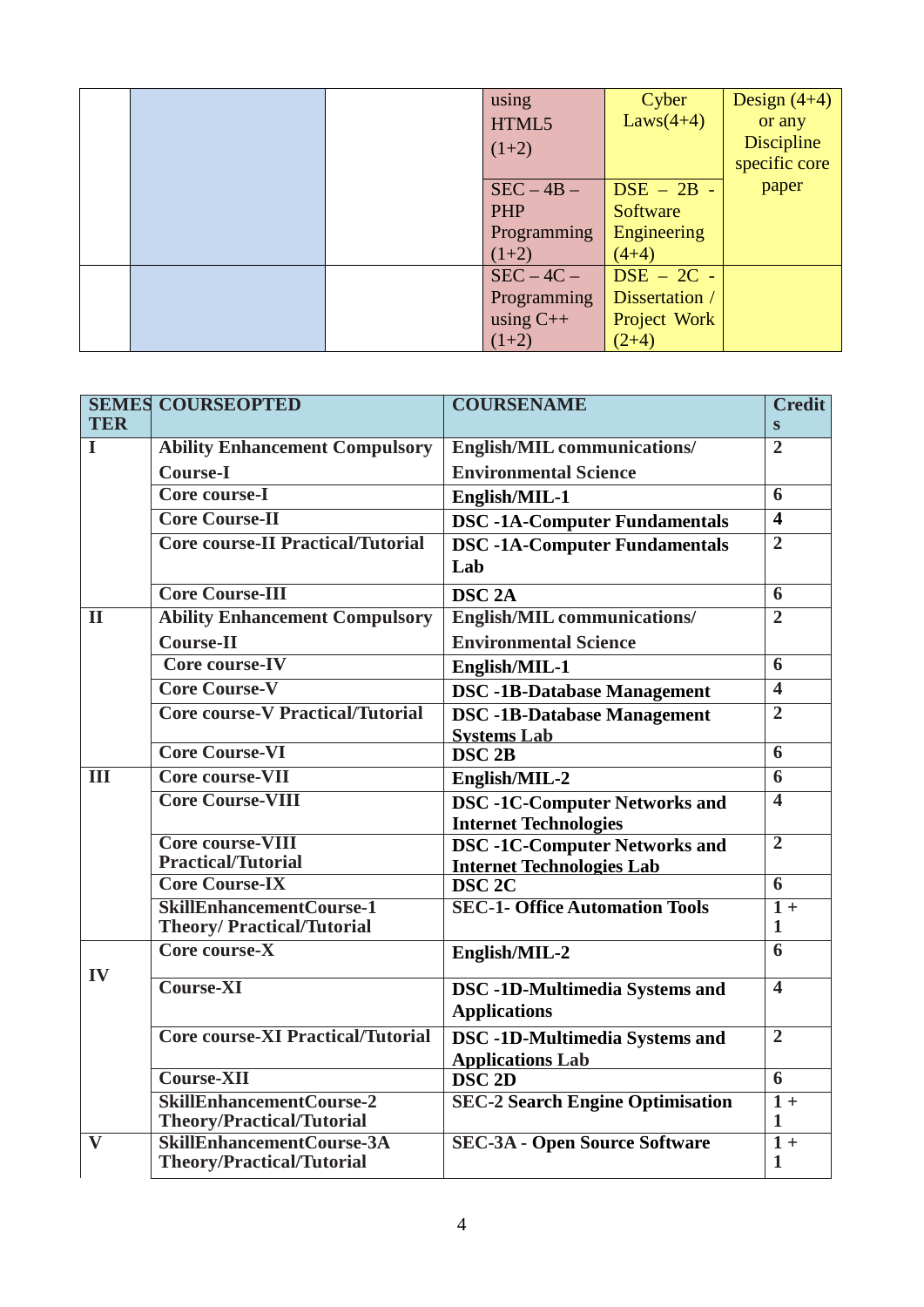|                          | <b>SkillEnhancementCourse-3B</b>        | <b>SEC-3B - Introduction to Linux</b>       | $1 +$                   |
|--------------------------|-----------------------------------------|---------------------------------------------|-------------------------|
|                          | <b>Theory/Practical/Tutorial</b>        |                                             | 1                       |
|                          | <b>Discipline Specific Elective -1A</b> | <b>DSE-1A - Programming with Python</b>     | $\overline{4}$          |
|                          | <b>Discipline Specific Elective -1A</b> | <b>DSE-1A - Programming with Python</b>     | $\overline{2}$          |
|                          | <b>Practical/Tutorial</b>               | Lab                                         |                         |
|                          | <b>Discipline Specific Elective -1B</b> | <b>DSE-1B - Visual Programming</b>          | $\overline{\mathbf{4}}$ |
|                          | <b>Discipline Specific Elective -1B</b> | <b>DSE-1B - Visual Programming</b>          | $\overline{2}$          |
|                          | Practical/Tutorial                      | Lab                                         |                         |
|                          | <b>Generic Elective - 1</b>             | $GE - 1 - IT$ Fundamentals                  | $\overline{4}$          |
|                          |                                         |                                             |                         |
|                          | <b>Generic Elective - 1</b>             | $GE - 1 - Lab$                              | $\overline{2}$          |
|                          | <b>Practical/Tutorial</b>               |                                             |                         |
| $\overline{\mathbf{VI}}$ | <b>Skill Enhancement Course -4A</b>     | <b>SEC-4A - Web Design using HTML5</b>      | $1+$                    |
|                          | <b>Theory/Practical/Tutorial</b>        |                                             | $\mathbf{1}$            |
|                          | <b>Skill Enhancement Course -4B</b>     | <b>SEC-4B - PHP Programming</b>             | $1 +$                   |
|                          | <b>Theory/Practical/Tutorial</b>        |                                             | $\mathbf{1}$            |
|                          | <b>Skill Enhancement Course -4C</b>     | $SEC-4C - Programming using C++$            | $1 +$                   |
|                          | <b>Theory/Practical/Tutorial</b>        |                                             | $\mathbf{1}$            |
|                          | <b>Discipline Specific Elective -2A</b> | <b>DSE-2A - Information Security and</b>    | $\overline{4}$          |
|                          |                                         | <b>Cyber Laws</b>                           |                         |
|                          | <b>Discipline Specific Elective -2A</b> | <b>DSE-2A - Information Security and</b>    | $\overline{2}$          |
|                          | Practical/Tutorial                      | <b>Cyber Laws Lab</b>                       |                         |
|                          | <b>Discipline Specific Elective -2B</b> | <b>DSE-2B - Software Engineering</b>        | $\overline{4}$          |
|                          | <b>Discipline Specific Elective -2B</b> | <b>DSE-2B - Software Engineering Lab</b>    | $\overline{2}$          |
|                          | <b>Practical/Tutorial</b>               |                                             |                         |
|                          | <b>Discipline Specific Elective -2C</b> | <b>DSE-2C - Dissertation / Project Work</b> | $\overline{2}$          |
|                          | <b>Discipline Specific Elective -2C</b> | <b>DSE-2C - Dissertation / Project Work</b> | $\overline{\mathbf{4}}$ |
|                          | <b>Practical/Tutorial</b>               | Lab                                         |                         |
|                          | <b>Generic Elective -2</b>              | $GE - 2$ - Multimedia and Web Design        | $\overline{4}$          |
|                          |                                         |                                             |                         |
|                          | <b>Generic Elective -2</b>              | $GE - 2 - Lab$                              | $\overline{2}$          |
|                          | <b>Practical/Tutorial</b>               |                                             |                         |
| <b>Total</b>             |                                         |                                             | <b>120</b>              |
| <b>Credits</b>           |                                         |                                             |                         |

**Core Papers: Computer Applications (Credit: 06 each) (DSC-1/2)**(1 period / week for tutorials or 4 periods / week of practical) : All Compulsory from Semester I to IV one paper each.

| 1. Computer Fundamentals                       | $(4$ Theory + 4 Lab) |
|------------------------------------------------|----------------------|
| 2. Database Management Systems                 | $(4$ Theory + 4 Lab) |
| 3. Computer Networks and Internet Technologies | $(4$ Theory + 4 Lab) |
| 4. Multimedia Systems and Applications         | $(4$ Theory + 4 Lab) |

#### **Discipline Specific Elective Papers: (Credit: 06 each) (DSE-1, DSE -2): Options for DSE 1 , choose one**

| <b>1.</b> DSE-1A Programming with Python      | $(4$ Theory + 4 Lab) |
|-----------------------------------------------|----------------------|
| 2. DSE-1B Visual Programming                  | $(4$ Theory + 4 Lab) |
| <b>Options for DSE 2, choose one</b>          |                      |
| 1. DSE-2A Information Security and Cyber Laws | $(4$ Theory + 4 Lab) |
| 2. DSE-2B Software Engineering                | $(4$ Theory + 4 Lab) |
|                                               |                      |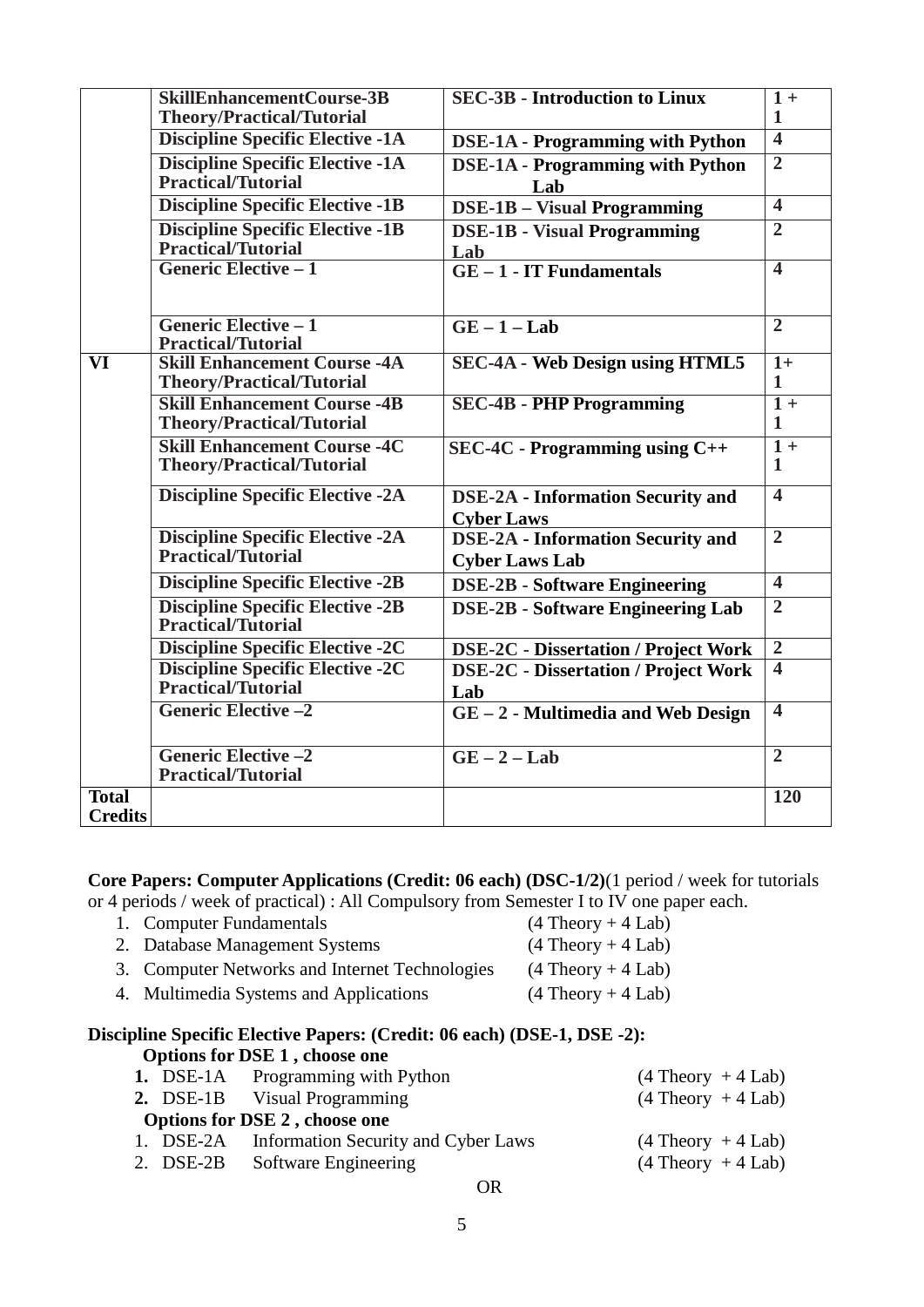3. DSE-2C Dissertation / Project Work (Only for  $6^{th}$ Sem) (2 Theory + 8 Lab)

**Note:** Universities may include more options or delete some from this list

#### **Skill Enhancement Courses (any four) (Credit: 02 each) – SEC1 to SEC4 : Choose one each from Semester III to Semester VI**

| 1. SEC-1 | <b>Office Automation Tools</b>   | $(1$ Theory + 2 Lab) |
|----------|----------------------------------|----------------------|
| 2. SEC-2 | Search Engine Optimisation       | $(1$ Theory + 2 Lab) |
|          | 3. Options for SEC-3, choose one |                      |
| SEC-3A   | <b>Open Source Software</b>      | $(1$ Theory + 2 Lab) |
| $SEC-3B$ | Introduction to Linux            | $(1$ Theory + 2 Lab) |
|          | 4. Options for SEC-4, choose one |                      |
| SEC-4A   | Web Design using HTML5           | $(1$ Theory + 2 Lab) |
| SEC-4B   | <b>PHP</b> Programming           | $(1$ Theory + 2 Lab) |
| SEC-4C   | Programming using $C++$          | $(1$ Theory + 2 Lab) |
|          |                                  |                      |

**Note:** Universities may include more options or delete some from this list

#### **General Elective for other Discipline (Two papers of anyone discipline in Semester V and VI) – GE 1 and GE 2**

| 1. GE-1 | <b>IT</b> Fundamentals    | $(4$ Theory + 4 Lab) |
|---------|---------------------------|----------------------|
| 2. GE-2 | Multimedia and Web Design | $(4$ Theory + 4 Lab) |

#### **Important:**

- 1. Each University/Institute should provide a brief write-up about each paper outlining the salient features, utility, learning objectives and prerequisites.
- 2. University/Institute can add/delete some experiments of similar nature in the Laboratory papers.
- 3. The size of the practical group for practical papers is recommended to be 10-15 students.
- 4. University/Institute can add to the list of reference books given at the end of each paper.
- 5. Latest edition of the referenced books may be used.
- 6. The focus should be on promoting open source software\ while introducing their proprietary options for completeness.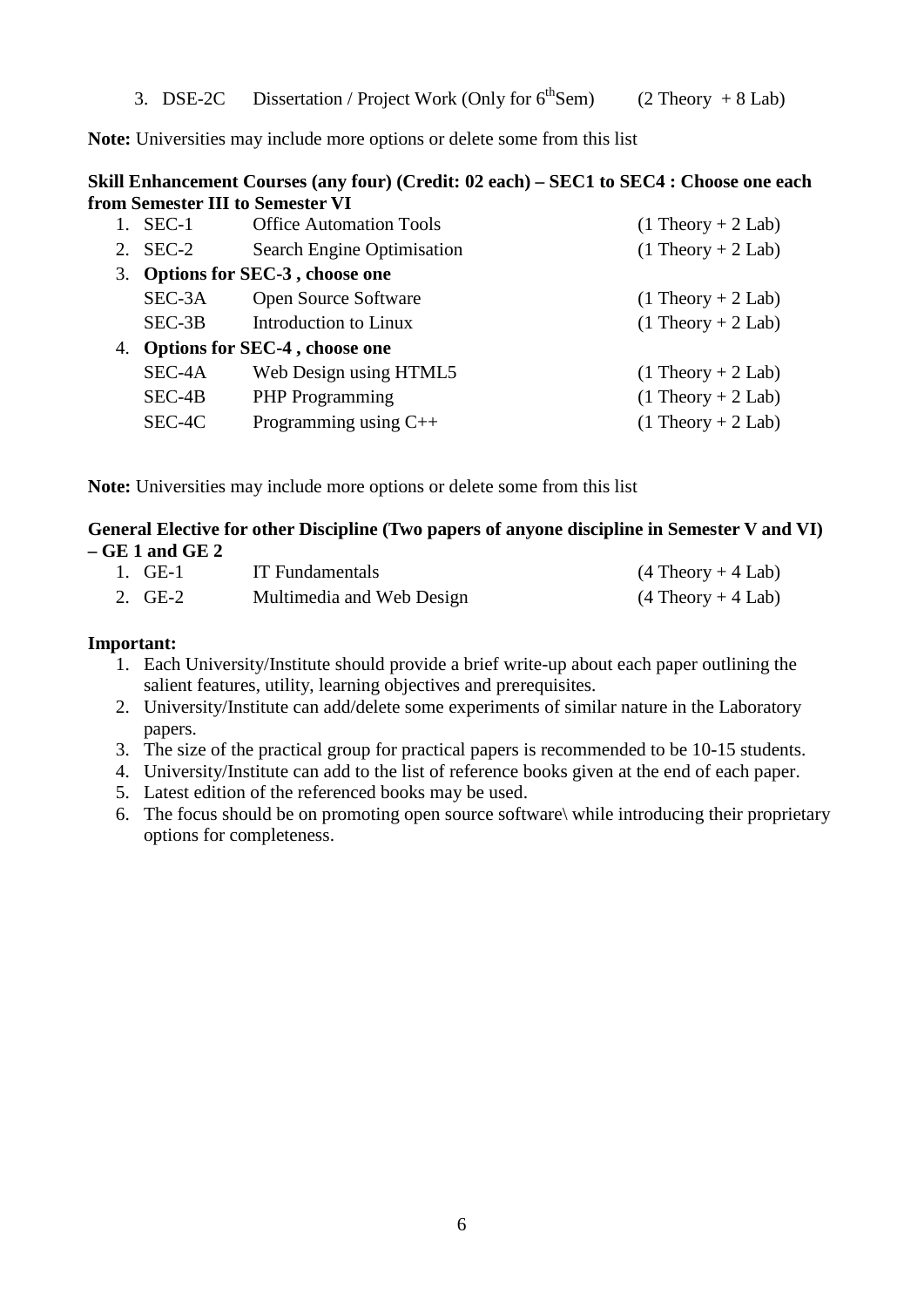# **Core Papers: Computer Applications (Credit: 06 each) (DSC-1/2) (4 Theory + 4 Lab)**

# **Core Paper I :Semester-I: DSC-1A Computer Fundamentals**

| <b>Introduction:</b> Introduction to computer system, uses, types.                                                                                                                                                                        | 6L         |
|-------------------------------------------------------------------------------------------------------------------------------------------------------------------------------------------------------------------------------------------|------------|
| <b>Data Representation:</b> Number systems and character representation, binary<br>arithmetic                                                                                                                                             | 10L        |
| <b>Human Computer Interface:</b> Types of software, Operating system as user<br>interface, utility programs                                                                                                                               | 6L         |
| <b>Devices:</b> Input and output devices (with connections and practical demo),<br>keyboard, mouse, joystick, scanner, OCR, OMR, bar code reader, web camera,<br>monitor, printer, plotter                                                | <b>10L</b> |
| Memory: Primary, secondary, auxiliary memory, RAM, ROM, cache memory,<br>hard disks, optical disks                                                                                                                                        | 6L         |
| <b>Computer Organisation and Architecture:</b> C.P.U., registers, system bus, main<br>memory unit, cache memory, Inside a computer, SMPS, Motherboard, Ports and<br>Interfaces, expansion cards, ribbon cables, memory chips, processors. | 10L        |
| Overview of Emerging Technologies: Plugtoath, cloud computing hig data data                                                                                                                                                               | 8L         |

**Overview of Emerging Technologies:** Bluetooth, cloud computing, big data, data mining, mobile computing and embedded systems.

**Use of Computers in Education and Research:** Data analysis, Heterogeneous **4L** storage, e-Library, Google Scholar, Domain specific packages such as SPSS, Mathematica etc.

### **Reference Books:**

1. A. Goel, Computer Fundamentals, Pearson Education, 2010.

2. P. Aksoy, L. DeNardis, Introduction to Information Technology, Cengage Learning, 2006

3. P. K.Sinha, P. Sinha, Fundamentals of Computers, BPB Publishers, 2007

# **Practical :**

The practical assignment must include connecting parts of a computer and assembling it to an extent, media formatting and installation of some software.

Practical exercises based on Open Office tools using document preparation and spreadsheet handling packages.

# **Text Editor**

- 1. Prepare **a grocery list** having four columns (Serial number, The name of the product, quantity and price) for the month of April, 06.
	- Font specifications for Title (Grocery List): 14-point Arial font in bold and italics.
	- The headings of the columns should be in 12-point and bold.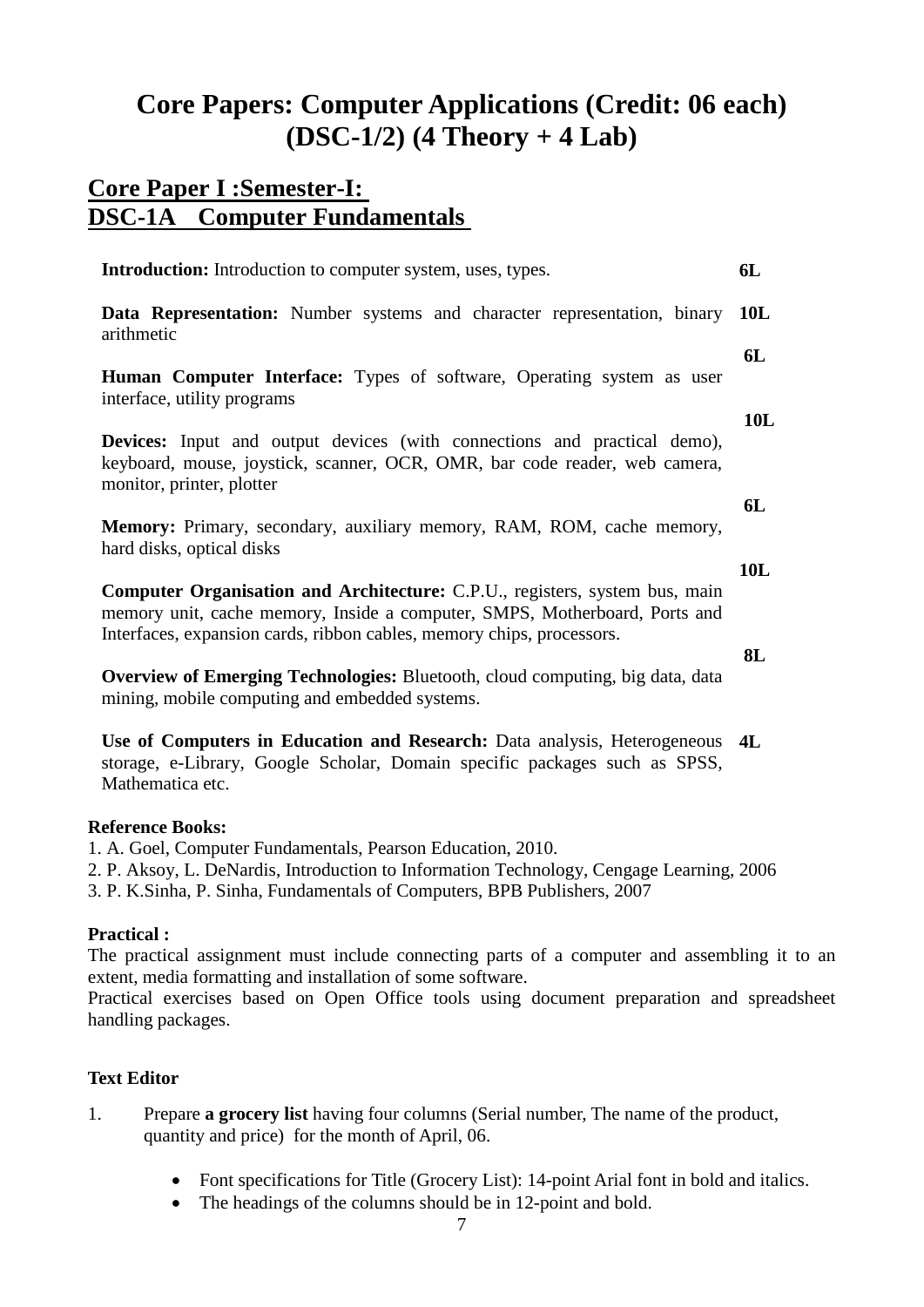- The rest of the document should be in 10-point Times New Roman.
- Leave a gap of 12-points after the title.

#### 2. Create a **telephone directory**.

- The heading should be 16-point Arial Font in bold
- The rest of the document should use 10-point font size
- Other headings should use 10-point Courier New Font.
- The footer should show the page number as well as the date last updated.
- 3. Design a **time-table form** for your college.
	- The first line should mention the name of the college in 16-point Arial Font and should be bold.
	- The second line should give the course name/teacher's name and the department in 14-point Arial.
	- Leave a gap of 12-points.
	- The rest of the document should use 10-point Times New Roman font.
	- The footer should contain your specifications as the designer and date of creation.
- 4. BPB Publications plans to release a new book designed as per your syllabus. Design the **first page of** the book as per the given specifications.
	- The title of the book should appear in bold using 20-point Arial font.
	- The name of the author and his qualifications should be in the center of the page in 16-point Arial font.
	- At the bottom of the document should be the name of the publisher and address in 16-point Times New Roman.
	- The details of the offices of the publisher (only location) should appear in the footer.
	- 5. Create the following one page documents.
		- a. Compose a note inviting friends to a get-together at your house, Including a list of things to bring with them.
		- b. Design a certificate in landscape orientation with a border around the document.
		- c. Design a Garage Sale sign.
		- d. Make a sign outlining your rules for your bedroom at home, using a numbered list.
- 6. Create the following documents:
	- (a) A newsletter with a headline and 2 columns in portrait orientation, including at least one image surrounded by text.
	- (b) Use a newsletter format to promote upcoming projects or events in your classroom or college.
- 7. Convert following text to a table, using comma as delimiter

Type the following as shown (do not bold). **Color, Style, Item Blue, A980, Van**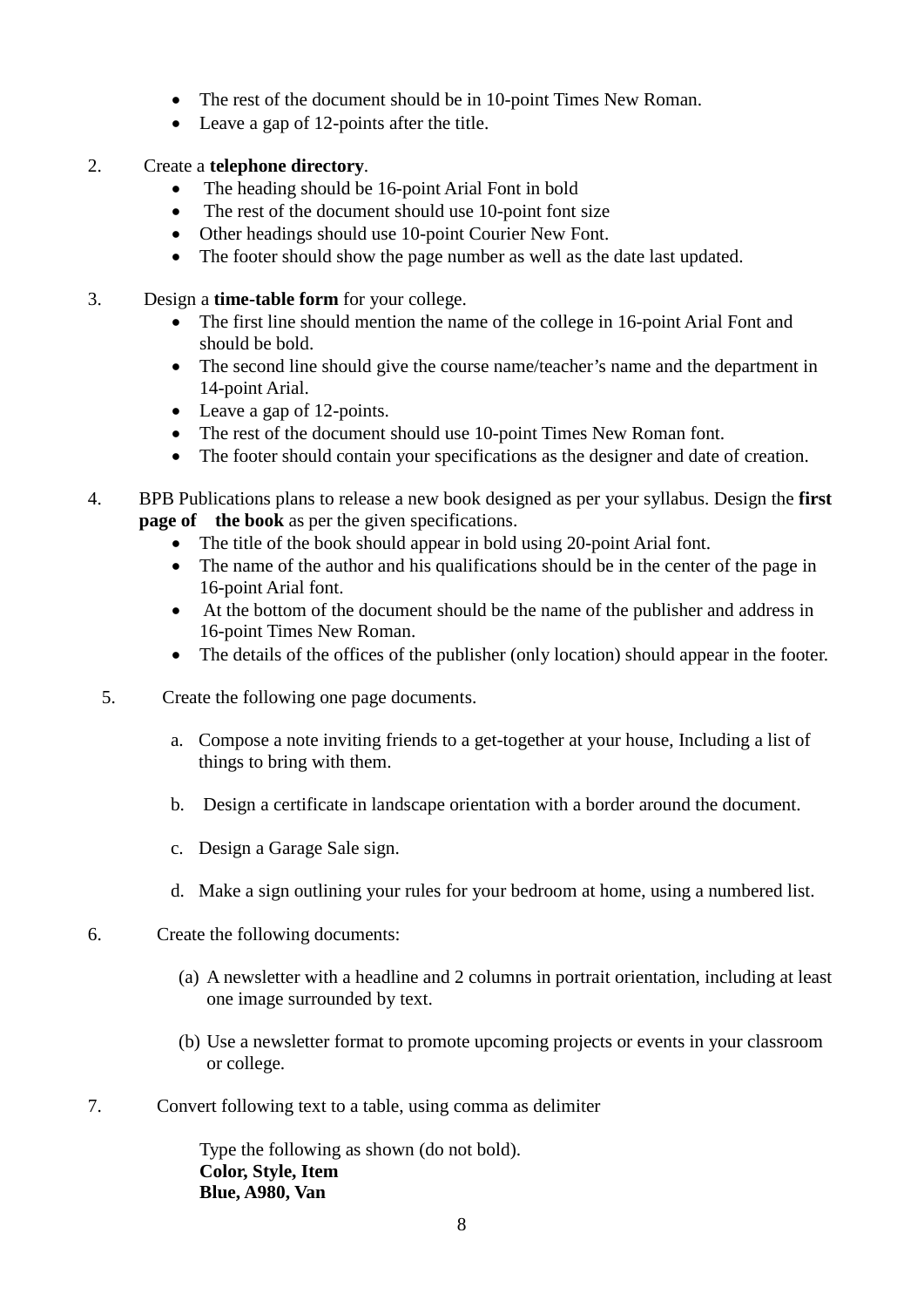**Red, X023, Car Green, YL724, Truck Name, Age, Sex Bob, 23, M Linda, 46, F Tom, 29, M**

9. Enter the following data into a table given on the next page.

| <b>Salesperson</b> | <b>Dolls</b> | <b>Trucks</b> | <b>Puzzles</b> |
|--------------------|--------------|---------------|----------------|
| Kennedy, Sally     | 1327         | 1423          | 1193           |
| White, Pete        | 1421         | 3863          | 2934           |
| Pillar, James      | 5214         | 3247          | 5467           |
| York, George       | 2190         | 1278          | 1928           |
| Banks, Jennifer    | 1201         | 2528          | 1203           |
| Atwater, Kelly     | 4098         | 3079          | 2067           |

Add a column Region (values: S, N, N,S,S,S) between the Salesperson and Dolls columns to the given table Sort your table data by Region and within Region by Salesperson in ascending order:

In this exercise, you will add a new row to your table, place the word "Total" at the bottom of the Salesperson column, and sum the Dolls, Trucks, and Puzzles columns.

- 10. Wrapping of text around the image.
- 11. Create your resume by incorporating most of the options learned till now.
- 12. Following features of menu option must be covered

| <b>FILE</b>   | Complete menu |
|---------------|---------------|
| <b>EDIT</b>   | Complete menu |
| <b>VIEW</b>   | Complete menu |
| <b>INSERT</b> | Complete menu |
| <b>FORMAT</b> | Complete menu |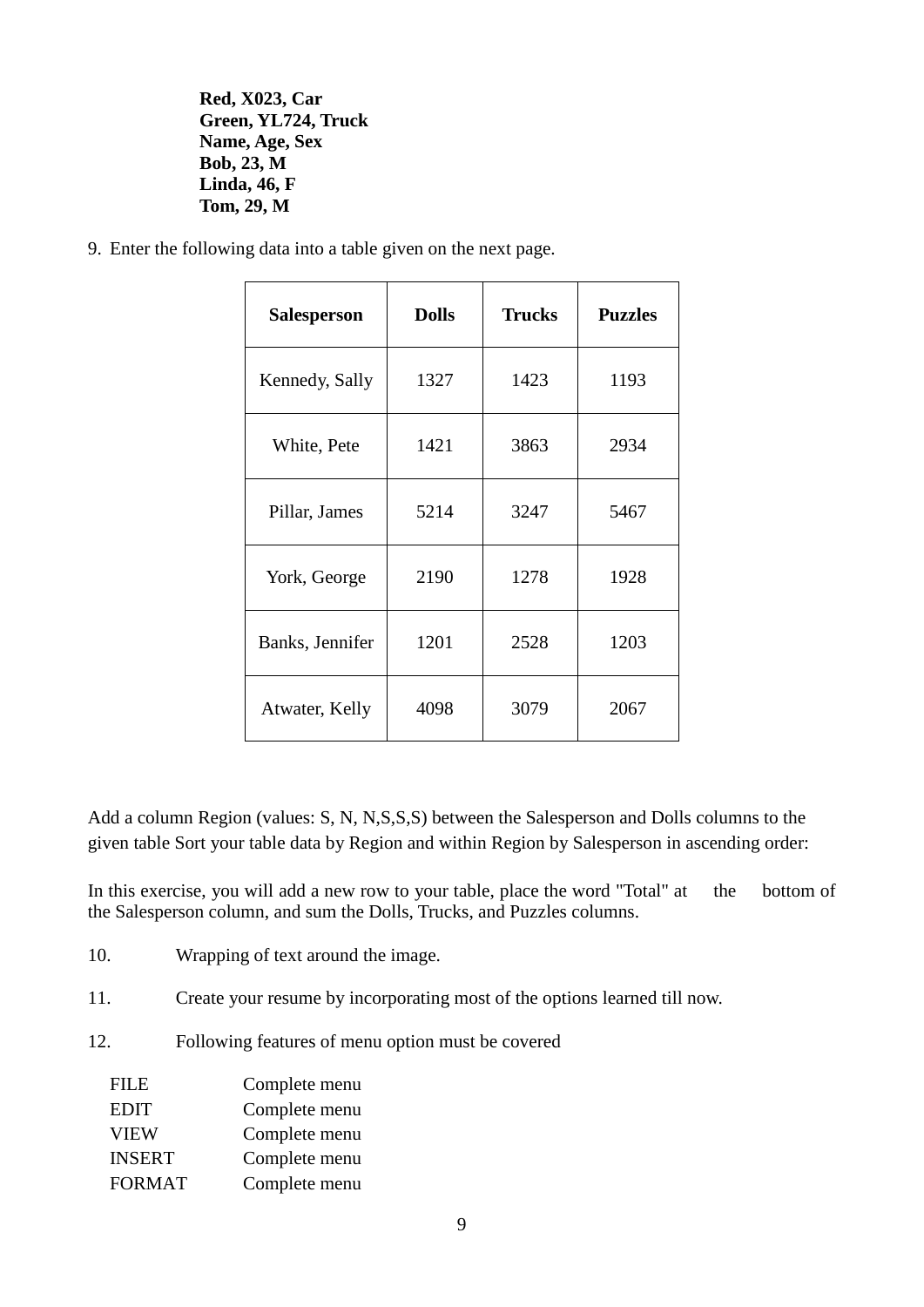| TABLE         | Complete menu                                                      |
|---------------|--------------------------------------------------------------------|
| <b>WINDOW</b> | Complete menu                                                      |
| <b>HELP</b>   | Complete menu                                                      |
| <b>TOOLS</b>  | All options except Online collaboration, Tools on Macro, Templates |

#### **Spreadsheet**

1. Enter the Following data in Excel Sheet

| <b>REGIONAL SALES PROJECTION</b> |      |      |      |      |                  |             |  |
|----------------------------------|------|------|------|------|------------------|-------------|--|
| <b>State</b>                     | Otr1 | Otr2 | Qtr3 | OTR4 | <b>Otr Total</b> | Rate Amount |  |
| Delhi                            | 2020 | 2400 | 2100 | 3000 |                  | 15          |  |
| Punjab                           | 1100 | 1300 | 1500 | 1400 |                  | 20          |  |
| U.P.                             | 3000 | 3200 | 2600 | 2800 |                  | 17          |  |
| Harayana                         | 1800 | 2000 | 2200 | 2700 |                  | 15          |  |
| Rajasthan 2100                   |      | 2000 | 1800 | 2200 |                  | 20          |  |

#### **TOTAL AVERAGE**

(a) Apply Formatting as follow:

ii. Font Size - 14

iii. Remaining text - ARIAL, Font Size -10

- iv. State names and Qtr. Heading Bold, Italic with Gray Fill Color.
- v. Numbers in two decimal places.
- vi. Qtr. Heading in center Alignment.
- vii. Apply Border to whole data.

(b) Calculate State and Qtr. Total

(c) Calculate Average for each quarter

(d) Calculate Amount = Rate  $*$  Total.

2. Given the following worksheet

|   | A        | В          | C            | D     |
|---|----------|------------|--------------|-------|
|   | Roll No. | Name       | <b>Marks</b> | Grade |
| 2 | 1001     | Sachin     | 99           |       |
| 3 | 1002     | Sehwag     | 65           |       |
|   | 1003     | Rahul      | 41           |       |
| 5 | 1004     | Sourav     | 89           |       |
| 6 | 1005     | Har Bhajan | 56           |       |

Calculate the grade of these students on the basis of following guidelines:

| If Marks | Then Grade |
|----------|------------|
| $>= 80$  | $A+$       |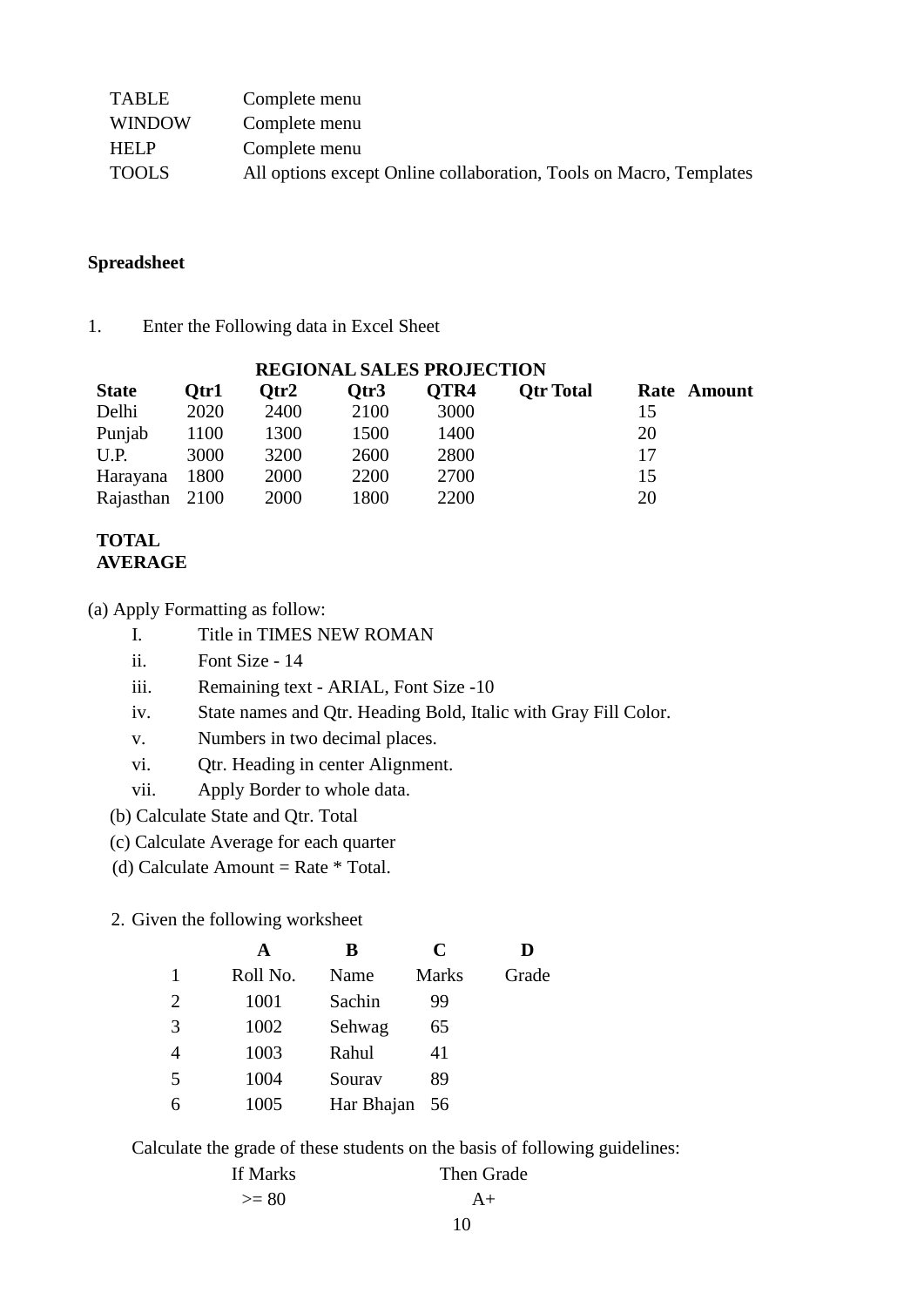| $>= 60 < 80$ | A |
|--------------|---|
| $>= 50 < 60$ | B |
| $\leq 50$    | F |

3. Given the following worksheet

|                | A                 | в    | C    |                | E     | F     | G          |
|----------------|-------------------|------|------|----------------|-------|-------|------------|
|                | <b>Salesman</b>   |      |      | Sales in (Rs.) |       |       |            |
| $\overline{2}$ | No.               | Otr1 | Qtr2 | Qtr3           | Qtr4  | Total | Commission |
| 3              | S <sub>001</sub>  | 5000 | 8500 | 12000          | 9000  |       |            |
| 4              | S <sub>0</sub> 02 | 7000 | 4000 | 7500           | 11000 |       |            |
| 5              | S <sub>0</sub> 03 | 4000 | 9000 | 6500           | 8200  |       |            |
| 6              | S <sub>004</sub>  | 5500 | 6900 | 4500           | 10500 |       |            |
| 7              | S <sub>0</sub> 05 | 7400 | 8500 | 9200           | 8300  |       |            |
| 8              | S006              | 5300 | 7600 | 9800           | 6100  |       |            |

Calculate the commission earned by the salesmen on the basis of following Candidates:

| <b>If Total Sales</b>   | <b>Commission</b> |
|-------------------------|-------------------|
| < 20000                 | 0\% of sales      |
| $>$ 20000 and $<$ 25000 | 4% of sales       |
| $> 25000$ and $< 30000$ | 5.5% of sales     |
| $>$ 30000 and $<$ 35000 | 8% of sales       |
| $\geq$ 35000            | 11\% of sales     |

The total sales is sum of sales of all the four quarters.

4. A company XYZ Ltd. pays a monthly salary to its employees which consists of basic salary, allowances & deductions. The details of allowances and deductions are as follows:

#### **Allowances**

- **•** HRA Dependent on Basic
	- 30% of Basic if Basic <=1000
	- 25% of Basic if Basic>1000 & Basic<=3000
	- 20% of Basic if Basic >3000
- **•** DA Fixed for all employees, 30% of Basic
- Conveyance Allowance Rs. 50/- if Basic is  $\leq 1000$ Rs. 75/- if Basic >1000 & Basic<=2000 Rs. 100 if Basic >2000
	- Entertainment Allowance NIL if Basic is  $\leq 1000$ Rs.  $100/-$  if Basic  $> 1000$

#### **Deductions**

- Provident Fund 6% of Basic
- Group Insurance Premium Rs. 40/- if Basic is  $\leq 1500$ Rs.  $60/-$  if Basic > 1500 & Basic <= 3000 Rs. 80/- if Basic >3000

Calculate the following: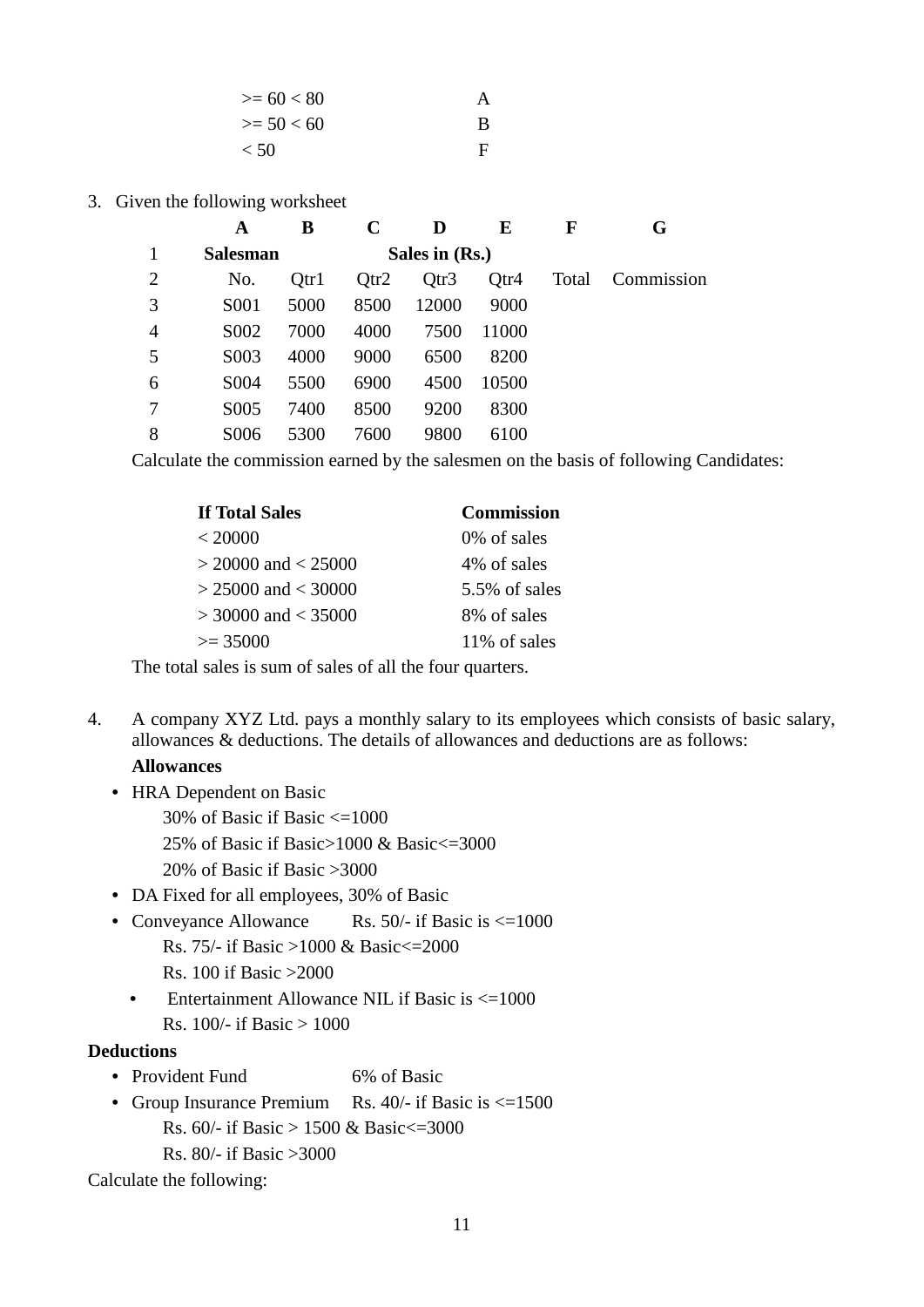| <b>Gross Salary</b> | $=$ Basic + HRA + DA + Conveyance + Entertainment            |
|---------------------|--------------------------------------------------------------|
|                     | Total deduction $=$ Provident Fund + Group Insurance Premium |
| Net Salary          | $=$ Gross Salary – Total Deduction                           |

5. Create Payment Table for a fixed Principal amount, variable rate of interests and time in the format below:

| No. of Instalments | 5%  | 6%  | 7%  | 8%  | 9%  |
|--------------------|-----|-----|-----|-----|-----|
| 3                  | XX. | XX. | XX  | XX. | XX  |
|                    | XX  | XX. | XX. | XX  | XX  |
| 5.                 | XX. | XX  | XX  | XX  | XХ  |
| h                  | XX. | XX. | XX. | X X | X X |

6. Use an array formula to calculate Simple Interest for given principal amounts given the rate of Interest and time

| Rate of Interest | 8%              |
|------------------|-----------------|
| Time             | 5 Years         |
| Principal        | Simple Interest |
| 1000             |                 |
| 18000            | 2               |
| 5200             | 9               |
|                  |                 |

7. The following table gives year wise sale figure of five salesmen in Rs.

| Salesman       | 2000  | 2001  | 2002   | 2003  |
|----------------|-------|-------|--------|-------|
| S1             | 10000 | 12000 | 20000  | 50000 |
| S <sub>2</sub> | 15000 | 18000 | 50000  | 60000 |
| S <sub>3</sub> | 20000 | 22000 | 70000  | 70000 |
| S4             | 30000 | 30000 | 100000 | 80000 |
| S <sub>5</sub> | 40000 | 45000 | 125000 | 90000 |

- (*a*) Calculate total sale year wise.
- (*b*) Calculate the net sale made by each salesman
- (*c*) Calculate the maximum sale made by the salesman
- (d) Calculate the commission for each salesman under the condition.
	- (*i*) If total sales >4,00,000 give 5% commission on total sale made by the salesman.
	- (*ii*) Otherwise give 2% commission.
- (*e*) Draw a bar graph representing the sale made by each salesman.
- (*f*) Draw a pie graph representing the sale made by salesman in 2000.
- 8. Enter the following data in Excel Sheet

#### **PERSONAL BUDGET FOR FIRST QUARTER**

### **Monthly Income (Net): 1,475 EXPENSES JAN FEB MARCH QUARTER QUARTER TOTAL AVERAGE** Rent600.00 600.00 600.00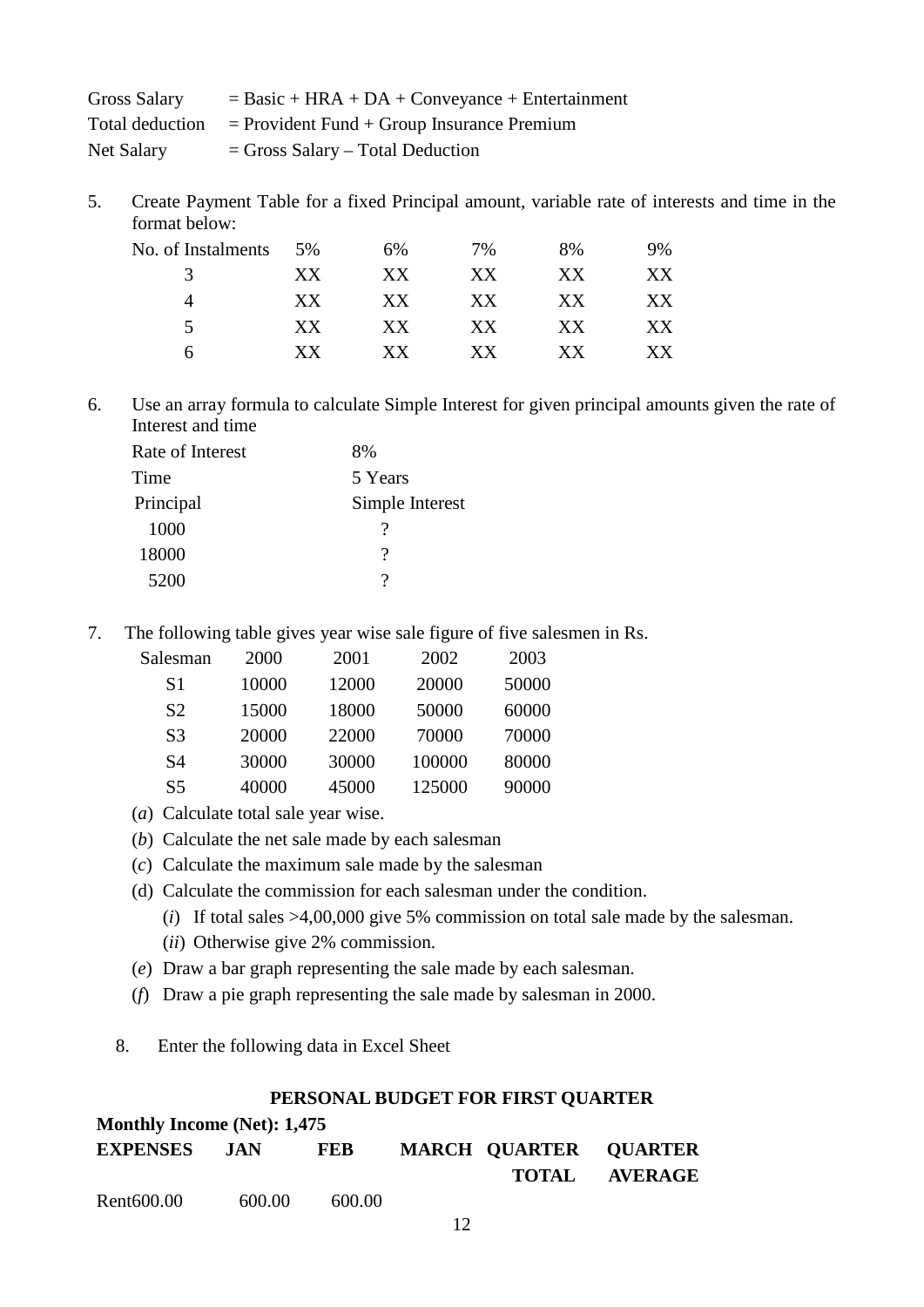| Telephone                      | 48.25  | 43.50  | 60.00 |
|--------------------------------|--------|--------|-------|
| <b>Utilities</b>               | 67.27  | 110.00 | 70.00 |
| Credit Card                    | 200.00 | 110.00 | 70.00 |
| Oil                            | 100.00 | 150.00 | 90.00 |
| AV to Insurance                | 150.00 |        |       |
| Cable TV                       | 40.75  | 40.75  | 40.75 |
| $M_{\alpha\alpha}$ tkler Tatal |        |        |       |

#### **Monthly Total**

- (a) Calculate Quarter total and Quarter average.
- (b) Calculate Monthly total.
- (c) Surplus = Monthly income Monthly total.
- (d) What would be total surplus if monthly income is 1500.
- (e) How much does telephone expense for March differ from quarter average.
- (f) Create a 3D column graph for telephone and utilities.
- (g) Create a pie chart for monthly expenses.

#### **9.** Enter the following data in Excel Sheet

#### **TOTAL REVENUE EARNED FOR SAM'S BOOKSTALL**

| Publisher name | 1997 | 1998 | 1999                                              | <b>2000</b> | total |
|----------------|------|------|---------------------------------------------------|-------------|-------|
| $\mathbf{A}$   |      |      | Rs. 1,000.00 Rs. 1100.00 Rs. 1,300.00 Rs. 800.00  |             |       |
| B              |      |      | Rs. 1,500.00 Rs. 700.00 Rs. 1,000.00 Rs. 2,000.00 |             |       |
| $\mathbf C$    |      |      | Rs. 700.00 Rs. 900.00 Rs. 1,500.00 Rs. 600.00     |             |       |
| D              |      |      | Rs. 1,200.00 Rs. 500.00 Rs. 200.00 Rs. 1,100.00   |             |       |
| E              |      |      | Rs 800.00 Rs. 1,000.00 Rs. 3,000.00 Rs. 560.00    |             |       |
|                |      |      |                                                   |             |       |

(a) Compute the total revenue earned.

(b) Plot the line chart to compare the revenue of all publisher for 4 years.

(b) Chart Title should be 'Total Revenue of sam's Bookstall (1997-2000)'

(c) Give appropriate categories and value axis title.

10. Generate 25 random numbers between 0 & 100 and find their sum, average and count. How many no. are in range 50-60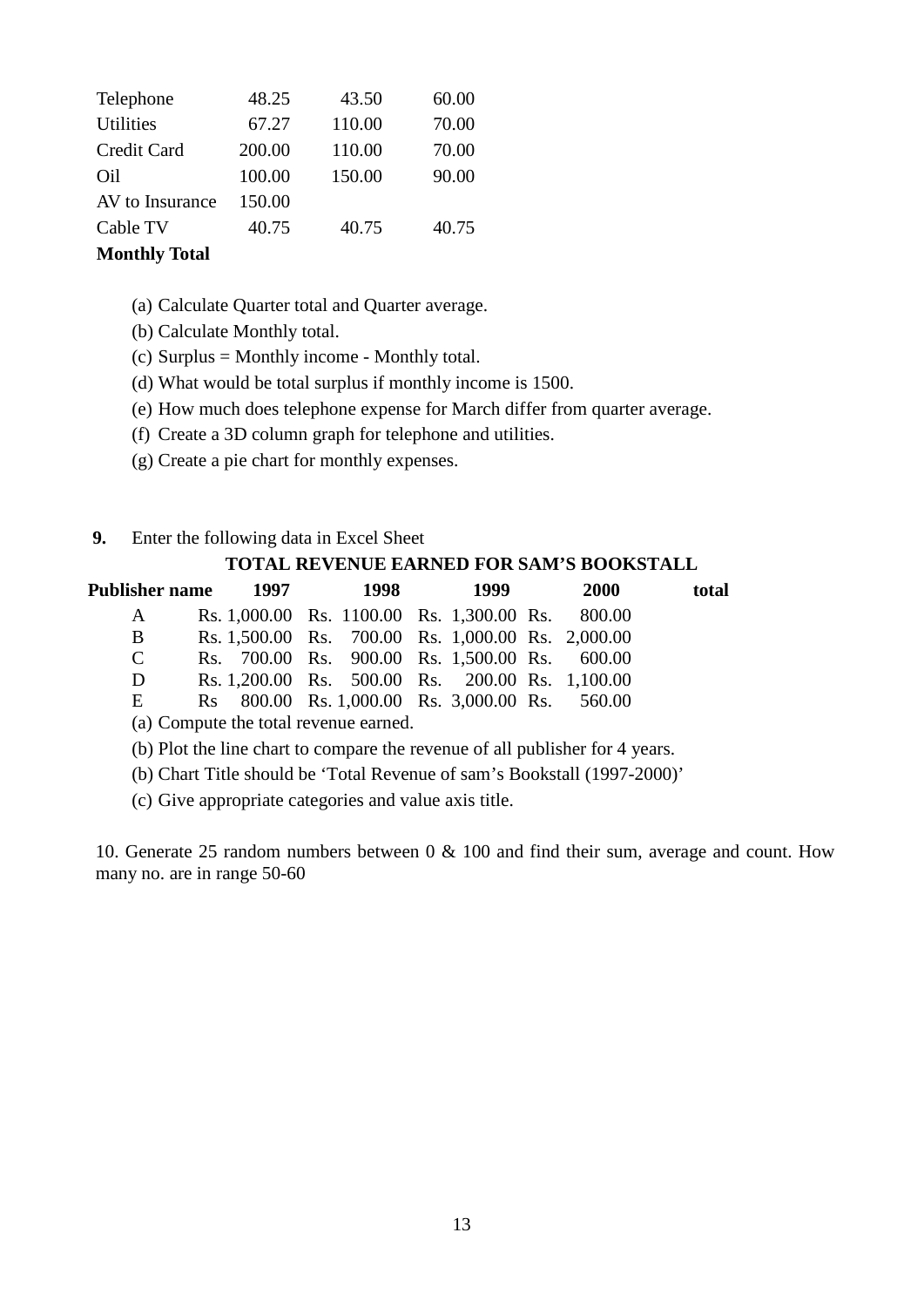# **Core Paper II :Semester – II: DSC-2A Database Management System**

**Database:** Introduction to database, relational data model, DBMS architecture, data **14L** independence, DBA, database users, end users, front end tools

**E-R Modeling:** Entity types, entity set, attribute and key, relationships, relation **14L** types, E- R diagrams, database design using ER diagrams

**Relational Data Model:** Relational model concepts, relational constraints, primary **14L** and foreign key, normalization: 1NF, 2NF, 3NF

**Structured Query Language:** SQL queries, create a database table, create **18L** relationships between database tables, modify and manage tables, queries, forms, reports, modify, filter and view data.

#### **Reference Books :**

- 1. P. Rob, C. Coronel, Database System Concepts by, Cengage Learning India, 2008
- 2. R. Elmsasri,S. Navathe Fundamentals of Database Systems, Pearson Education, Fifth Edition, 2007
- 3. MySQL : Reference Manual

#### **Practical:**

#### **Practical List**

*1)* Create a database having two tables with the specified fields, to computerize a library system of a Delhi University College.

#### **LibraryBooks (Accession number, Title, Author, Department, PurchaseDate, Price) IssuedBooks (Accession number, Borrower)**

- a) Identify primary and foreign keys. Create the tables and insert at least 5 records in each table.
- b) Delete the record of book titled "Database System Concepts".
- c) Change the Department of the book titled "Discrete Maths" to "CS".
- d) List all books that belong to "CS" department.
- e) List all books that belong to "CS" department and are written by author "Navathe".
- f) List all computer (Department="CS") that have been issued.
- g) List all books which have a price less than 500 or purchased between "01/01/1999" and "01/01/2004".
- *2)* Create a database having three tables to store the details of students of Computer Department in your college.

**Personal information about Student (College roll number, Name of student, Date of birth, Address, Marks(rounded off to whole number) in percentage at 10 + 2, Phone number) Paper Details (Paper code, Name of the Paper)**

**Student's Academic and Attendance details (College roll number, Paper code, Attendance,**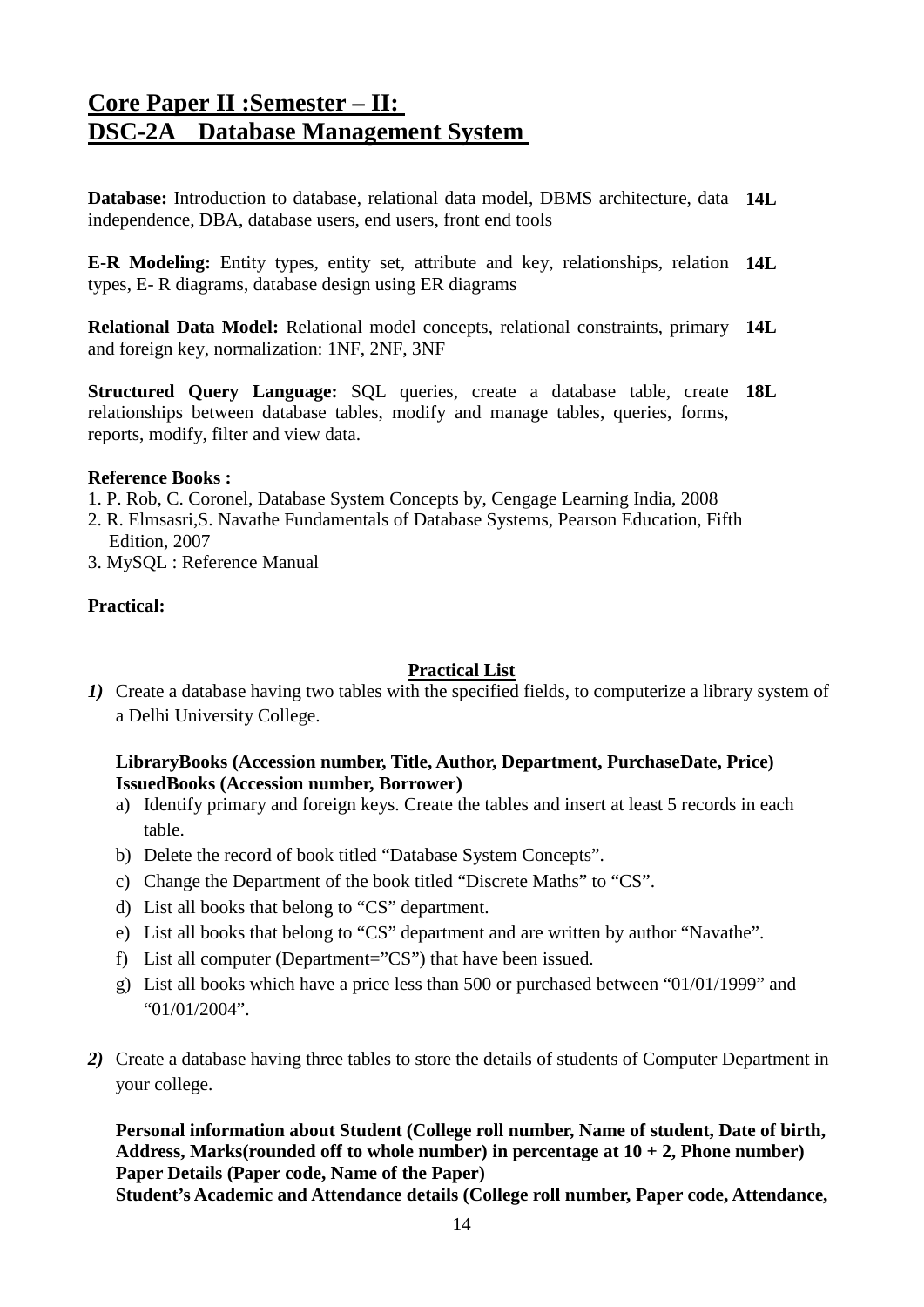#### **Marks in home examination).**

- a) Identify primary and foreign keys. Create the tables and insert at least 5 records in each table.
- b) Design a query that will return the records (from the second table) along with the name of student from the first table, related to students who have more than 75% attendance and more than 60% marks in paper 2.
- c) List all students who live in "Delhi" and have marks greater than 60 in paper 1.
- d) Find the total attendance and total marks obtained by each student.
- e) List the name of student who has got the highest marks in paper 2.
- *3)* Create the following tables and answer the queries given below:

#### **Customer (CustID, email, Name, Phone, ReferrerID) Bicycle (BicycleID, DatePurchased, Color, CustID, ModelNo) BicycleModel (ModelNo, Manufacturer, Style) Service (StartDate, BicycleID, EndDate)**

- a) Identify primary and foreign keys. Create the tables and insert at least 5 records in each table.
- b) List all the customers who have the bicycles manufactured by manufacturer "Honda".
- c) List the bicycles purchased by the customers who have been referred by customer "C1".
- d) List the manufacturer of red colored bicycles.
- e) List the models of the bicycles given for service.
- *4)* Create the following tables, enter at least 5 records in each table and answer the queries given below.

**EMPLOYEE ( Person\_Name, Street, City ) WORKS ( Person\_Name, Company\_Name, Salary ) COMPANY ( Company\_Name, City ) MANAGES ( Person\_Name, Manager\_Name )** 

- a) Identify primary and foreign keys.
- b) Alter table employee, add a column "email" of type varchar(20).
- c) Find the name of all managers who work for both Samba Bank and NCB Bank.
- d) Find the names, street address and cities of residence and salary of all employees who work for "Samba Bank" and earn more than \$10,000.
- e) Find the names of all employees who live in the same city as the company for which they work.
- f) Find the highest salary, lowest salary and average salary paid by each company.
- g) Find the sum of salary and number of employees in each company.
- h) Find the name of the company that pays highest salary.
- *5)* Create the following tables, enter at least 5 records in each table and answer the queries given below.

**Suppliers (SNo, Sname, Status, SCity) Parts (PNo, Pname, Colour, Weight, City) Project (JNo, Jname, Jcity) Shipment (Sno, Pno, Jno, Qunatity)**

- a) Identify primary and foreign keys.
- b) Get supplier numbers for suppliers in Paris with status>20.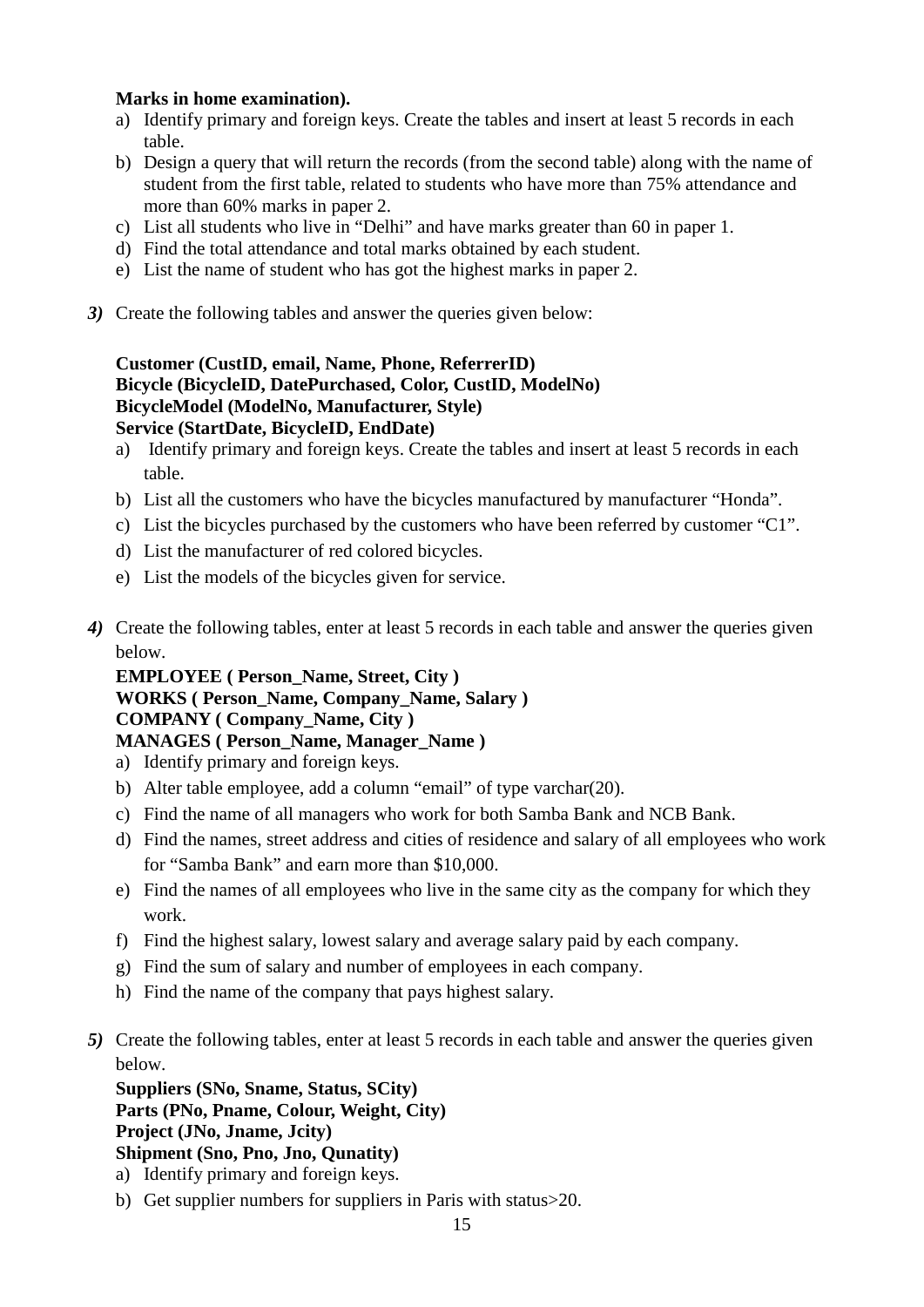- c) Get suppliers details for suppliers who supply part P2. Display the supplier list in increasing order of supplier numbers.
- d) Get suppliers names for suppliers who do not supply part P2.
- e) For each shipment get full shipment details, including total shipment weights.
- f) Get all the shipments where the quantity is in the range 300 to 750 inclusive.
- g) Get part nos. for parts that either weigh more than 16 pounds or are supplied by suppliers S2, or both.
- h) Get the names of cities that store more than five red parts.
- i) Get full details of parts supplied by a supplier in Delhi.
- j) Get part numbers for part supplied by a supplier in Allahabad to a project in Chennai.
- k) Get the total number of project supplied by a supplier (say, S1).
- l) Get the total quantity of a part (say, P1) supplied by a supplier (say, S1).

# **Core Paper III: Semester III: DSC-3A Computer Networks and Internet Technologies**

**Computer Networks:** Introduction to computer network, data communication, **6L** components of data communication, data transmission mode, data communication measurement, LAN, MAN, WAN, wireless LAN, internet, intranet, extranet.

**Network Models:** Client/ server network and Peer-to-peer network, OSI, TCP/IP, layers and functionalities. **8L**

**Transmission Media:** Introduction, Guided Media: Twisted pair, Coaxial cable, Optical fiber. Unguided media: Microwave, Radio frequency propagation, Satellite. **4L**

- **LAN Topologies:** Ring, bus, star, mesh and tree topologies. **2L**
- **Network Devices:** NIC, repeaters, hub, bridge, switch, gateway and router. **2L**

**Internet Terms:** Web page, Home page, website, internet browsers, URL, Hypertext, ISP, Web server, download and upload, online and offline. **2L**

**Internet Applications:** www, telnet, ftp, e-mail, social networks, search engines, Video Conferencing, e-Commerce, m-Commerce, VOIP, blogs. **6L**

**Introduction to Web Design:** Introduction to hypertext markup language (html) **16L** Document type definition, creating web pages, lists, hyperlinks, tables, web forms, inserting images, frames, hosting options and domain name registration. Customized Features: Cascading style sheet (css) for text formatting and other manipulations.

**JavaScript Fundamentals:** Data types and variables, functions, methods and events, **14L** controlling program flow, JavaScript object model, built-in objects and operators.

#### **Reference Books:**

1. Andrew S. Tanenbaum, David J. Wetherall Computer Networks (5th Edition),PHI, 2010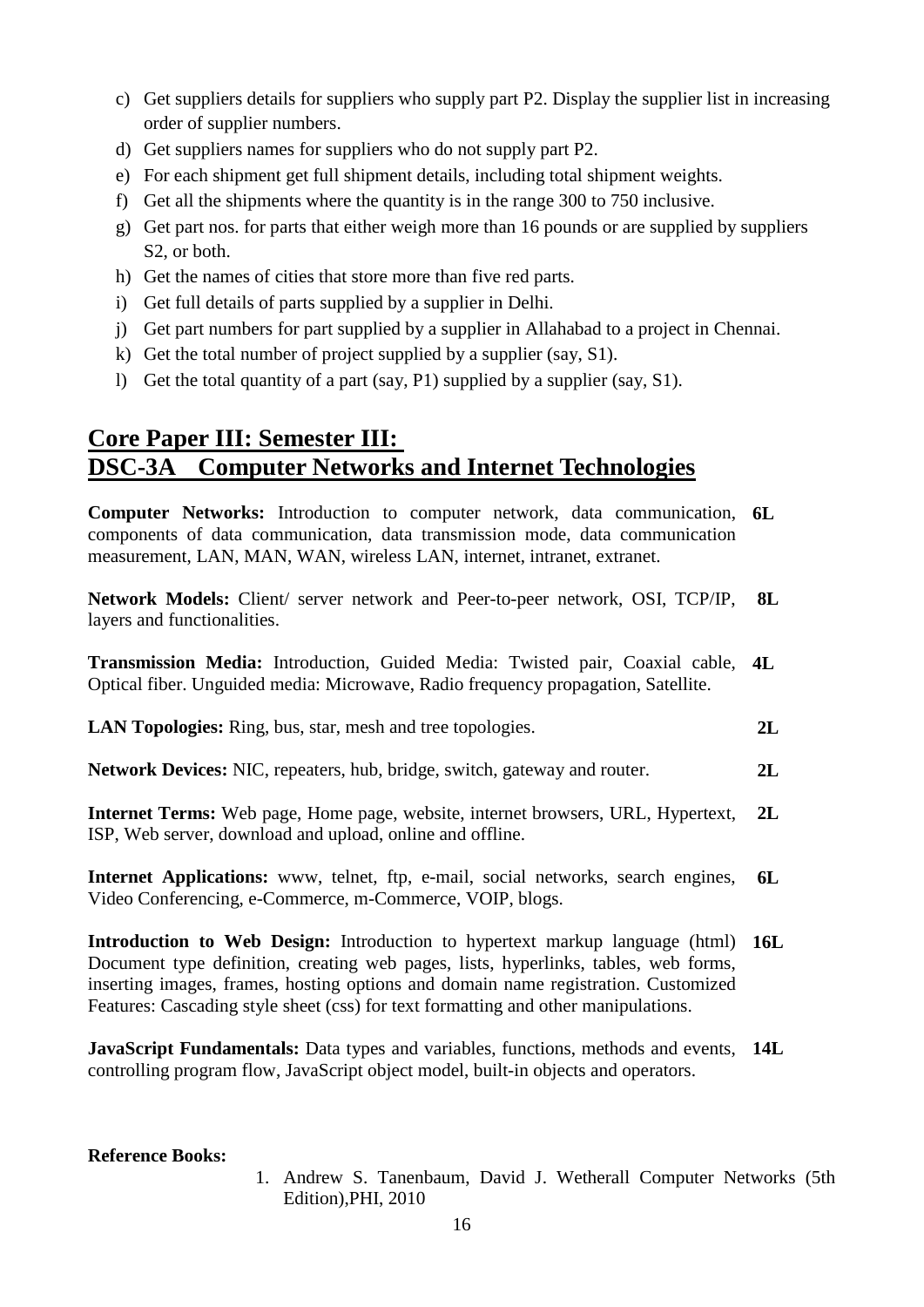- 2. B. A. Forouzan, Data Communication and Networking , TMH,2003.
- 3. D.R. Brooks, An Introduction to HTML and Javascript for Scientists and Engineers, Springer
- 4. HTML A Beginner's Guide, Tata McGraw-Hill Education, 2009.
- 5. J. A. Ramalho, Learn Advanced HTML 4.0 with DHTML, BPB Publications, 2007

#### **Practical :**

Networking exercises in a trial lab, where effects of different connectors, topologies in practical could be demonstrated.

Before moving to JavaScript practicals, students must get an idea about fundamental programing using Scratch [\(https://scratch.mit.edu\)](https://scratch.mit.edu/). Students should be encouraged to learn Scratch on their own and work on assignments available online such as <https://sites.google.com/site/christopherscfahs/scratch-programming/scratch-assignments> or <http://scratched.gse.harvard.edu/resources/uw-catapult-project>.

Alternatively, students may use Alice [\(http://www.alice.org/index.php\)](http://www.alice.org/index.php) and learn basic programming. A lot of online assignments and spoken tutorials on YouTube would be helpful.

Practical exercises based on concepts listed in theory using HTML.

- 1. Create HTML document with following formatting Bold, Italics, Underline, Colors, Headings, Title, Font and Font Width, Background, Paragraph, Line Brakes, Horizontal Line, Blinking text as well as marquee text.
- 2. Create HTML document with Ordered and Unordered lists, Inserting Images, Internal and External linking
- 3. Create HTML document with Table:

|  |  | Some image here |
|--|--|-----------------|

- 4. Create Form with Input Type, Select and Text Area in HTML.
- 5. Create an HTML containing Roll No., student's name and Grades in a tabular form.
- 6. Create an HTML document (having two frames) which will appear as follows:

| About        |                                                                                                |
|--------------|------------------------------------------------------------------------------------------------|
| Department 1 | This frame would show the<br>contents according to the link<br>clicked by the user on the left |
| Department 2 | frame.                                                                                         |
| Department 3 |                                                                                                |

7. Create an HTML document containing horizontal frames as follows:

Department Names (could be along with Logos)

Contents according to the Link clicked

- 8. Create a website of  $6 7$  pages with different effects as mentioned in above problems.
- 9. Create HTML documents (having multiple frames) in the following three formats: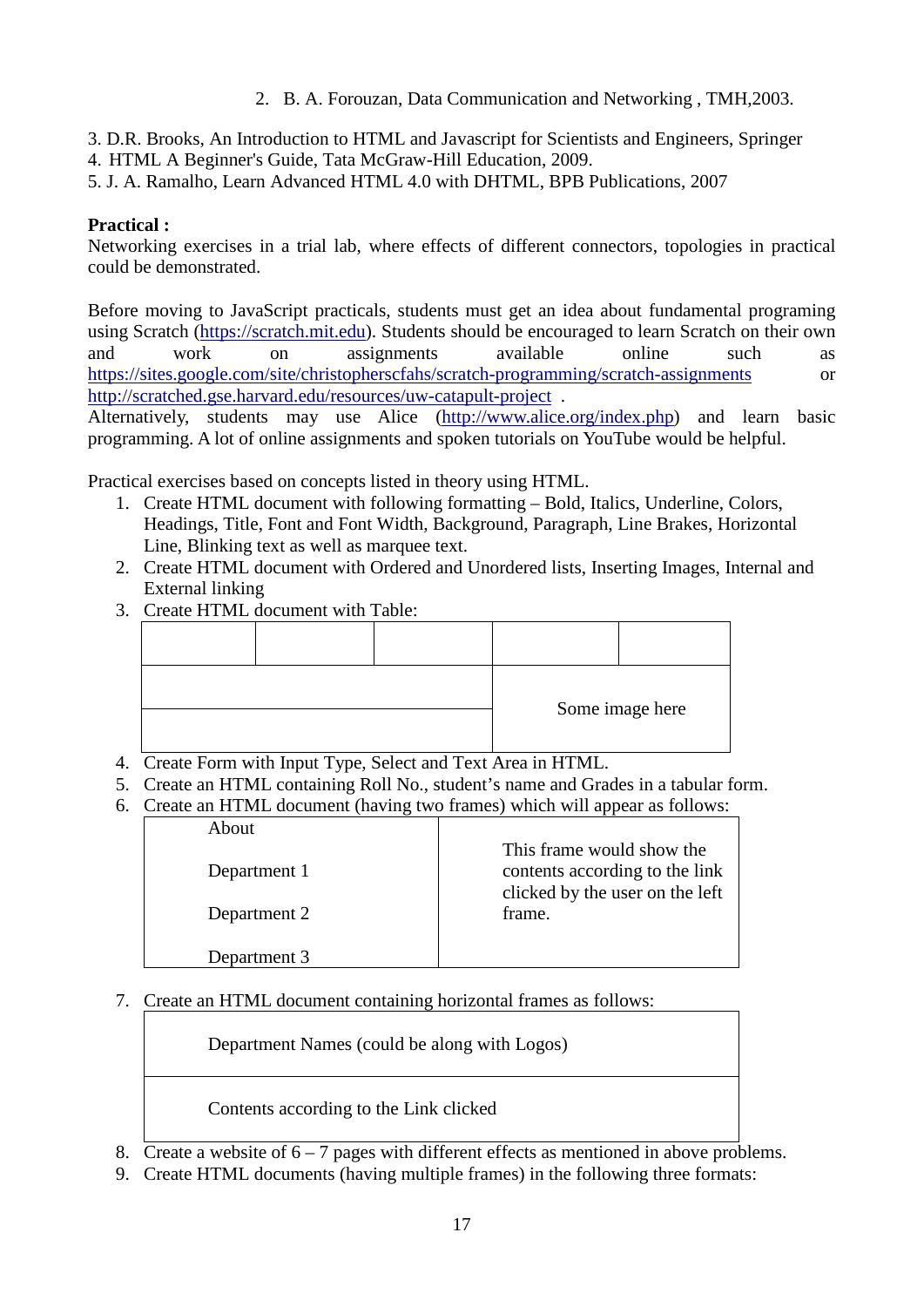| Frame1 |
|--------|
| Frame2 |

| Frame1 |        |
|--------|--------|
| Frame2 | Frame3 |

- 10. Create a form using HTML which has the following types of controls:
	- I. Text Box
	- II. Option/radio buttons
	- III. Check boxes
	- IV. Reset and Submit buttons

| Subscribe to XYZ News Magazine and Emails                                                                                                                                                                                                                                                                                                                                                                |
|----------------------------------------------------------------------------------------------------------------------------------------------------------------------------------------------------------------------------------------------------------------------------------------------------------------------------------------------------------------------------------------------------------|
| Interested in receiving daily small updates of all latest News? Well, now you can. And best of all, it is free! Just fill out this form<br>and submit it by clicking the "send it In" button. We will put you on our mailing list and you will receive your first email in 3-5<br>days.                                                                                                                  |
| Please fill the following boxes to help us send the emails and our news letter:<br>First Name:<br>Last Name:<br>Business:<br>We must have a correct e-mail address to send you the news letter:<br>Email:<br>How did you hear about XYZ News Magazine and Emails?<br>$\odot$ Here on the Web $\odot$ In a magazine $\odot$ Television $\odot$ Other<br>Would you like to be on our regular mailing list? |
| $\triangledown$ Yes, we love junk emails<br>Send it in!<br>Reset                                                                                                                                                                                                                                                                                                                                         |

#### **List of Practicals using Scratch : (self-learning by students)**

- 3. Join the Scratch community on scratch.mit.edu. Explore featured projects and modify any one of them.
- 4. Create a game using SCRATCH similar to that of Beach Baby Volleyball. The game MUST meet the following objectives.
	- Have at least 3 sprites. All of which move, bounce, fall, etc. 10 pts.
	- Edit at least one of the sprites in some way to make it your own. 10 pts.
	- Make some or all sprites move with the use of certain keys. 15 pts.
	- Create or use a given background on your game. 10 pts.
	- Incorporate sound into your game. 10 pts.
	- Use a counter or score keeper in your game. 15 pts.
	- Must include a forever loop, show, hide, and "when I receive." 30 pts.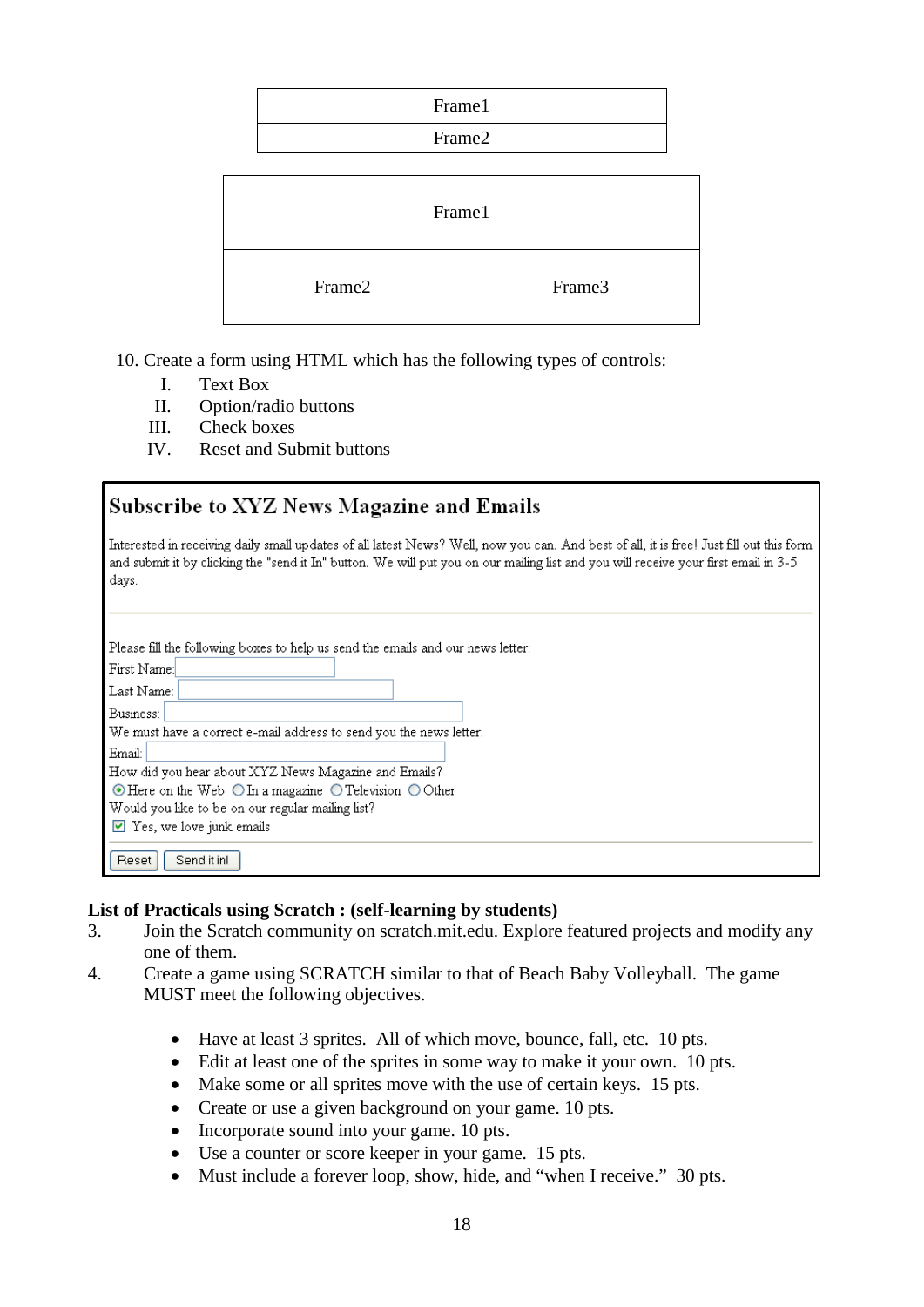#### **List of Practicals using Javascript :**

Create event driven program for following:

- 1. Print a table of numbers from 5 to 15 and their squares and cubes using alert.
- 2. Print the largest of three numbers.
- 3. Find the factorial of a number n.
- 4. Enter a list of positive numbers terminated by Zero. Find the sum and average of these numbers.
- 5. A person deposits Rs 1000 in a fixed account yielding 5% interest. Compute the amount in the account at the end of each year for n years.
- 6. Read n numbers. Count the number of negative numbers, positive numbers and zeros in the list.

# **Core Paper IV :Semester IV: DSC-4A Multimedia Systems and Applications**

**Multimedia**: Introduction to multimedia, components, uses of multimedia, **6L** multimedia applications, virtual reality.

**Text:** Fonts & Faces, Using Text in Multimedia, Font Editing & Design Tools, Hypermedia & Hypertext. **4L**

**Images:** Still Images – bitmaps, vector drawing, 3D drawing & rendering, natural light & colors, computerized colors, color palettes, image file formats. **6L**

**Sound:** Digital Audio, MIDI Audio, MIDI vs Digital Audio, Audio File Formats. **6L**

**Video:** How video works, analog video, digital video, video file formats, video shooting and editing. **8L**

**Animation:** Principle of animations, animation techniques, animation file formats. **10L**

**Internet and Multimedia**: www and HTML, multimedia on the web – web servers, web browsers, web page makers and site builders. **6L**

**Making Multimedia**: Stages of a multimedia project, Requirements to make good multimedia, Multimedia Hardware - Macintosh and Windows production Platforms, Hardware peripherals - Connections, Memory and storage devices, Multimedia software and Authoring tools. **14L**

#### **References:**

- 1. Tay Vaughan, "Multimedia: Making it work", TMH, Eighth edition.
- 2. Ralf Steinmetz and Klara Naharstedt, "Multimedia: Computing, Communications Applications", Pearson.
- 3. Keyes, "Multimedia Handbook", TMH.
- 4. K. Andleigh and K. Thakkar, "Multimedia System Design", PHI.

#### **Practical:**

Practical exercises based on concepts listed in theory using Presentation tools in office automation tool/ GIMP/Blender / Audacity/ Animation Tools/ Image Editors/ Video Editors.

Implement the followings using Blender -

- 1. Create an animation using the tools panel and the properties panel to draw the following –
- Line, pe , oval, circle, rectangle , square, pencil , brush , lasso tool
- 2. Create an animation using text tool to set the font , size , color etc.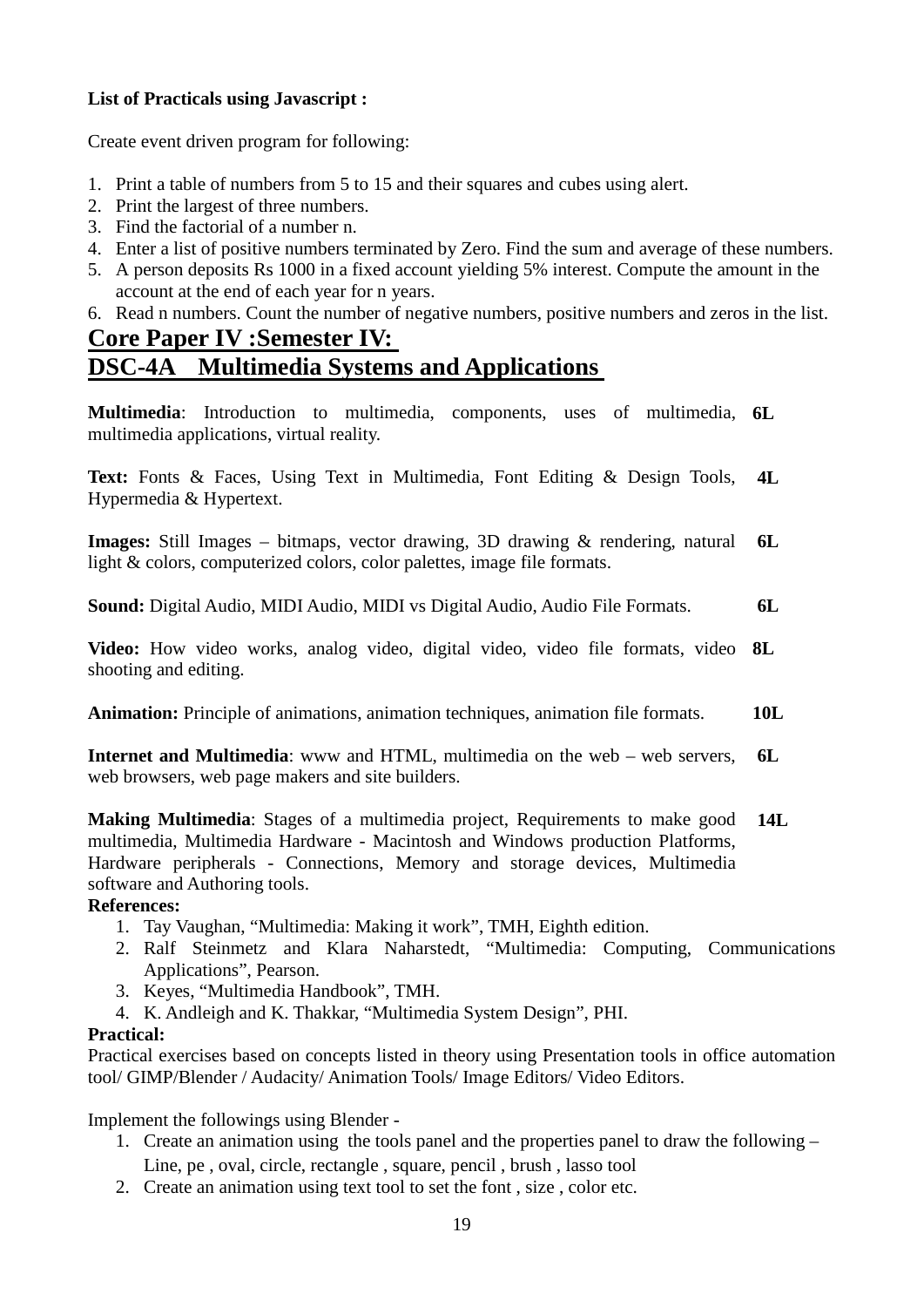- 3. Create an animation using **Free transform tool** that should use followings-
	- Move Objects Skew Objects Stretch Objects Rotate Objects Stretch Objects while maintaining proportion Rotate Objects after relocating the center dot
- 4. Create an animation using layers having following features-Insert layer, Delete layer, guide layer, Mask layer.
- 5. Modify the document (changing background color etc. )using the following tools Eraser tool Hand tool Ink bottle tool Zoom tool Paint Bucket tool Eyedropper tool
- 6. Create an animation for bus car race in which both starts from the same point and car wins the race.
- 7. Create an animation in which text Hello gets converted into GoodBye (using motion/shape tweening).
- 8. Create an animation having five images having fade-in fade-out effect.
- 9. Create an scene to show the sunrise (using multiple layers and motion tweening)
- 10. Create an animation to show the ripple effect.
- 11. Create an animation (using Shape tweening and shape hints) for transforming one shape into another.
- 12. Create an animation for bouncing ball (you may use motion guide layer).

### **Project :**

Design a minimum 10 page interactive website using Joomla or WordPress.

# **Semester V and VI : Any two papers from following five Discipline Specific Electives – (Credits : 06 each) - DSE – (4 Theory + 4 Lab)**

# **Discipline Specific Elective 1 : DSE-1A Programming with Python**

**Planning the Computer Program:** Concept of problem solving, Problem definition, **4L** Program design, Debugging, Types of errors in programming, Documentation.

**Techniques of Problem Solving:** Flowcharting, decision table, algorithms, Structured **6L** programming concepts, Programming methodologies viz. top-down and bottom-up programming.

**Overview of Programming :** Structure of a Python Program, Elements of Python **4L**

**Introduction to Python:** Python Interpreter, Using Python as calculator, Python shell, **6L**Indentation. Atoms, Identifiers and keywords, Literals, Strings, Operators(Arithmetic operator, Relational operator, Logical or Boolean operator, Assignment, Operator,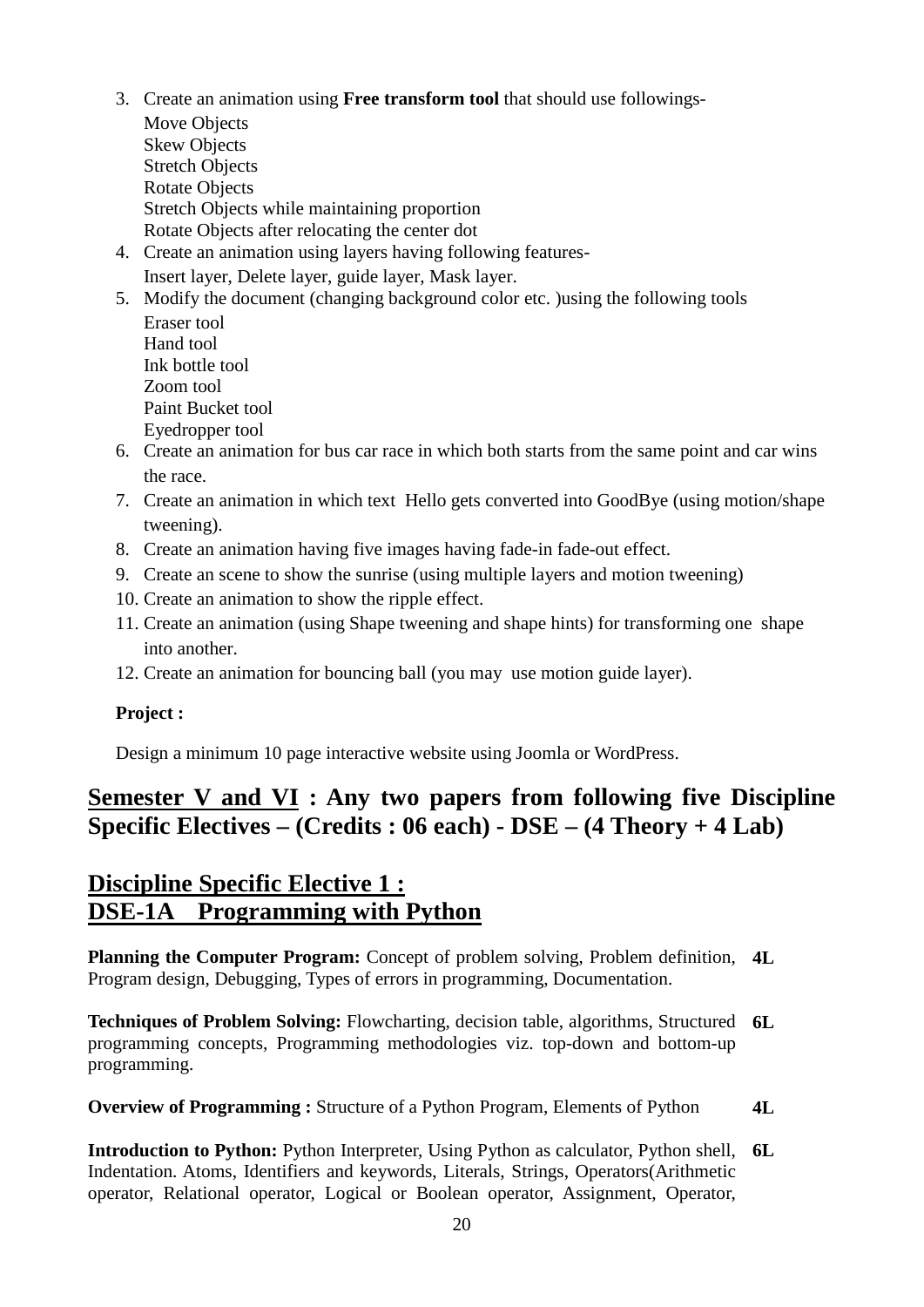Ternary operator, Bit wise operator, Increment or Decrement operator)

**Creating Python Programs :**Input and Output Statements, statements(Branching, Looping, Conditional Statement, Exit function, Difference between break, continue and pass.), Defining Functions, default arguments, Errors and Exceptions. Control **8L** 

**Iteration and Recursion:** Conditional execution, Alternative execution, Nested **8L** conditionals, The return statement, Recursion, Stack diagrams for recursive functions, Multiple assignment, The while statement, Tables, Two-dimensional tables

**Strings and Lists:** String as a compound data type, Length, Traversal and the for **8L** loop, String slices, String comparison, A find function, Looping and counting, List values, Accessing elements, List length, List membership, Lists and for loops, List operations, List deletion. Cloning lists, Nested lists

**Object Oriented Programming:** Introduction to Classes, Objects and Methods, **4L** Standard Libraries.

**Data Structures:** Arrays, list, set, stacks and queues.

**4L**

**Searching and Sorting:** Linear and Binary Search, Bubble, Selection and Insertion **6L** sorting.

#### **References** :

- 1. T. Budd, Exploring Python, TMH, 1st Ed, 2011
- 2. How to think like a computer scientist : learning with Python / Allen Downey, Jeffrey Elkner, Chris Meyers.  $1<sup>st</sup>$  Edition – Freely available online.
- 1. <http://docs.python.org/3/tutorial/index.html>
- 2. <http://interactivepython.org/courselib/static/pythonds>

#### **Practical :**

- 1. Using for loop, print a table of Celsius/Fahrenheit equivalences. Let c be the Celsius temperatures ranging from 0 to 100, for each value of c, print the corresponding Fahrenheit temperature.
- 2. Using while loop, produce a table of sins, cosines and tangents. Make a variable x in range from 0 to 10 in steps of 0.2. For each value of x, print the value of  $sin(x)$ ,  $cos(x)$  and  $tan(x)$ .
- 3. Write a program that reads an integer value and prints "leap year" or "not a leap year".
- 4. Write a program that takes a positive integer n and then produces n lines of output shown as follows.

```
For example enter a size: 5 
* 
** 
*** 
**** 
*****
```
5. Write a function that takes an integer 'n' as input and calculates the value of

 $1 + 1/1! + 1/2! + 1/3! + ... + 1/n$ 

6. Write a function that takes an integer input and calculates the factorial of that number.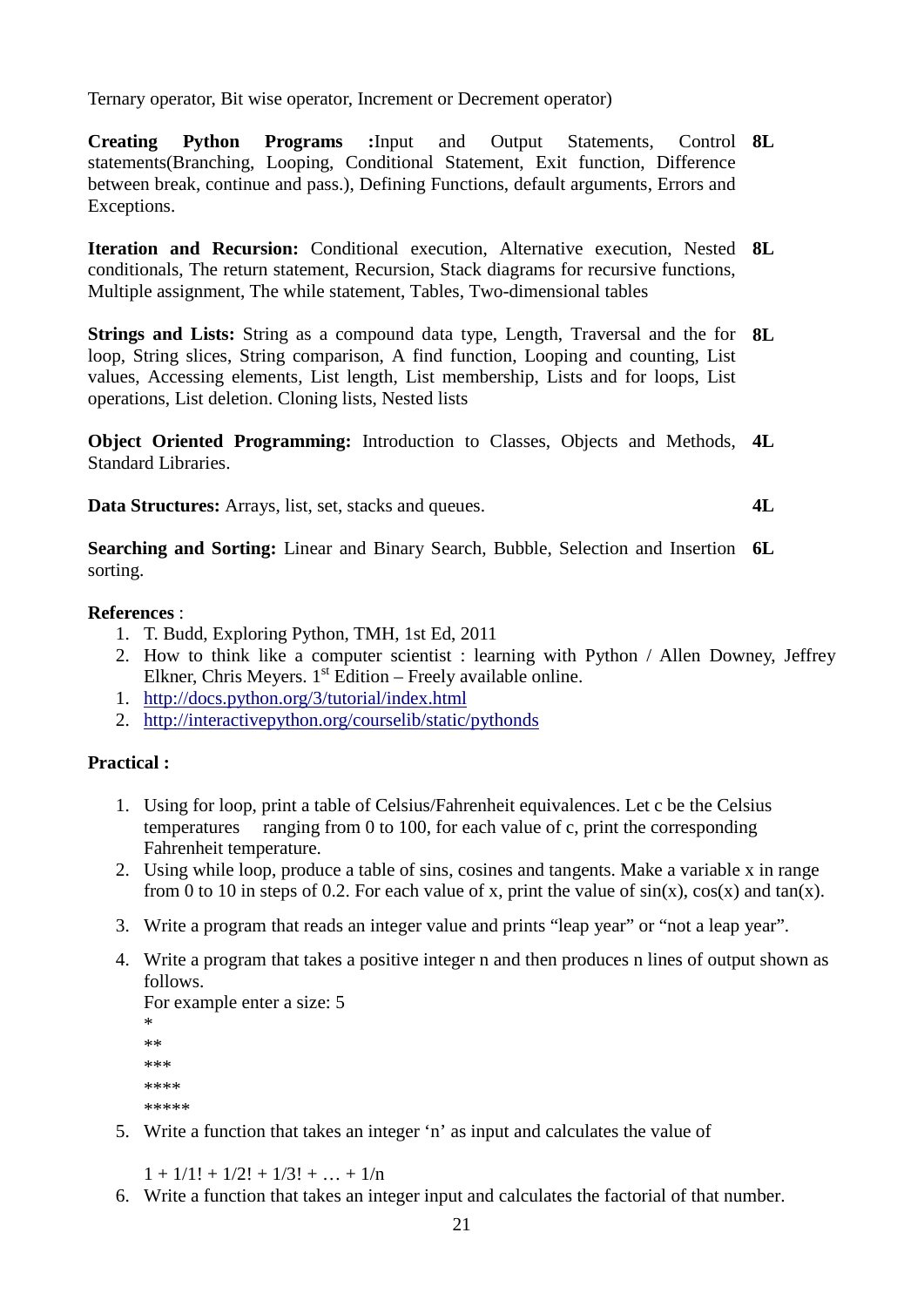- 7. Write a function that takes a string input and checks if it's a palindrome or not.
- 8. Write a list function to convert a string into a list, as in list ('abc') gives [a, b, c].
- 9. Write a program to generate Fibonacci series.
- 10. Write a program to check whether the input number is even or odd.
- 11. Write a program to compare three numbers and print the largest one.
- 12. Write a program to print factors of a given number.
- 13. Write a method to calculate GCD of two numbers.
- 14. Write a program to create Stack Class and implement all its methods. (Use Lists).
- 15. Write a program to create Queue Class and implement all its methods. (Use Lists)
- 16. Write a program to implement linear and binary search on lists.
- 17. Write a program to sort a list using insertion sort and bubble sort and selection sort.

# **Discipline Specific Elective 2: DSE-1B Visual Programming**

Use any open source alternative such as Tkinter with Python /SharpDevelop/GAMBAS/OPENXAVA with JAVA

**GUI Environment:** Introduction to graphical user interface (GUI), programming **4L** language (procedural, object oriented, event driven), the GUI environment, compiling, debugging, and running the programs.

**Controls :** Introduction to controls textboxes, frames, check boxes, option buttons, images, setting borders and styles, the shape control, the line control, working with multiple controls and their properties, designing the user interface, keyboard access, tab controls, default & cancel property, coding for controls. **8L**

**Operations:** Data types, constants, named & intrinsic, declaring variables, scope of variables, val function, arithmetic operations, formatting data.

**Decision Making :** If statement, comparing strings, compound conditions (and, or, not), nested if statements, case structure, using if statements with option buttons  $\&$ check boxes, displaying message in message box, testing whether input is valid or not. **4L**

**Modular programming:** Menus, sub-procedures and sub-functions defining / creating and modifying a menu, using common dialog box, creating a new subprocedure, passing variables to procedures, passing argument by value or by reference, writing a function/ procedure. **8L**

**Forms Handling :** Multiple forms creating, adding, removing forms in project, hide, show method, load, unload statement, me keyword, referring to objects on a different forms **6L**

**Iteration Handling:** Do/loops, for/next loops, using msgbox function, using string function

**Arrays and Grouped Data Control:** Arrays - 1-dimension arrays, initializing an array using for each, user-defined data types, accessing information with user-defined data types, using list boxes with array, two dimensional arrays. lists, loops and printing list boxes  $\&$  combo boxes, filling the list using property window / additem method, clear method, list box properties, removing an item from a list, list box/ combo box operations. **6L 4L**

**Database Connectivity:** Database connectivity of forms with back end tool like mysql, populating the data in text boxes, list boxes etc. searching of data in database using forms. Updating/ editing of data based on a criterion. **10L**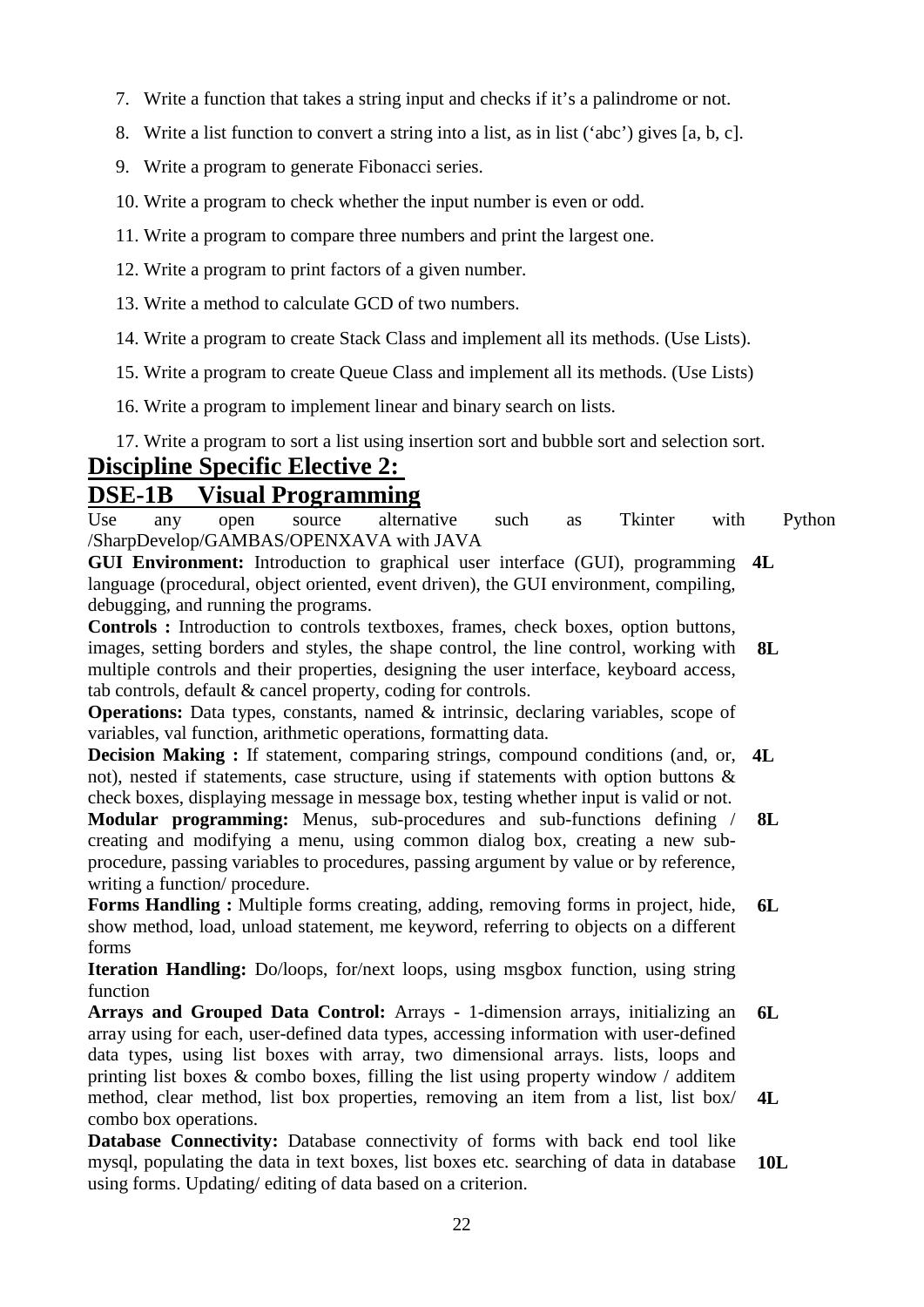#### **Reference Books:**

**1.** Reference: Programming in Visual Basic 6.0 by Julia Case Bradley, Anita C. Millispangh (Tata Mcgraw Hill Edition 2000 (Fourteenth Reprint 2004))

#### **Practical:**

- 1. Print a table of numbers from 5 to 15 and their squares and Cubes.
- 2. Print the largest of three numbers.
- 3. Find the factional of a number n.

Employee Form

- 4. Enter a list of positive numbers terminated by zero. Find the sum and average of these numbers.
- 5. A person deposits Rs. 1000 in a fixed account yielding 5% interest. Complete the amount in the account at the end of each year for n years.
- 6. Read n numbers. Count the number of negative numbers, positive numbers and zeros in the list.
- 7. Read n numbers. Count the number of negative numbers, positive numbers and zeroes in the list.use arrays.
- 8. Read a single dimension array. Find the sum and average of these numbers.
- 9. Read a two dimension array. Find the sum of two 2D Array.
- 10. Create a database Employee and Make a form to allow data entry to **Employee Form** with the following command buttons:

| $\mathbf{r}$ $\mathbf{v}$ $\mathbf{r}$ |             |
|----------------------------------------|-------------|
| <b>Employee Name:</b>                  | <b>NEXT</b> |
| Employee Id:                           |             |
| Date of Joining:                       |             |
| Designation:                           |             |
| Department:                            |             |
| Address:                               |             |
|                                        |             |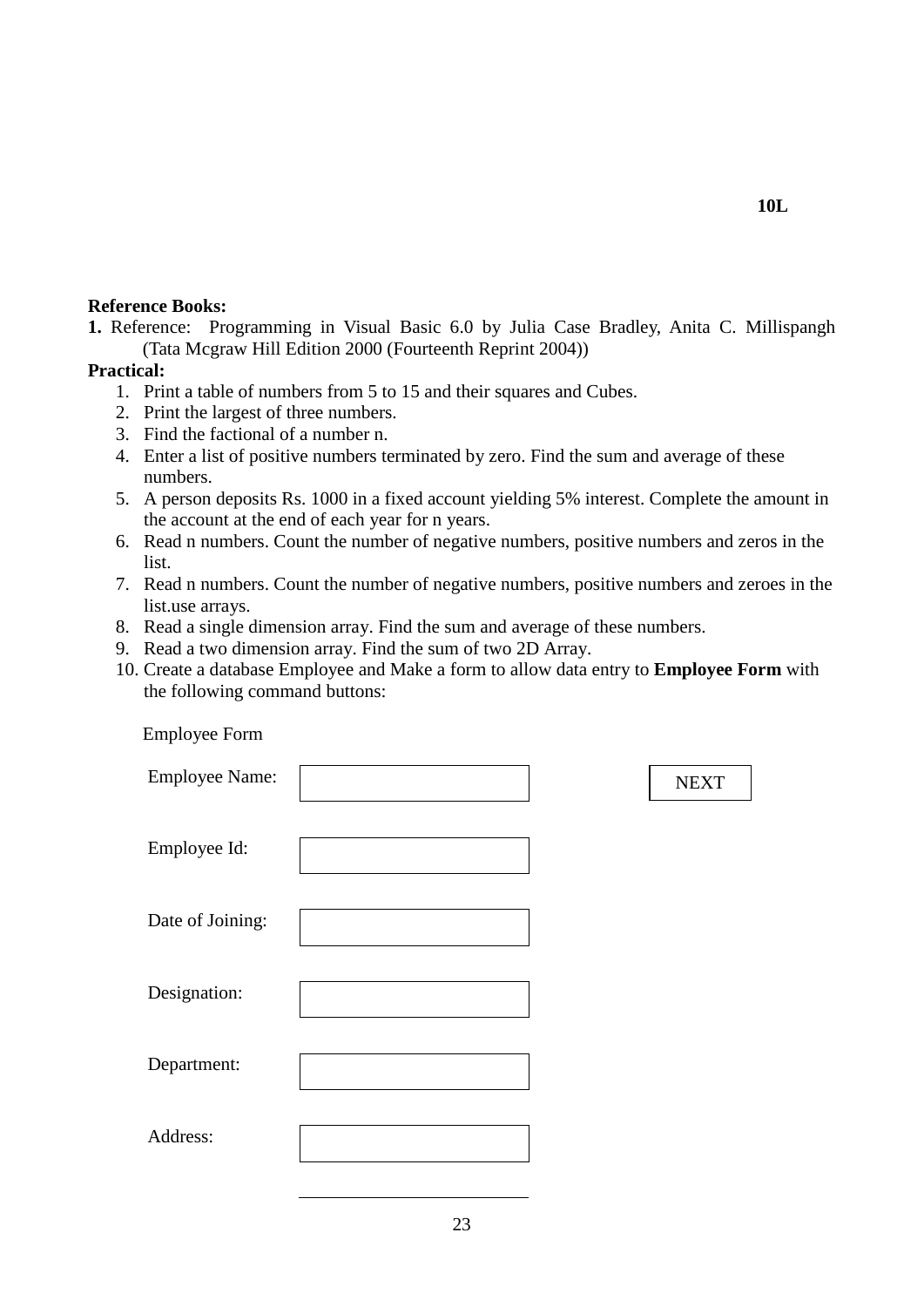

# **Discipline Specific Elective 3 : DSE-2A Information Security and Cyber Laws**

**Course Introduction:** Computer network as a threat, hardware vulnerability, **8L** software vulnerability, importance of data security.

**Digital Crime:** Overview of digital crime, criminology of computer crime. **4L**

**Information Gathering Techniques:** Tools of the attacker, information and cyber **8L** warfare, scanning and spoofing, password cracking, malicious software, session hijacking

**Risk Analysis and Threat:** Risk analysis, process, key principles of conventional **10L** computer security, security policies, authentication, data protection, access control, internal vs external threat, security assurance, passwords, authentication, and access control, computer forensics and incident response

**Introduction to Cryptography and Applications :** Important terms, Threat, Flaw, **10L** Vulnerability, Exploit, Attack, Ciphers, Codes, Substitution Cipher (Caeser), Transposition Cipher (Rail-Fence), Public key cryptography (Definitions only), Private key cryptography (Definition and Example), Cyber forensics, Steganography

**10L**

PREV

FIRST

LAST

ADD

DELETE

SAVE

**CANCEL** 

**10L**

**Safety Tools and Issues :** Firewalls, logging and intrusion detection systems, Windows and windows XP / NT security, Unix/Linux security, ethics of hacking and cracking

#### **Cyber laws to be covered as per IT 2008:**

- Chapter 1: Definitions
- Chapter 2: Digital Signature And Electronic Signature
- [Section 43] Penalty and Compensation for damage to computer, computer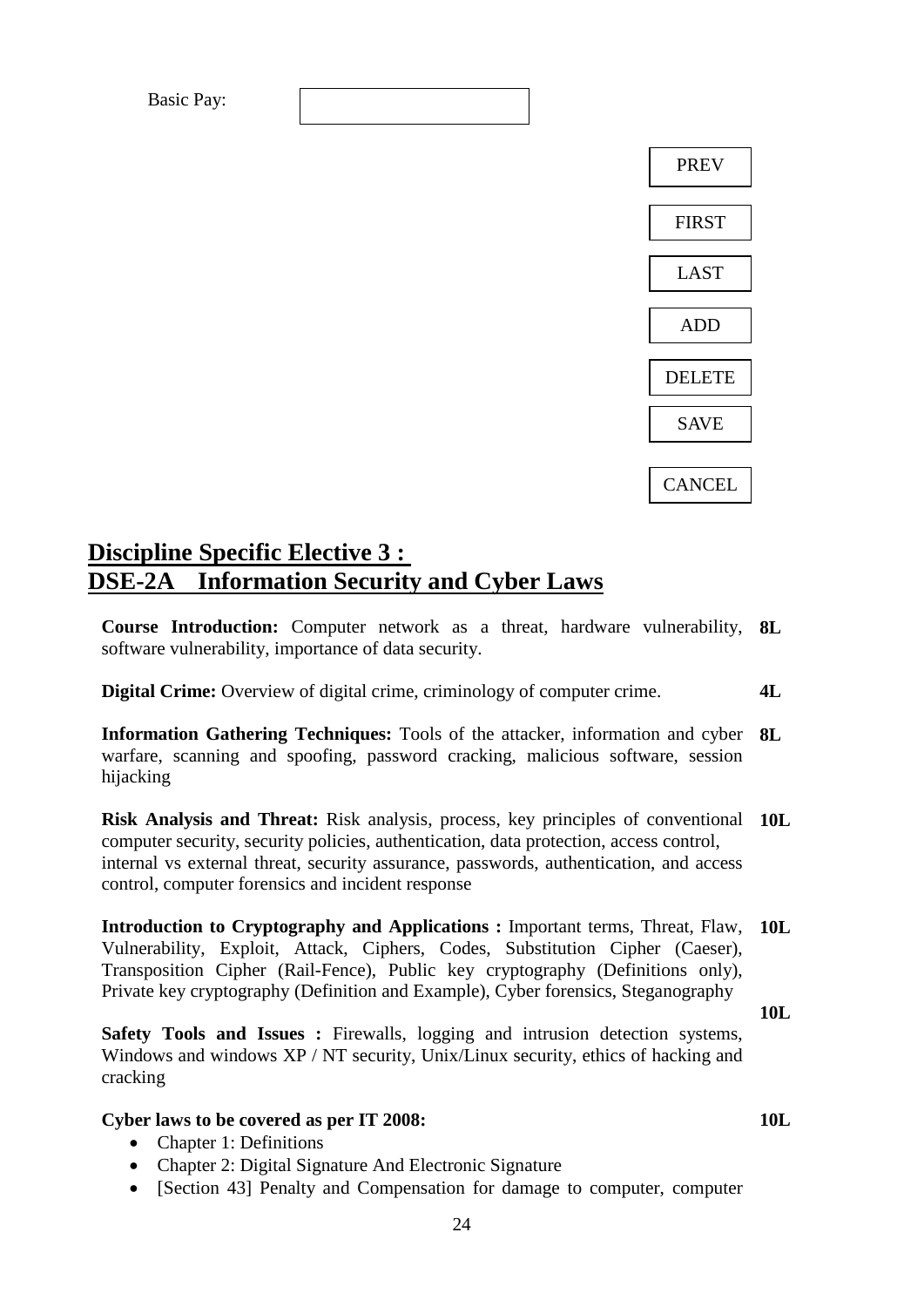system, etc.

- [Section 65] Tampering with Computer Source Documents
- [Section 66 A] Punishment for sending offensive messages through communication service, etc.
- [Section 66 B] Punishments for dishonestly receiving stolen computer resource or communication device
- [Section 66C] Punishment for identity theft
- [Section 66D] Punishment for cheating by personation by using computer resource
- [Section 66E] Punishment for violation of privacy
- [Section 66F] Punishment for cyber terrorism
- [Section 67] Punishment for publishing or transmitting obscene material in electronic form
- [Section 67A] Punishment for publishing or transmitting of material containing sexually explicit act, etc. in electronic form[Section 67B] Punishment for publishing or transmitting of material depicting children in sexually explicit act, etc. in electronic form
- [Section 72] Breach of confidentiality and privacy

#### **Reference Books:**

1. M. Merkow, J. Breithaupt, Information Security Principles and Practices, Pearson Education.

2. G.R.F. Snyder, T. Pardoe, Network Security, Cengage Learning, 2010

3. A. Basta, W.Halton, Computer Security: Concepts, Issues and Implementation,

Cengage Learning India, 2008

4. Anderson, Ross. Security engineering. John Wiley & Sons, 2008. (Freely available online)

#### **Practical:**

- 1. Demonstrate the use of Network tools: ping, ipconfig, ifconfig, tracert, arp, netstat, whois
- 2. Use of Password cracking tools : John the Ripper, Ophcrack. Verify the strength of passwords using these tools.
- 3. Perform encryption and decryption of Caesar cipher. Write a script for performing these operations.
- 4. Perform encryption and decryption of a Rail fence cipher. Write a script for performing these operations.
- 5. Use nmap/zenmap to analyse a remote machine.
- 6. Use Burp proxy to capture and modify the message.
- 7. Demonstrate sending of a protected word document.
- 8. Demonstrate sending of a digitally signed document.
- 9. Demonstrate sending of a protected worksheet.
- 10. Demonstrate use of steganography tools.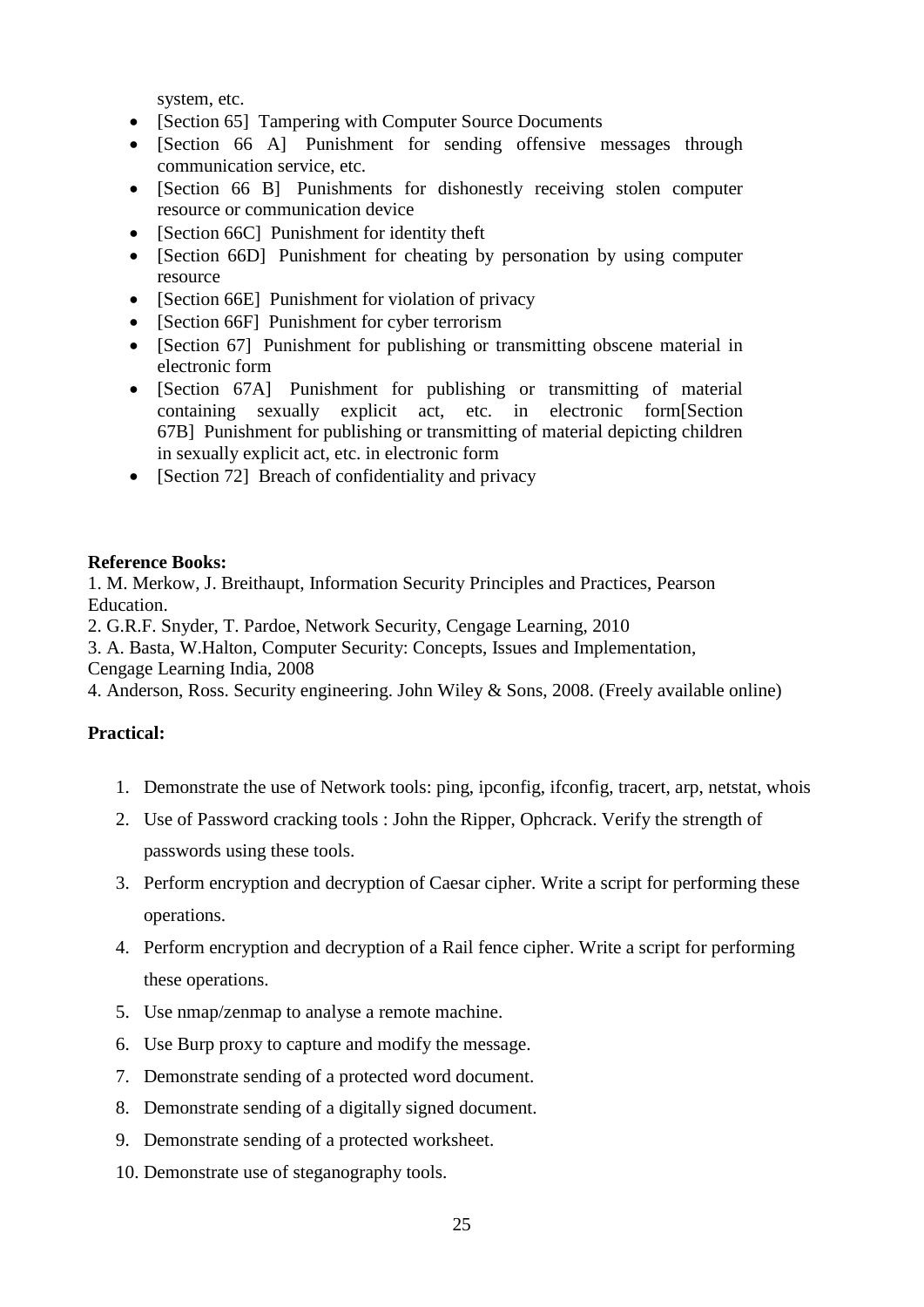11. Demonstrate use of gpg utility for signing and encrypting purposes.

# **Discipline Specific Elective 4 : DSE-2B Software Engineering**

**Introduction to Software Engineering:** Challenges-Scale-Quality and Productivity-**12L** Consistency and Repeatability-Change, Software Engineering approach-Phased Development Process-Managing the Process **Software Process:** Desired characteristics-Predictability-Maintainability-Change supportive-Early Defect Removal, Software Process models: Waterfall model-**12L** Prototyping-Iterative-Timebox, Comparison of the models. **More Software Processes:** Project Management Process-Inspection Process-**8L** Configuration. **Management Process:** Requirements change management process-Process management process. **Software Requirement Specification (SRS):** Need for SRS-Requirement process, Problem Analysis using UML (Unified Modelling Language) and Data dictionary, Characteristics of SRS, Components of an SRS. **Testing:** Psychology of testing -Error, Fault and Failure-Black box testing-Boundary value analysis, Testing Process-Levels of Testing. **8L 12L 8L**

#### **Reference Books**

- 1. Pankaj Jalote,An Integrated approach to software engineering (third edition), Narosa, 2003
- 2. Roger S. Pressman ,Software Engineering (Sixth edition) , Tata McGraw Hill,2009

#### **Practical:**

Practical exercises based on concepts listed in theory.

| S. No | <b>Practical Title</b>                      |
|-------|---------------------------------------------|
|       | Problem Statement,                          |
|       | Process Model                               |
| 2.    | <b>Requirement Analysis:</b>                |
|       | Creating a Data Flow                        |
|       | Data Dictionary, Use Cases<br>$\bullet$     |
|       | Survey/Interview Questionnaire<br>$\bullet$ |
|       |                                             |
| 3.    | Design Engineering:                         |
|       | Architectural Design / Front End using HTML |
|       | DataBase Design                             |

#### **Sample Projects:**

1. **Criminal Record Management** : Implement a criminal record management system for jailers, police officers and CBI officers

2. **DTC Route Information**: Online information about the bus routes and their frequency and fares

3. **Car Pooling**: To maintain a web based intranet application that enables the corporate employees within an organization to avail the facility of carpooling effectively.

4. Patient Appointment and Prescription Management System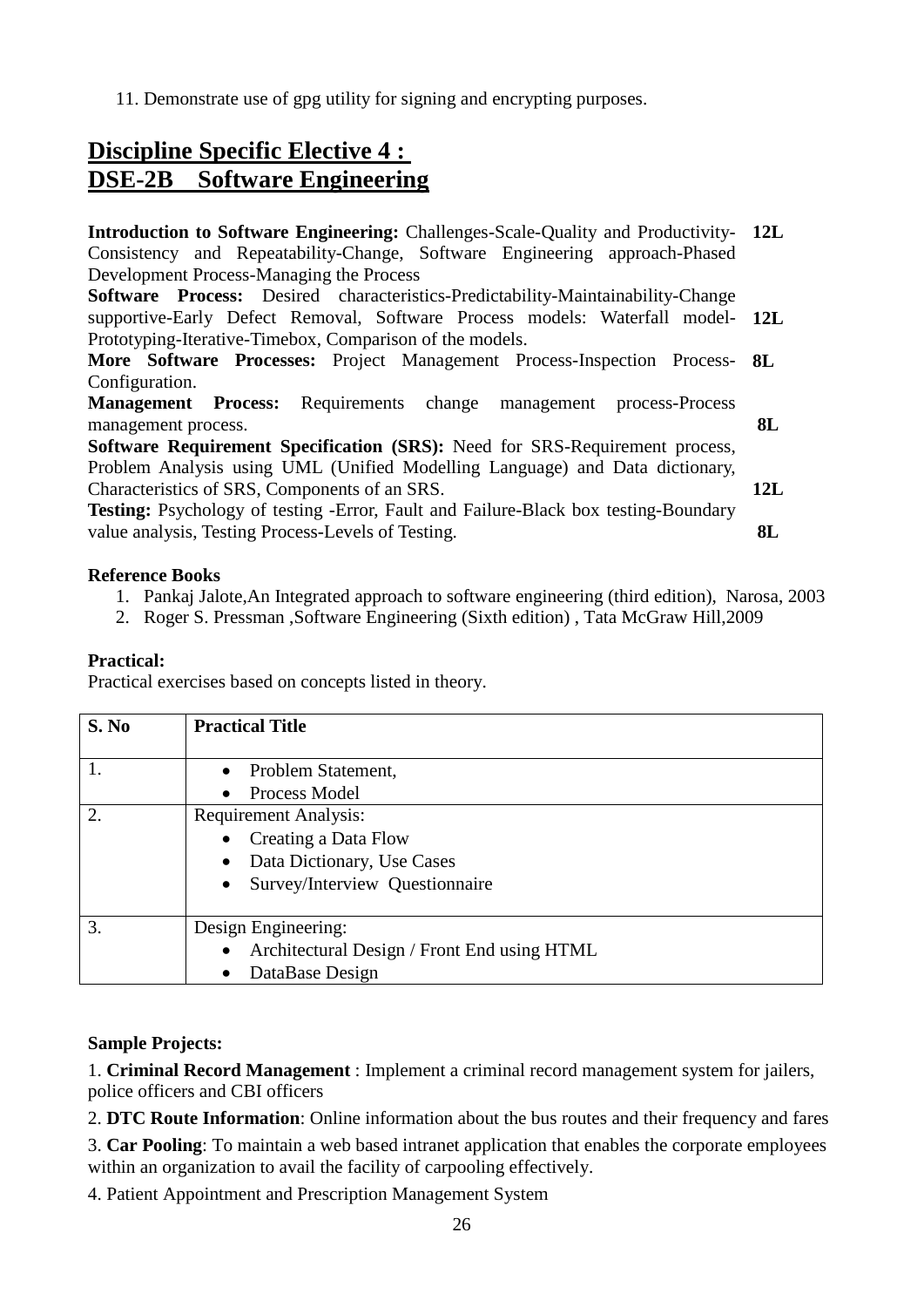- 5. Organized Retail Shopping Management Software
- 6. Online Hotel Reservation Service System
- 7. Examination and Result computation system
- 8. Automatic Internal Assessment System
- 9. Parking Allocation System

10. Wholesale Management System

# **Discipline Specific Elective 5 : DSE-2C Dissertation / Project work**

This option to be offered only in  $6<sup>th</sup>$  Semester

OR

This could be a compulsory course spread over summer-winter training distributed between semester breaks.

The students will be allowed to work on any project based on the concepts studied in core/elective or skill based elective courses.

The group size should be maximum of three (03) students.

Each group will be assigned a teacher as a supervisor who will handle both their theory as well lab classes.

A maximum of Four (04) projects would be assigned to one teacher.

Theory classes will cover project management techniques.

# **Skill Enhancement Courses (any four) (Credit: 02 each) – SEC1 to SEC4– (Credits : 02) - (1 Theory + 2 Lab)**

# **Semester III**

# 1. **SEC-1 Office Automation Tools**

| Document Editor - Mail merge with E-mail address lists /Databases                                                   | 4L |
|---------------------------------------------------------------------------------------------------------------------|----|
| Spreadsheet – Referencing, Relative, Absolute and Mixed, Various charts<br>in detail, VLOOKUP, HLOOKUP, Pivot Table | 6L |
| Use of E-mail clients - MS Outlook, Mozilla Thunderbird- Installation<br>and Configuration                          | 5I |

**References :**

- User manuals.

#### **Practicals :**

Exercises based on tools listed in theory plus any other tool helpful in office automation.

# **Semester IV**

# **2. SEC-2 Search Engine Optimisation**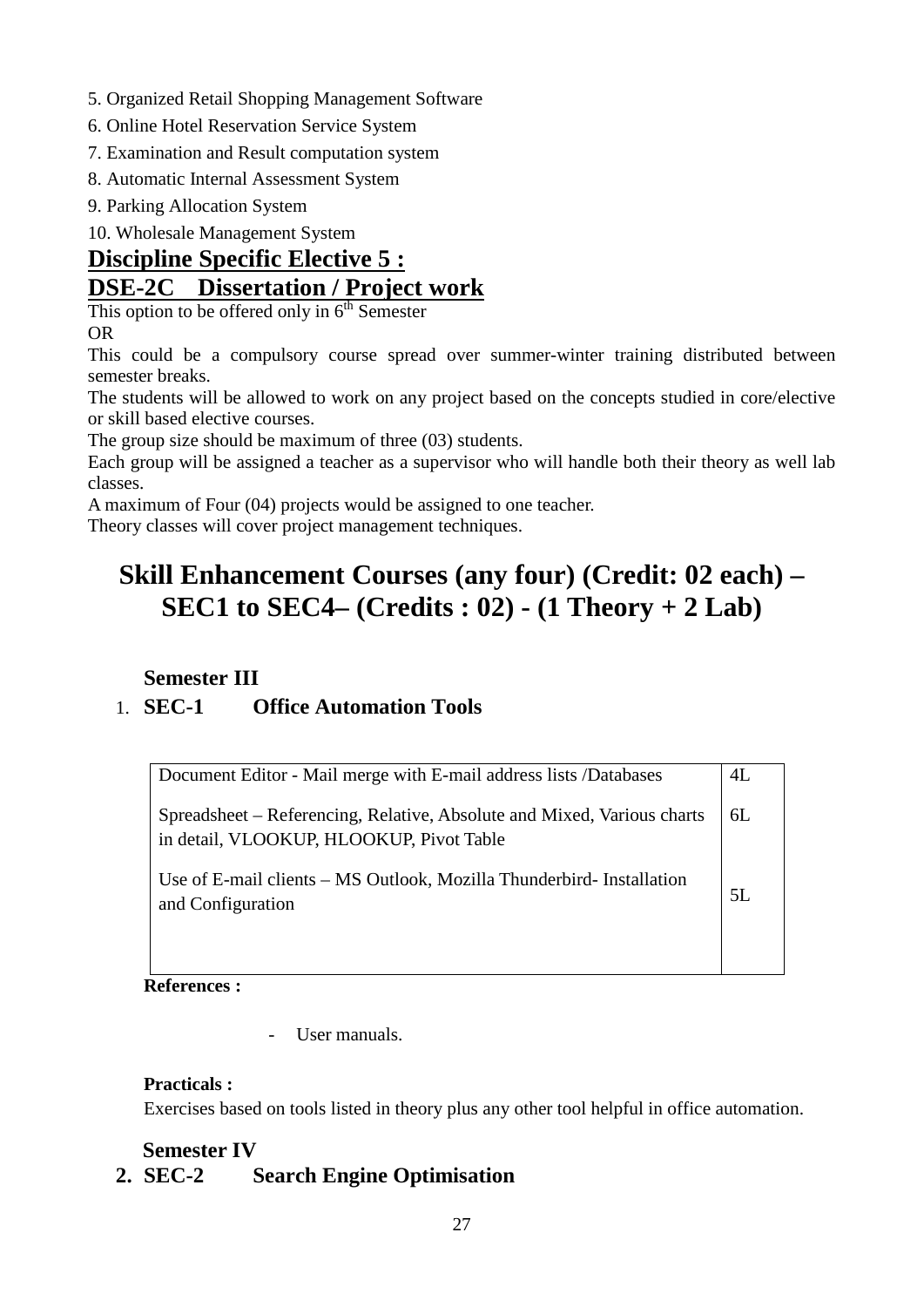| Domain, Portal and search engine, SEO, Types of SEO, Black Hat, White | 3L |
|-----------------------------------------------------------------------|----|
| Hat                                                                   |    |
|                                                                       |    |
| Introduction to Search Engines – Working, Examples, Google, Yahoo,    | 3L |
| Bing, AltaVista etc.                                                  |    |
|                                                                       |    |
| On Page optimization – Meta description and meta keywords, Headings,  | 5L |
| Bold Text, Domain names and suggestions, Canonical tag, Meta tags,    |    |
| Images and alt, Internal link, sitemap, Invisible text, SWOT analysis |    |
|                                                                       |    |
| Off Page Optimisation – Page Rank, Link Popularity, Link Building,    | 4L |
| Directory, Social bookmarks, Blog Submission                          |    |

#### **References :**

Google and other online Manuals

#### **Practicals:**

- Complete a project to build five-page website and perform all SEO activities on it.
- Open two/ three websites on similar domain (such as telecom, FMCG) and compare their on-page SEO optimisations. Perform SWOT analysis and Suggest improvements.

# **Semester V (SEC-3A or SEC-3B)**

### **3. SEC-3A Open Source Software**

| The philosophy of OSS, commercial software vs OSS, free software vs<br>freeware.                                                                                                     | 3L       |
|--------------------------------------------------------------------------------------------------------------------------------------------------------------------------------------|----------|
| The Linux operating system, GPL, LGPL and other licenses<br>Category of OSS Application Software, Study of Commercial Application<br>software vs OSS, Open Office, GAMBAS, GIMP etc. | 4L<br>8L |

#### **References :**

Understanding Open Source and Free Software Licensing – O'Reilly Media, 2011

#### **Practicals :**

- Find out various Open source software for the concepts studied by you till now.
- Install the software like Open office, MySQL etc. and perform comparative study of their salient features.
- Use GIMP for Image Editing
- Use GAMBAS for creating Admission Forms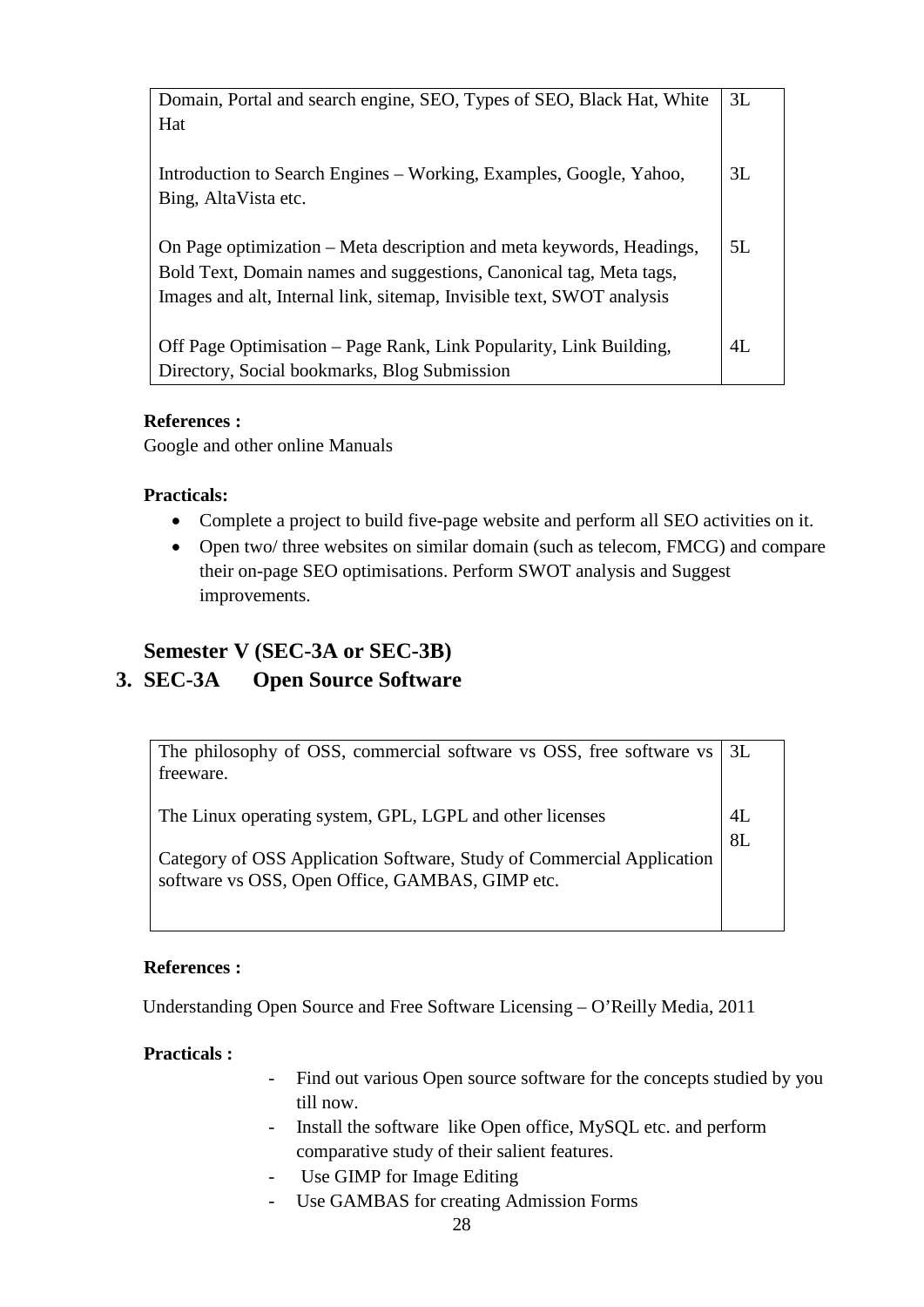#### - Use GAMBAS for creating Exam Marksheet

# **4. SEC-3B Introduction to Linux**

| Basic overview and history of unix/linux, Command line basics,              | 8L |
|-----------------------------------------------------------------------------|----|
| Commands: ssh, ls, pwd, cd, cp, rm, mv, mkdir, nano, cat, head, tail, less, |    |
| clear, grep, sort, uniq, man, $>$ , $ $ , ssh-keygen                        | 3L |
|                                                                             | 4L |
| OS basics, processes, File permissions, Commands: chmod, find, locate       |    |
|                                                                             |    |
| Overview of popular Linux distributions, Running Linux in a virtual         |    |
| machine, Installing applications, Commands: make, apt-get                   |    |
|                                                                             |    |
|                                                                             |    |

#### **References :**

<http://www.ee.surrey.ac.uk/Teaching/Unix/> <http://linux-training.be/files/books/LinuxFun.pdf>

#### **Practicals :**

- 1. Demonstrate use of basic linux commands listed in theory.
- 2. Install java and Perl on a Linux machine.
- 3. Create a makefile to perform group of activites

# **Semester VI (SEC-4A or SEC-4B or SEC-4C) 5. SEC-4A Web Design using HTML5**

| <b>Review of Basic HTML Tags</b>                     | 2L |
|------------------------------------------------------|----|
| <b>Handling Forms</b>                                | 4L |
| Managing Text Flow and Graphical Interface using CSS | 4L |
| Adding Multimedia and Interactivity                  | 5L |
|                                                      |    |

#### **References :**

- 1. Head First HTML5 Programming (English) 1st Edition O'Reilly Media, 2012
- 2. HTML5 : Up And Running (English) O'Reilly Media, 2010.

#### **Practicals :**

- Create your own CSS files with custom styles.
- Demonstrate the use of these styles in various web pages
- Demonstrate the use of audio in HTML5.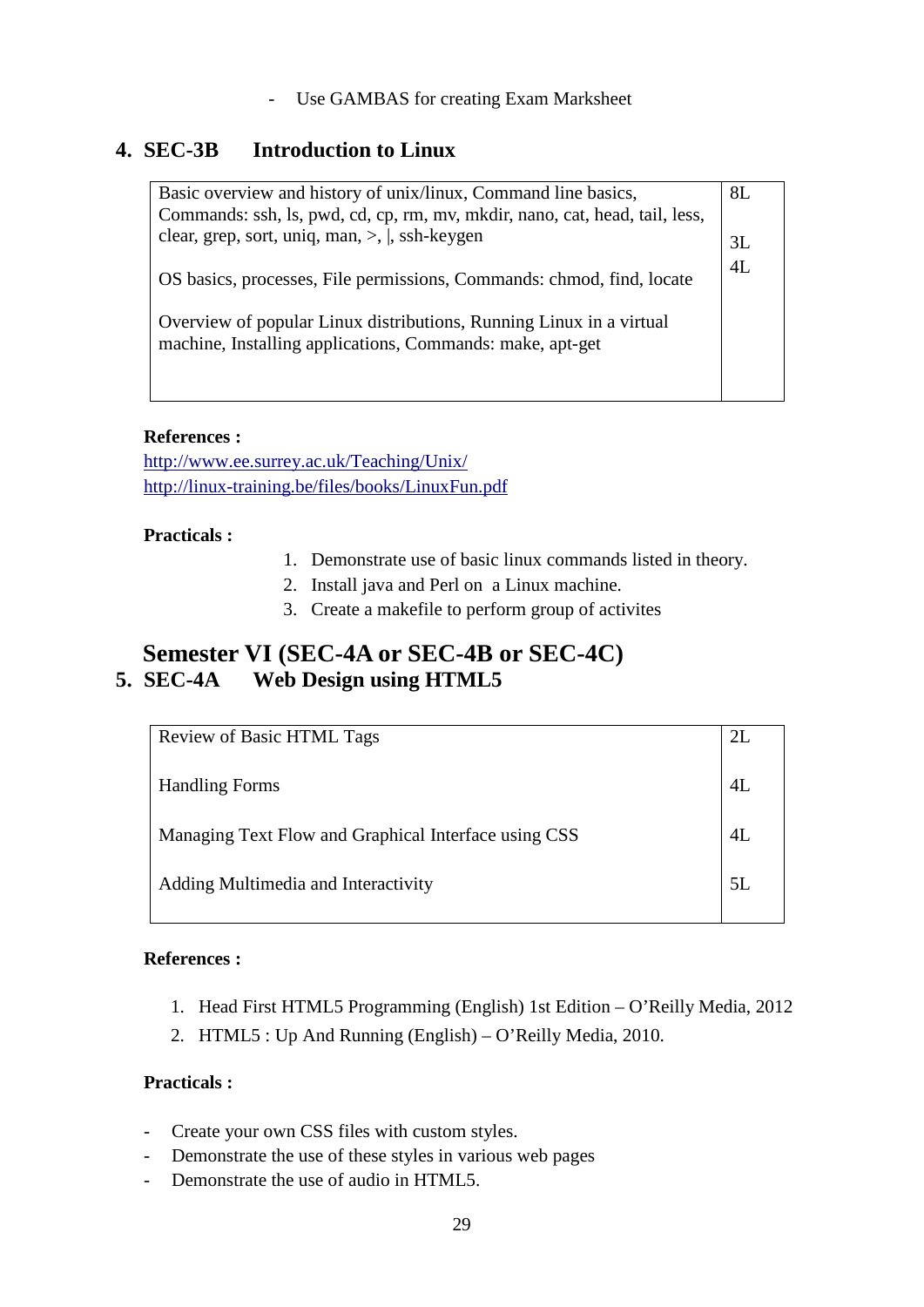- Demonstrate the use of video in HTML5.
- Demonstrate the HTML5 form with text flow management.

# 6. **SEC-4B PHP Programming**

| Design and write PHP programs – Basic PHP syntax, structure and coding   | 3L |
|--------------------------------------------------------------------------|----|
| techniques, variables, constants, expressions and operators              |    |
|                                                                          |    |
| Use of arrays, string, numbers, built-in functions and global variables. | 4L |
| Use PHP to send email, upload files dynamically                          | 4L |
|                                                                          |    |
| MySQL Database-setup, connection, insert, update, delete, display        | 4L |
| records                                                                  |    |
|                                                                          |    |

#### **References :**

1. Steven Holzner, "PHP: The Complete Reference Paperback", McGraw Hill Education (India), 2007.

2. Timothy Boronczyk, Martin E. Psinas, "PHP and MYSQL (Create-Modify-Reuse)", Wiley India Private Limited, 2008.

3. Robin Nixon, "Learning PHP, MySQL, JavaScript, CSS & HTML5", 3rd Edition Paperback, O'reilly, 2014.

4. Luke Welling, Laura Thompson, PHP and MySQL Web Development", 4th Edition, Addition Paperback, Addison-Wesley Professsional,2008.

5. David Sklar, Adam Trachtenberg, "PHP Cookbook: Solutions & Examples for PHP Programmers", 2014.

#### **Practicals :**

- 1. Write a program to find greatest of three numbers.
- 2. Write a program to find gross salary of a person
- 3. Write a program to find grade of a student given his marks.
- 4. Write a program to find divisor or factorial of a given number.
- 5. Write a program to print first ten natural numbers.
- 6. Write a program to print first ten even and odd numbers.
- 7. Implement the PHP/MySQL concepts listed in theory.
- 8. Implement some exercises of semester 2 using PHP as front end.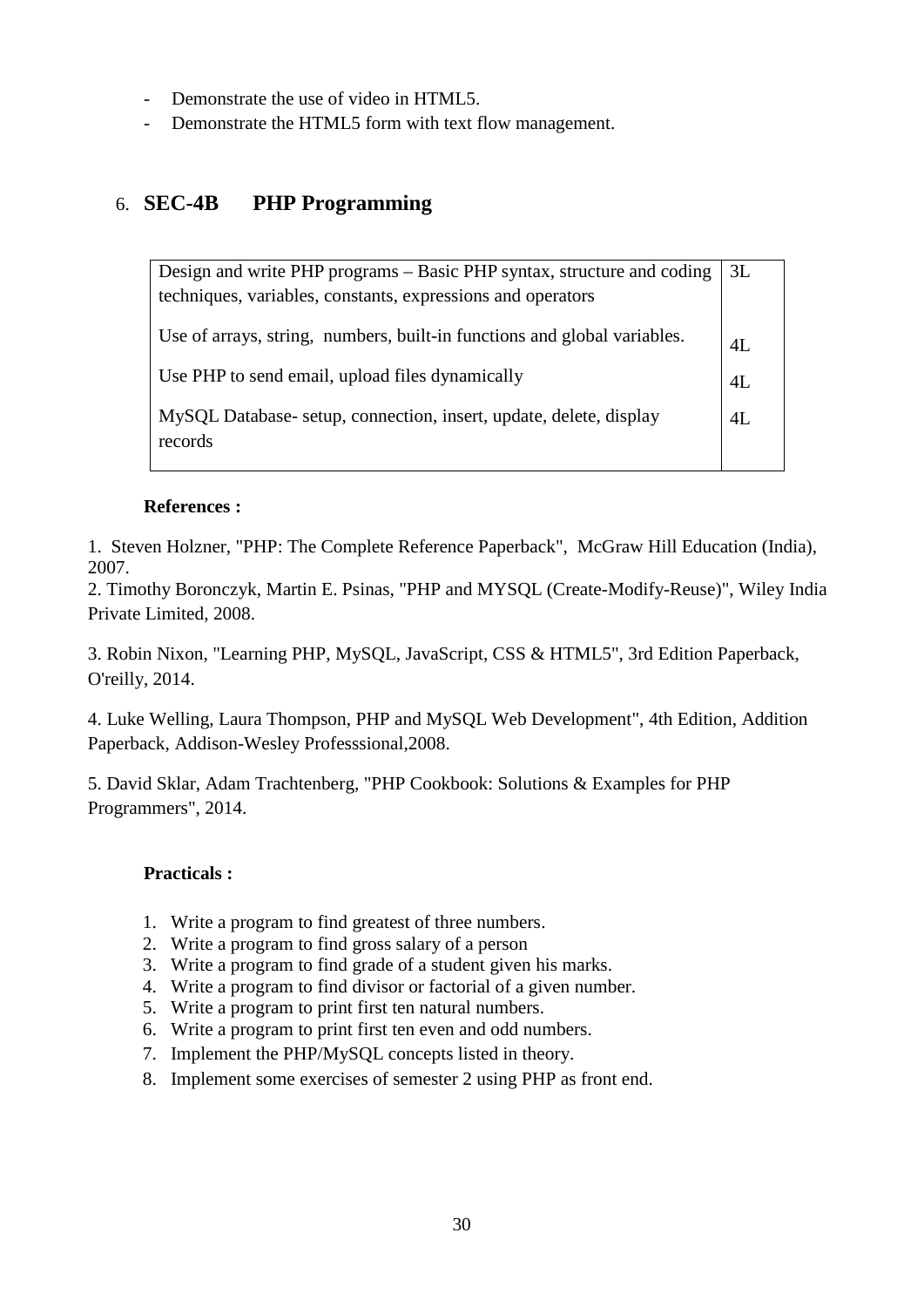# **7. SEC-4C Programming using C/C++**

| Programming using C: C primitive input output, simple I/O, Function<br>calls from library, data type in C, | 3L     |
|------------------------------------------------------------------------------------------------------------|--------|
| Arithmetic, relational and logical operations, Conditional executing using<br>if, else, switch and break   | $4I$ . |
| Concept of loops, for, while and do-while,                                                                 | 4Ι     |
| Introduction to Arrays (one and two dimensional)                                                           | 4Ι     |
|                                                                                                            |        |

#### **References :**

1. Kernighan & Ritchie, "C Programming Language", The (Ansi C version), PHI, 2/e,1992

2. K.R Venugopal, "Mastering C ", TMH, 2006

#### **Practicals :**

- 1. Write a program to find greatest of three numbers.
- 2. Write a program to find gross salary of a person
- 3. Write a program to find grade of a student given his marks.
- 4. Write a program to find divisor or factorial of a given number.
- 5. Write a program to print first ten natural numbers.
- 6. Write a program to print first ten even and odd numbers.
- 7. Write a program to find grade of a list of students given their marks.
- 8. Write a menu driven program for matrices to do the following operation depending on whether the operation requires one or two matrices
	- a. Addition of two matrices
	- b. Subtraction of two matrices
	- c. Finding upper and lower triangular matrices

# **General Elective Papers for students of other disciplines – GE1 and GE2 – (Credits : 06) - (4 + 4 Lab)**

# **General Elective : GE-1 : IT Fundamentals**

**Introduction:** Introduction to logical organization of computer**,** input and output devices (with connections and practical demo), keyboard, mouse, joystick, scanner, OCR, OMR, monitor, printer, plotter, primary memory, secondary memory, auxiliary memory. **User Interface:** Operating system as user interface, system tools, utility programs **Database:** Introduction to database, relational data model, Entity types, entity set, attribute and key, relationships, relation types, SQL queries: select, from, where, order **15L 5L 16L**

**Networks:** Definition of network, classification of network, LAN, MAN, WAN, distinction among the networks, Guided Media: Twisted pair, Coaxial cable, and **12L**Optical fiber. Unguided media: Microwave, Radio frequency propagation, Satellite, LAN Topologies: Ring, bus, star, mesh and tree topologies.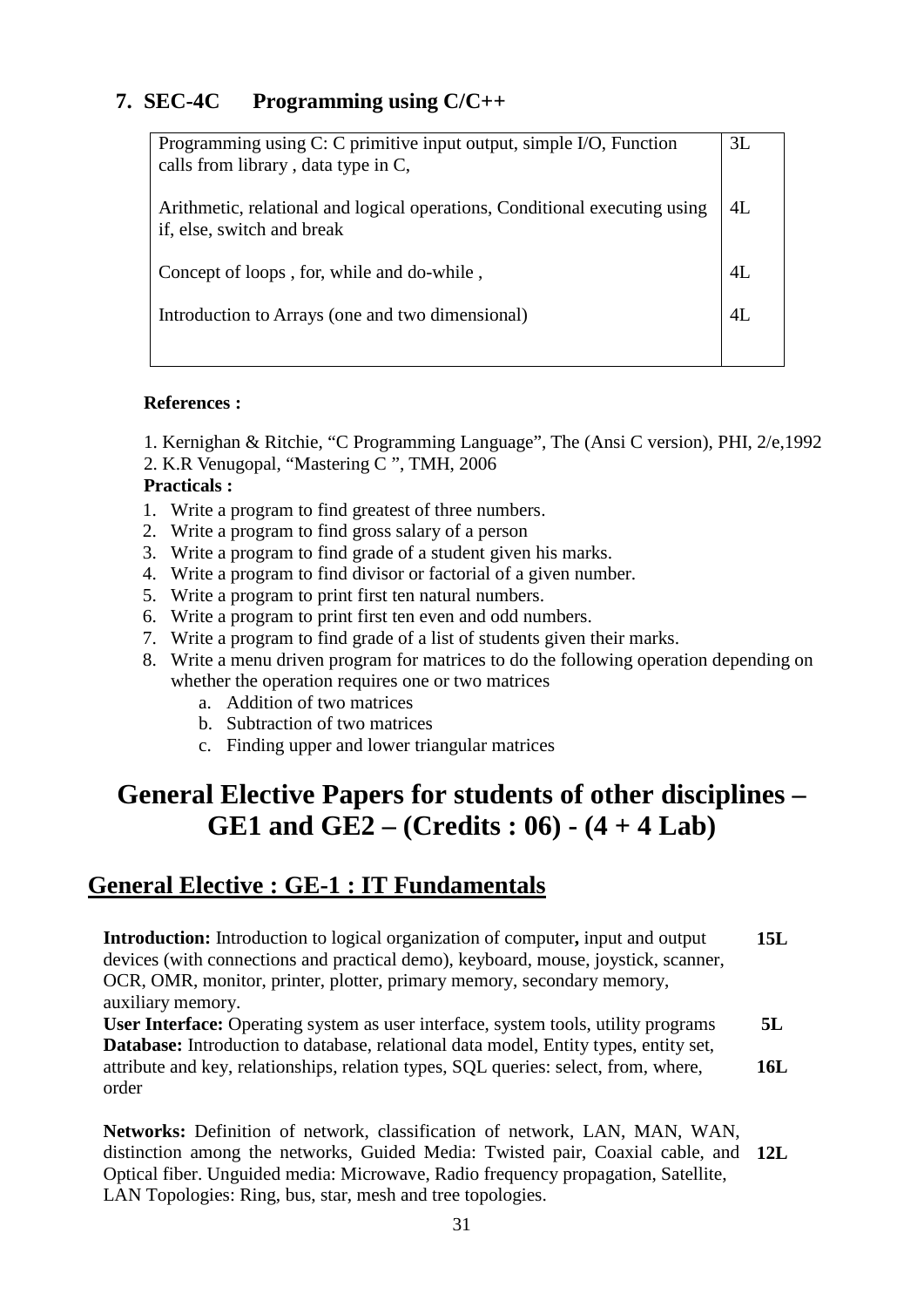**Internet Applications:** Internet as a global network, Search Engine, Online education, Internet utilities – email, online banking, reservations etc.

**Use of Computers in Education and Research:** Data analysis, Heterogeneous

**8L**

storage, e-Library, Google Scholar, Domain specific packages such as SPSS, **4L** Mathematica etc.

#### **Reference Books:**

1. *A. Goel*, Computer Fundamentals, Pearson Education, 2010.

- 2. *P. Aksoy, L. DeNardis*, Introduction to Information Technology, Cengage Learning, 2006
- 3. *P. K.Sinha*, *P. Sinha,* Fundamentals of Computers, BPB Publishers, 2007

### **Practical:**

Practical exercises based on Open Office/ MS Office tools using document preparation, spreadsheet handling packages and presentation software.

### **MS Word**

- 1. Prepare **a grocery list** having four columns (Serial number, The name of the product, quantity and price) for the month of April, 06.
	- Font specifications for Title (Grocery List): 14-point Arial font in bold and italics.
	- The headings of the columns should be in 12-point and bold.
	- The rest of the document should be in 10-point Times New Roman.
	- Leave a gap of 12-points after the title.

### 2. Create a **telephone directory**.

- The heading should be 16-point Arial Font in bold
- The rest of the document should use 10-point font size
- Other headings should use 10-point Courier New Font.
- The footer should show the page number as well as the date last updated.
- 3. Design a **time-table form** for your college.
	- The first line should mention the name of the college in 16-point Arial Font and should be bold.
	- The second line should give the course name/teacher's name and the department in 14-point Arial.
	- Leave a gap of 12-points.
	- The rest of the document should use 10-point Times New Roman font.
	- The footer should contain your specifications as the designer and date of creation.
	- 4. BPB Publications plans to release a new book designed as per your

syllabus. Design the **first page of the book** as per the given specifications.

- The title of the book should appear in bold using 20-point Arial font.
- The name of the author and his qualifications should be in the center of the page in 16-point Arial font.
- At the bottom of the document should be the name of the publisher and address in 16-point Times New Roman.
- The details of the offices of the publisher (only location) should appear in the footer. 5. Create the following one page documents.
	- (a) Compose a note inviting friends to a get-together at your house, Including a list of things to bring with them.
	- (b) Design a certificate in landscape orientation with a border around the document.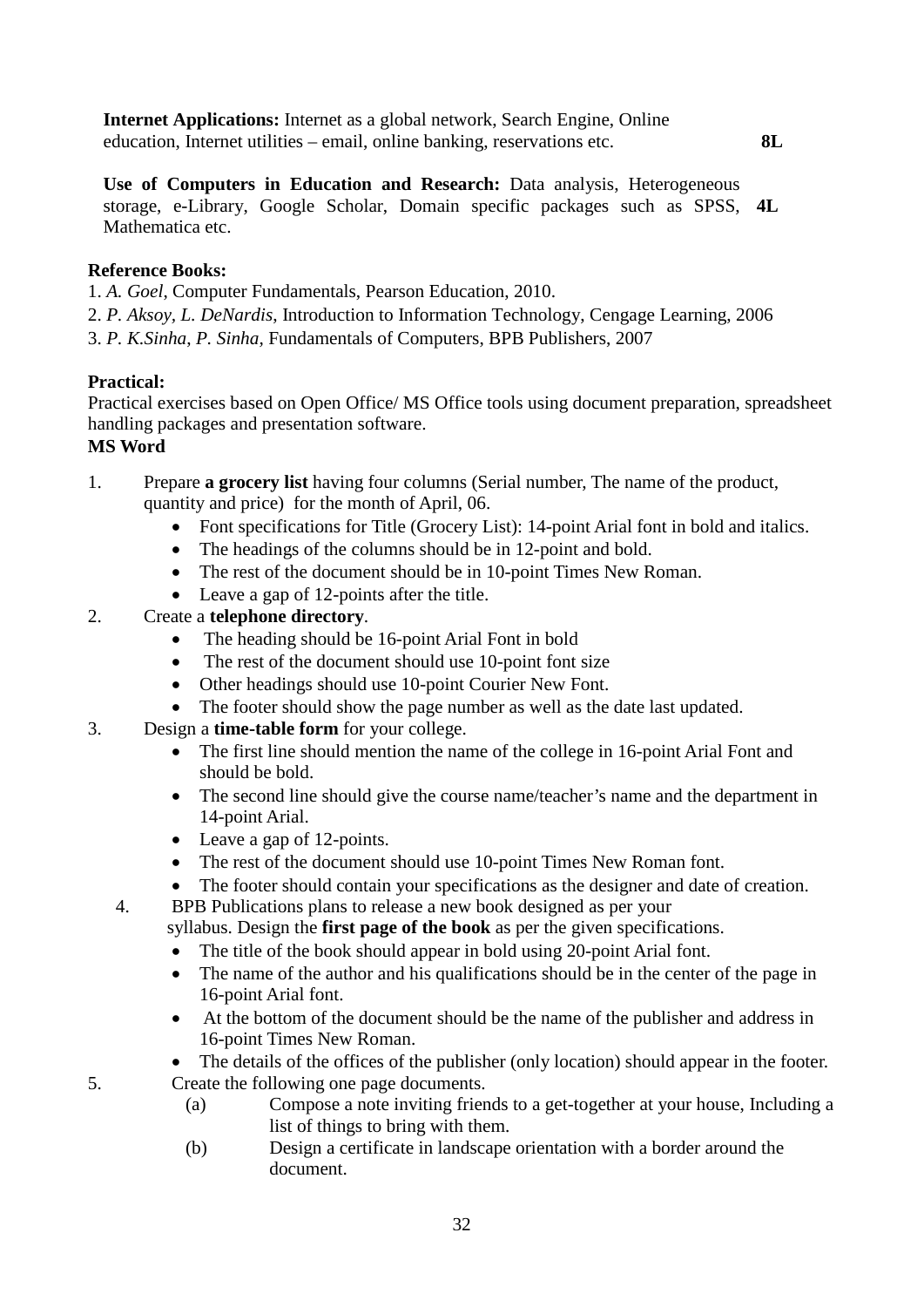- 6. Create the following documents: (a). A newsletter with a headline and 2 columns in portrait orientation, including at least one image surrounded by text. (b). Use a newsletter format to promote upcoming projects or events in your classroom or college.
- 7. Convert following text to a table, using comma as delimiter

Type the following as shown (do not bold). **Color, Style, Item Blue, A980, Van Red, X023, Car Green, YL724, Truck Name, Age, Sex Bob, 23, M Linda, 46, F Tom, 29, M**

8. Enter the following data into a table given on the next page.

| <b>Salesperson</b> | <b>Dolls</b> | <b>Trucks</b> | <b>Puzzles</b> |
|--------------------|--------------|---------------|----------------|
| Kulbhushan         | 1327         | 1423          | 1193           |
| Vidya              | 1421         | 3863          | 2934           |
| Parmaod            | 5214         | 3247          | 5467           |
| Gurmeet            | 2190         | 1278          | 1928           |
| Afsar              | 1201         | 2528          | 1203           |
| Atwater, Kelly     | 4098         | 3079          | 2067           |

Add a column Region (values: S, N, N,S,S,S) between the Salesperson and Dolls columns to the given table Sort your table data by Region and within Region by Salesperson in ascending order:

- 9. In this exercise, you will add a new row to your table, place the word "Total" at the bottom of the Salesperson column, and sum the Dolls, Trucks, and Puzzles columns.
- 10. Wrapping of text around the image.
- 11. Following features of menu option must be covered<br>
FULE Complete many  $Complet$ e menu

| FILE          | Complete ment |
|---------------|---------------|
| <b>EDIT</b>   | Complete menu |
| <b>VIEW</b>   | Complete menu |
| <b>INSERT</b> | Complete menu |
| <b>FORMAT</b> | Complete menu |
| <b>TABLE</b>  | Complete menu |
| <b>WINDOW</b> | Complete menu |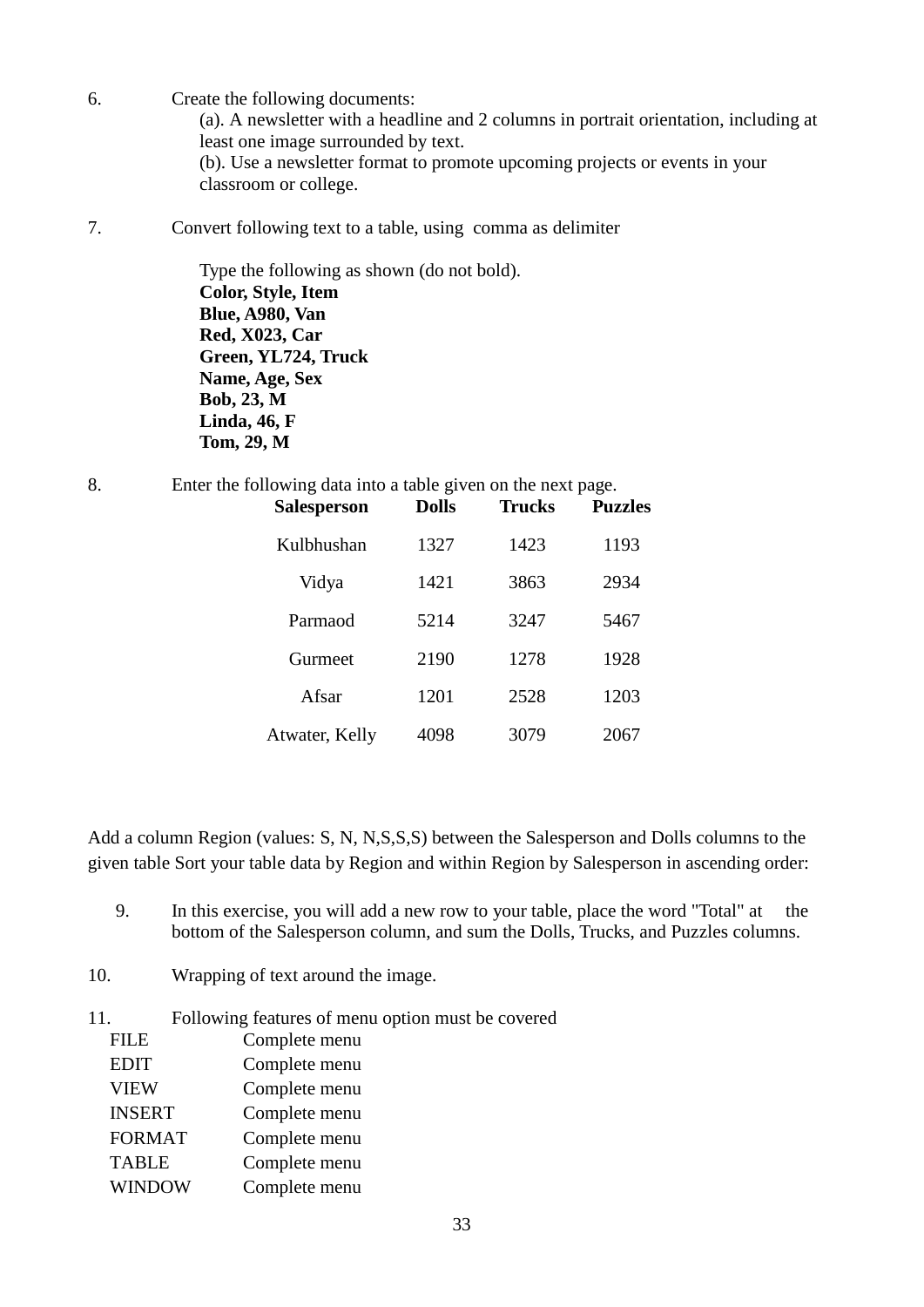HELP Complete menu

TOOLS All options except Online collaboration, Tools on Macro, Templates

**MS Excel**

| Enter the Following data in Excel Sheet |
|-----------------------------------------|
| <b>BRAILLY ALL BADAIRAM</b>             |

| <b>REGIONAL SALES PROJECTION</b> |      |      |                  |             |              |             |
|----------------------------------|------|------|------------------|-------------|--------------|-------------|
| <b>State</b>                     | Otr1 | Otr2 | Otr <sub>3</sub> | <b>OTR4</b> | <b>Total</b> | Rate Amount |
| Delhi                            | 2020 | 2400 | 2100             | 3000        |              | 15          |
| Punjab                           | 1100 | 1300 | 1500             | 1400        |              | 20          |
| U.P.                             | 3000 | 3200 | 2600             | 2800        |              | 17          |
| Harayana                         | 1800 | 2000 | 2200             | 2700        |              | 15          |
| Rajasthan 2100                   |      | 2000 | 1800             | 2200        |              | 20          |
| <b>TOTAL</b>                     |      |      |                  |             |              |             |

#### **AVERAGE**

(a) Apply Formatting as follow:

Title in TIMES NEW ROMAN

Font Size - 14

Remaining text - ARIAL, Font Size -10

State names and Qtr. Heading Bold, Italic with Gray Fill Color.

Numbers in two decimal places.

Qtr. Heading in center Alignment.

Apply Border to whole data.

(b) Calculate State and Qtr. Total

(c) Calculate Average for each quarter

(d) Calculate Amount = Rate  $*$  Total.

2. Given the following worksheet

|   | A        | В          | C            | D     |
|---|----------|------------|--------------|-------|
|   | Roll No. | Name       | <b>Marks</b> | Grade |
| 2 | 1001     | Sachin     | 99           |       |
| 3 | 1002     | Sehwag     | 65           |       |
| 4 | 1003     | Rahul      | 41           |       |
| 5 | 1004     | Sourav     | 89           |       |
|   | 1005     | Har Bhajan | 56           |       |

Calculate the grade of these students on the basis of following guidelines:

| If Marks     | Then Grade |
|--------------|------------|
| $>= 80$      | $A+$       |
| $>= 60 < 80$ | A          |
| $>= 50 < 60$ | R          |
| < 50         | F          |

| 3.<br>Given the following worksheet |                   |      |      |                |       |   |                  |
|-------------------------------------|-------------------|------|------|----------------|-------|---|------------------|
|                                     |                   |      |      |                | Е     | Е | G                |
|                                     | <b>Salesman</b>   |      |      | Sales in (Rs.) |       |   |                  |
|                                     | No.               | Otrl | Qtr2 | Qtr3           | Qtr4  |   | Total Commission |
|                                     | S001              | 5000 | 8500 | 12000          | 9000  |   |                  |
|                                     | S <sub>0</sub> 02 | 7000 | 4000 | 7500           | 11000 |   |                  |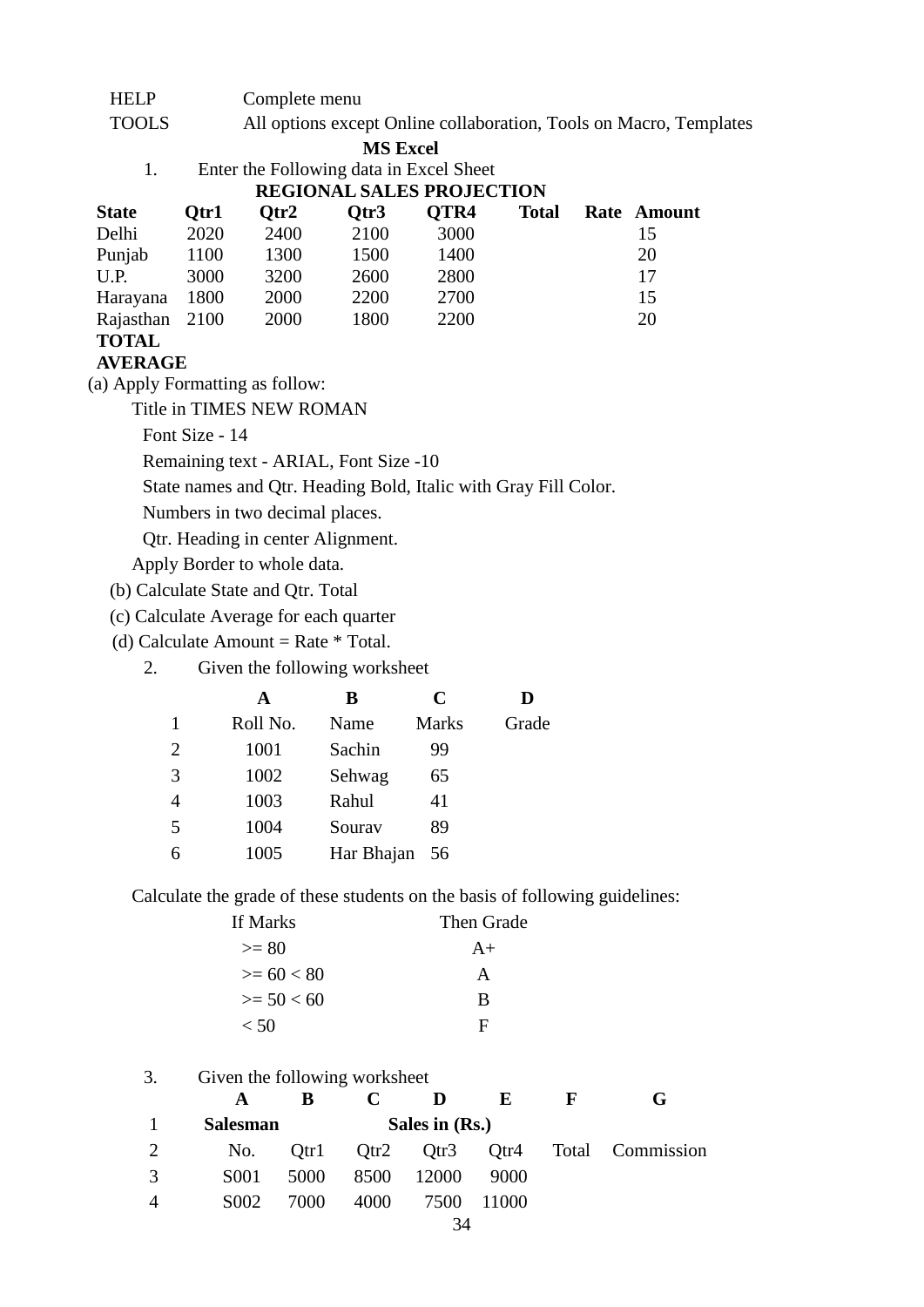| -5 |        | S003 4000 9000 |                |                      | 6500 8200 |
|----|--------|----------------|----------------|----------------------|-----------|
| -6 | S004 - |                |                | 5500 6900 4500 10500 |           |
| -7 |        |                | S005 7400 8500 |                      | 9200 8300 |
| -8 |        |                | S006 5300 7600 |                      | 9800 6100 |

Calculate the commission earned by the salesmen on the basis of following Candidates:

| <b>If Total Sales</b>   | <b>Commission</b> |
|-------------------------|-------------------|
| < 20000                 | 0\% of sales      |
| $>$ 20000 and $<$ 25000 | 4% of sales       |
| $> 25000$ and $< 30000$ | 5.5% of sales     |
| $>$ 30000 and $<$ 35000 | 8% of sales       |
| $\geq$ 35000            | 11% of sales      |

The total sales is sum of sales of all the four quarters.

4. A company XYZ Ltd. pays a monthly salary to its employees which consists of basic salary, allowances & deductions. The details of allowances and deductions are as follows : **Allowances**

| <b>HRA</b>                  | Dependent on Basic                                             |  |  |  |  |  |  |  |
|-----------------------------|----------------------------------------------------------------|--|--|--|--|--|--|--|
|                             | 30% of Basic if Basic $\leq$ =1000                             |  |  |  |  |  |  |  |
|                             | 25% of Basic if Basic > 1000 & Basic $\leq$ = 3000             |  |  |  |  |  |  |  |
|                             | 20% of Basic if Basic $>3000$                                  |  |  |  |  |  |  |  |
|                             | Fixed for all employees, 30% of Basic<br>DA.                   |  |  |  |  |  |  |  |
|                             | Conveyance Allowance Rs. 50/- if Basic is $\leq 1000$          |  |  |  |  |  |  |  |
|                             | Rs. 75/- if Basic >1000 & Basic <= 2000                        |  |  |  |  |  |  |  |
|                             | Rs. 100 if Basic $>2000$                                       |  |  |  |  |  |  |  |
|                             | Entertainment Allowance NIL if Basic is $\leq 1000$            |  |  |  |  |  |  |  |
| Rs. 100/- if Basic $> 1000$ |                                                                |  |  |  |  |  |  |  |
| <b>Deductions</b>           |                                                                |  |  |  |  |  |  |  |
|                             | Provident Fund 6% of Basic                                     |  |  |  |  |  |  |  |
|                             | Group Insurance Premium Rs. 40/- if Basic is $\leq 1500$       |  |  |  |  |  |  |  |
|                             | Rs. 60/- if Basic > 1500 & Basic <= 3000                       |  |  |  |  |  |  |  |
| Rs. 80/- if Basic $>3000$   |                                                                |  |  |  |  |  |  |  |
| Calculate the following:    |                                                                |  |  |  |  |  |  |  |
|                             | Gross Salary $=$ Basic + HRA + DA + Conveyance + Entertainment |  |  |  |  |  |  |  |
|                             | Total deduction $=$ Provident Fund + Group Insurance Premium   |  |  |  |  |  |  |  |
|                             | Net Salary = Gross Salary – Total Deduction                    |  |  |  |  |  |  |  |
|                             |                                                                |  |  |  |  |  |  |  |

5. Create Payment Table for a fixed Principal amount, variable rate of interests and time in the format below :

| No. of Instalments | 5% | 6%  | 7%  | 8% | 9% |
|--------------------|----|-----|-----|----|----|
| 3                  | XX | XX  | XX  | XX | XХ |
|                    | XX | XX  | XX  | XX | XX |
| 5.                 | XX | XX  | XX  | XX | XХ |
| h                  | XX | XX. | XX. | XХ | XХ |
|                    |    |     |     |    |    |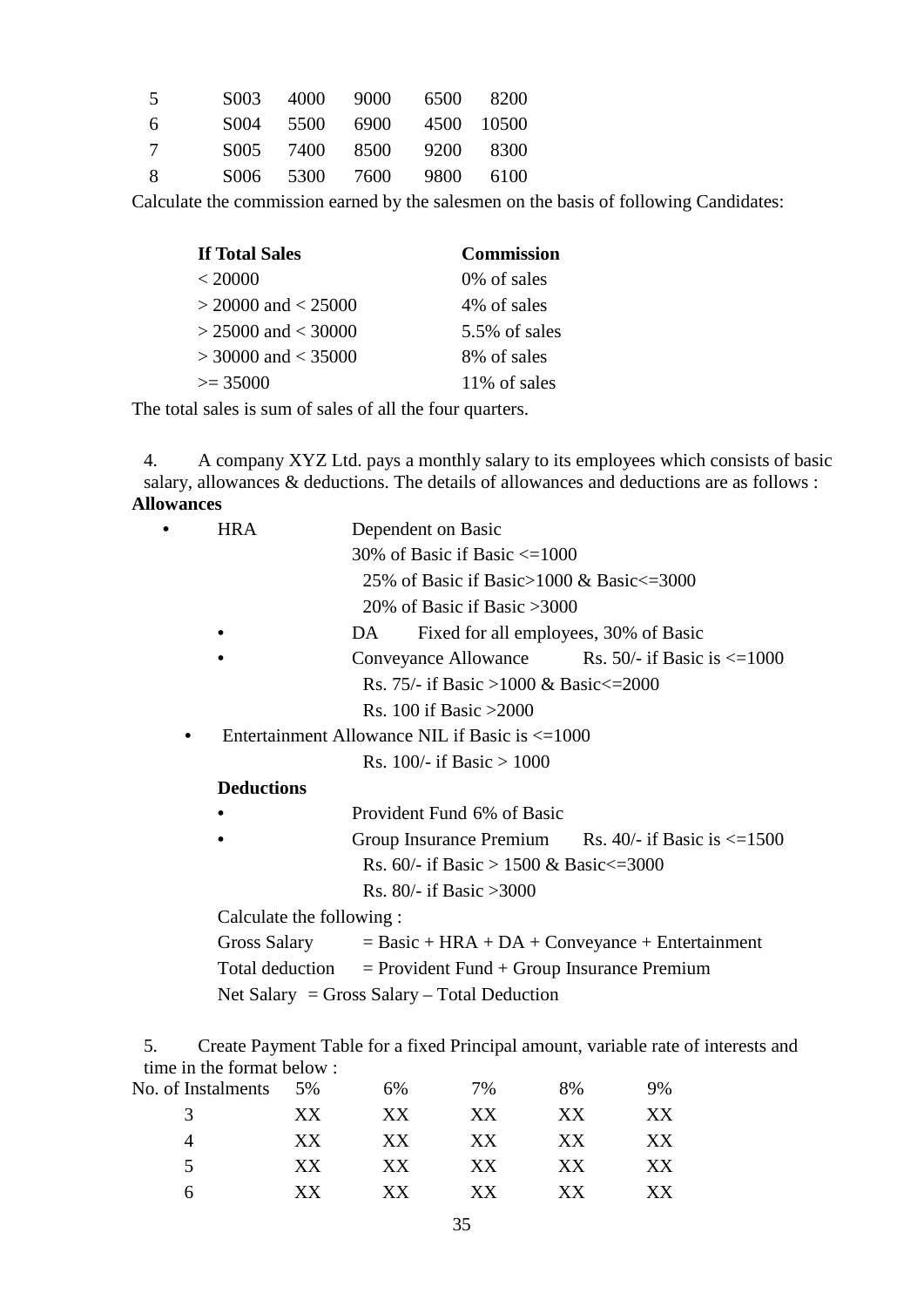6. Use an array formula to calculate Simple Interest for given principal amounts given the rate of Interest and time

| Rate of Interest | 8%              |
|------------------|-----------------|
| Time             | 5 Years         |
| Principal        | Simple Interest |
| 1000             |                 |
| 18000            | ?               |
| 5200             |                 |

7. The following table gives an year wise sale figure of five salesmen in Rs.<br>Salesman 2000 2001 2002 2003

| Salesman       | 2000  | 2001  | 2002   | 2003  |
|----------------|-------|-------|--------|-------|
| S1             | 10000 | 12000 | 20000  | 50000 |
| S <sub>2</sub> | 15000 | 18000 | 50000  | 60000 |
| S <sub>3</sub> | 20000 | 22000 | 70000  | 70000 |
| S4             | 30000 | 30000 | 100000 | 80000 |
| S5             | 40000 | 45000 | 125000 | 90000 |

- (*a*) Calculate total sale year wise.
- (*b*) Calculate the net sale made by each salesman
- (*c*) Calculate the maximum sale made by the salesman
- (d) Calculate the commission for each salesman under the condition.
	- (*i*) If total sales >4,00,000 give 5% commission on total sale made by the salesman.

(*ii*) Otherwise give 2% commission.

- (*e*) Draw a bar graph representing the sale made by each salesman.
- (*f*) Draw a pie graph representing the sale made by salesman in 2000.
	- 8. Enter the following data in Excel Sheet

#### **PERSONAL BUDGET FOR FIRST QUARTER**

| Monthly Income (Net) : 1,475 |            |            |       |                      |                |  |  |  |  |
|------------------------------|------------|------------|-------|----------------------|----------------|--|--|--|--|
| <b>EXPENSES</b>              | <b>JAN</b> | <b>FEB</b> |       | <b>MARCH QUARTER</b> | <b>QUARTER</b> |  |  |  |  |
|                              |            |            |       | <b>TOTAL</b>         | <b>AVERAGE</b> |  |  |  |  |
| Rent <sub>600.00</sub>       | 600.00     | 600.00     |       |                      |                |  |  |  |  |
| Telephone                    | 48.25      | 43.50      | 60.00 |                      |                |  |  |  |  |
| <b>Utilities</b>             | 67.27      | 110.00     | 70.00 |                      |                |  |  |  |  |
| <b>Credit Card</b>           | 200.00     | 110.00     | 70.00 |                      |                |  |  |  |  |
| Oil                          | 100.00     | 150.00     | 90.00 |                      |                |  |  |  |  |
| AV to Insurance              | 150.00     |            |       |                      |                |  |  |  |  |
| Cable TV                     | 40.75      | 40.75      | 40.75 |                      |                |  |  |  |  |
| <b>Monthly Total</b>         |            |            |       |                      |                |  |  |  |  |

- (a) Calculate Quarter total and Quarter average.
- (b) Calculate Monthly total.
- (c) Surplus = Monthly income Monthly total.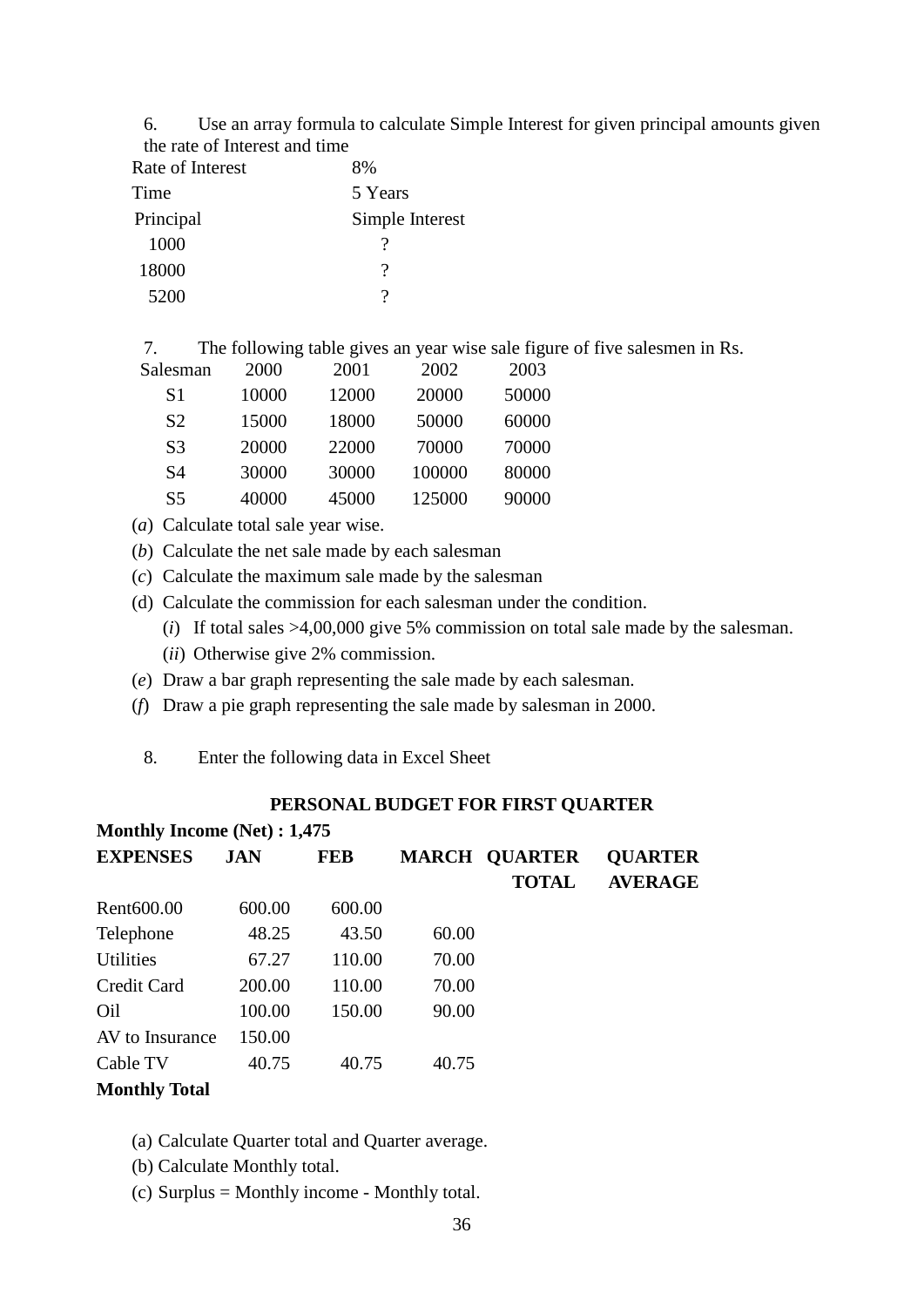- (d) What would be total surplus if monthly income is 1500.
- (e) How much does telephone expense for March differ from quarter average.
- (f) Create a 3D column graph for telephone and utilities.
- (g) Create a pie chart for monthly expenses.

| Enter the following data in Excel Sheet         |
|-------------------------------------------------|
| <b>TOTAL REVENUE EARNED FOR SAM'S BOOKSTALL</b> |

| Publisher name | 1997                                              | 1998 | 1999 | <b>2000</b> | total |   |         |
|----------------|---------------------------------------------------|------|------|-------------|-------|---|---------|
| A              | Rs. 1,000.00 Rs. 1100.00 Rs. 1,300.00 Rs. 800.00  |      |      |             |       |   |         |
| B.             | Rs. 1,500.00 Rs. 700.00 Rs. 1,000.00 Rs. 2,000.00 |      |      |             |       |   |         |
| $\mathcal{C}$  | Rs. 700.00 Rs. 900.00 Rs. 1,500.00 Rs. 600.00     |      |      |             |       |   |         |
| D              | Rs. 1,200.00 Rs. 500.00 Rs. 200.00 Rs. 1,100.00   |      |      |             |       | E | $R_{S}$ |
|                | 800.00 Rs. 1,000.00 Rs. 3,000.00 Rs. 560.00       |      |      |             |       |   |         |

(a) Compute the total revenue earned.

(b) Plot the line chart to compare the revenue of all publisher for 4 years.

(b) Chart Title should be 'Total Revenue of sam's Bookstall (1997-2000)'

(c) Give appropriate categories and value axis title.

**Multimedia :** Definition, Components, uses, applications

10. Generate 25 random numbers between 0 & 100 and find their sum, average and count. How many no. are in range 50-60

**8L**

11. Create at least 5 presentations on various topics such as College festival, Countryside, College tour etc.

# **General Elective :GE-2 : Multimedia and Web Design**

| Multimedia Input/Output Devices: scanner, camera, microphone, speaker, monitors,<br>printers. | 12L |
|-----------------------------------------------------------------------------------------------|-----|
| Multimedia Storage Devices: CD ROMs, DVDs, Blue ray disk.                                     | 6L  |
| Multimedia Tools: Sound editor, video editor, animator, authoring tools.                      | 8L  |
| Web Designing: Concept of website, website as a communication resource. Internet,             | 6L  |
| intranet and extranet, basic concepts related to website designing.                           |     |
| HTML: Introduction to hypertext markup language (html) document type definition,              |     |
| creating web pages, graphical elements, lists, hyperlinks, tables, web forms, inserting       | 20I |
| images, frames, use of CSS                                                                    |     |
|                                                                                               |     |

#### **Reference Books:**

1. Scott Mitchell , Create your own website , SAMS Publication , 2008

2. Tay Vaughan, Multimedia : Making it work, Tata McGraw Hill, Seventh edition, 2006

3. J. Jeffcoate, Multimedia in Practice, Pearson Education, First Edition, 2007

#### **Practical:**

Practical exercises based on Open Office tools using presentation software, web design and development tools, image editing tools (Gimp) and animation tools such as Blender

1. Create an HTML document with the following formatting options: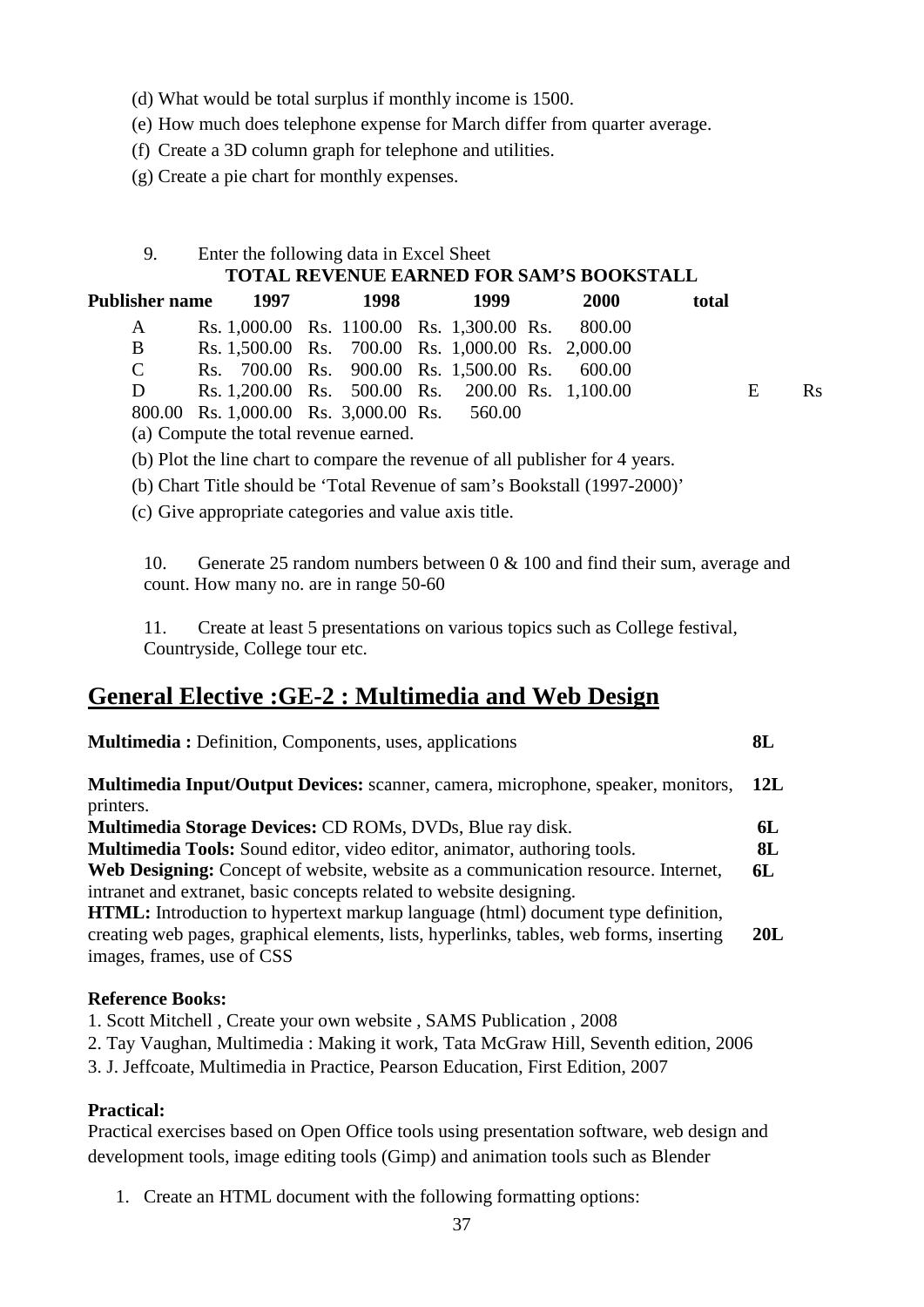- I. Bold
- II. Italics
- III. Underline
- IV. Headings (Using H1 to H6 heading styles)
- V. Font (Type, Size and Color)
- VI. Background (Colored background/Image in background)
- VII. Paragraph
- VIII. Line Break
	- IX. Horizontal Rule
	- X. Pre tag

2. Create an HTML document which consists of:

- I. Ordered List
- II. Unordered List
- III. Nested List
- IV. Image

#### **Optional**

Implement the followings using Blender -

- 1. Create an animation using the tools panel and the properties panel to draw the following
	- Line, pe , oval, circle, rectangle , square, pencil , brush , lasso tool
- 2. Create an animation using text tool to set the font , size , color etc.
- 3. Create an animation using**Free transform tool** that should use followings-
	- Move Objects Skew Objects Stretch Objects Rotate Objects Stretch Objects while maintaining proportion Rotate Objects after relocating the center dot
- 4. Create an animation using layers having following features-
	- Insert layer, Delete layer, guide layer, Mask layer.
- 5. Modify the document (changing background color etc. )using the following tools Eraser tool
	- Hand tool Ink bottle tool Zoom tool Paint Bucket tool Eyedropper tool
- 6. Create an animation for bus car race in which both starts from the same point and car wins the race.
- 7. Create an animation in which text Hello gets converted into GoodBye (using motion/shape tweening).
- 8. Create an animation having five images having fade-in fade-out effect.
- 9. Create an scene to show the sunrise (using multiple layers and motion tweening)
- 10. Create an animation to show the ripple effect.
- 11. Create an animation (using Shape tweening and shape hints) for transforming one shape into another.
- 12. Create an animation for bouncing ball (you may use motion guide layer).

#### **Project :**